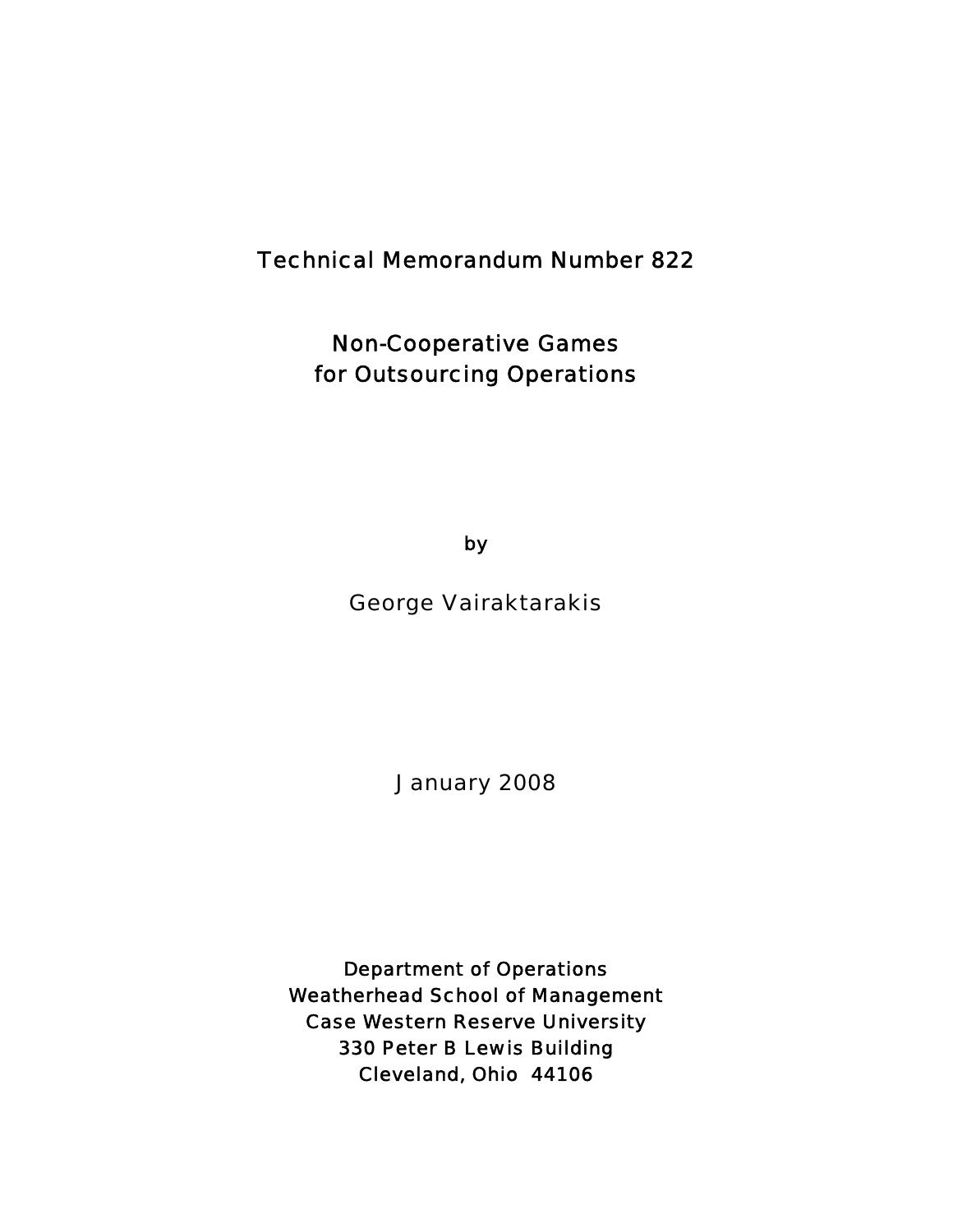# Non-Cooperative Games for Outsourcing Operations

George Vairaktarakis <sup>∗</sup>

Under second revision at *M*&*SOM*

#### **Abstract**

Consider a set of manufacturers all of which can outsource part of their workload to a third party. For simplicity, we assume that every manufacturer as well as the third party each possess a single machine. Each manufacturer has to decide the amount of workload to be outsourced so as to minimize the completion time of his in-house and outsourced workloads. In an effort to provide good service to all, the third-party  $(P)$  gives priority to manufacturers whose outsourced workload is small. This incentive scheme forces manufacturers to compete for position in the third-party processing sequence. In the first part of the article we develop pure Nash equilibria schedules under 3 distinct protocols for production and 4 for information sharing among manufacturers. Subsequently, we study the impact of information on player strategies. We find that information sharing is beneficial to all in the production chain and that near optimal performance can be achieved without the burden of centralized control if P chooses an appropriate incentive rule and the manufacturers share sufficient amounts of information about their job profiles.

<sup>∗</sup>Weatherhead School of Management, Dept. of Operations, Case Western Reserve University, 10900 Euclid Ave, Cleveland, OH 44106-7235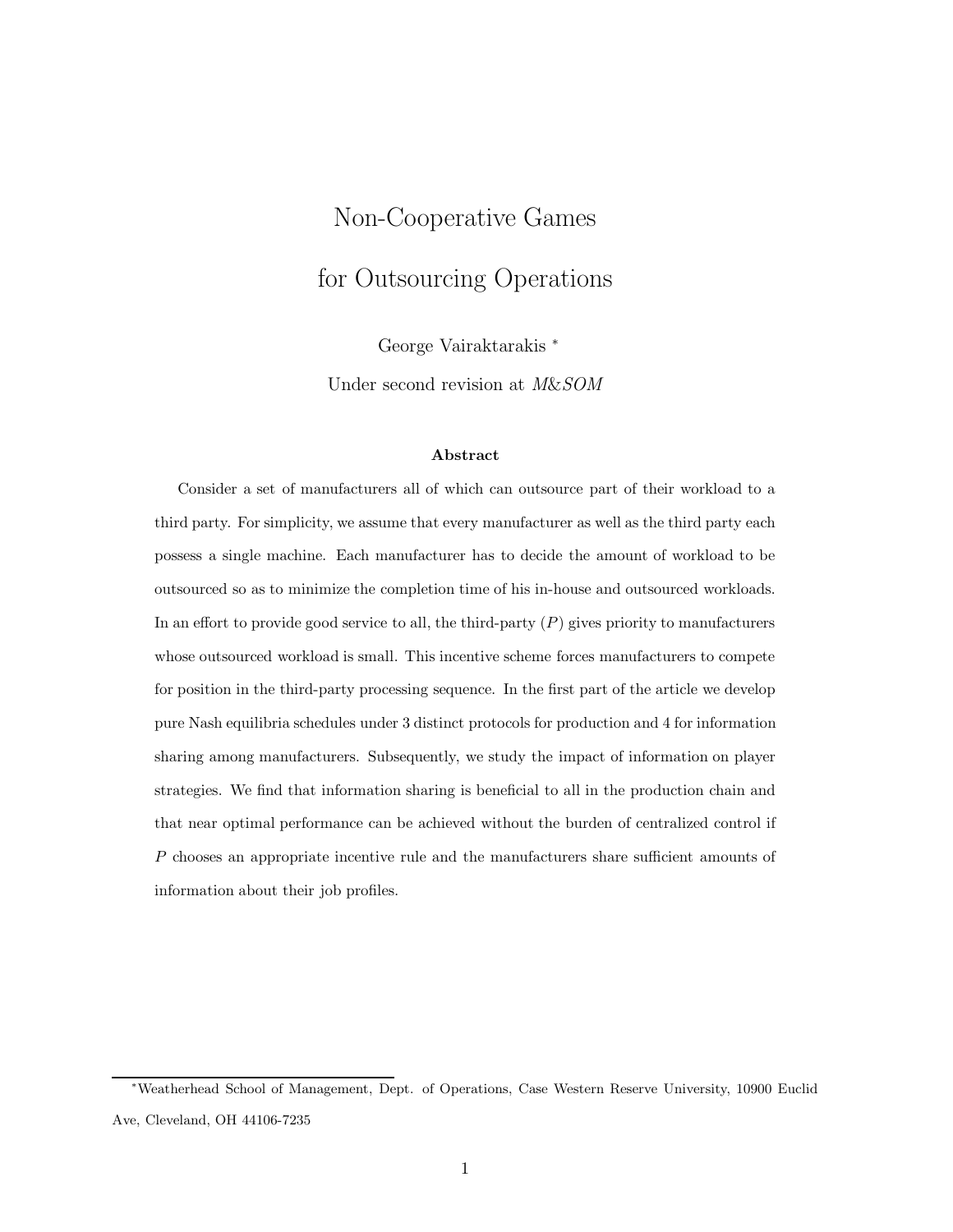#### **1 Introduction**

Industrial and service organizations increasingly use third parties to outsource part of their operations so that they can deliver goods and services faster to their customers. As a result a third party typically serves multiple manufacturers or service providers which in return forces manufacturers to compete for the use of the third party capacity so as to serve their individual objective. The third party on the other hand has her own objective which may be related to overall service to the manufacturers, or to the utilization of her manufacturing/service capacity. Conflicting interests amongst manufacturers and the third party endow the opportunity of outsourcing with a serious capacity allocation problem.

One can think of 2 ways to resolve the capacity management problem created by outsourcing to a third party: cooperation or competition. The literature on cooperation of operations suggests that a centralized minimum cost solution be used together with incentive payment schemes that make the centralized schedule more profitable than any of the alternatives for every member of the production chain. The concept of competition suggests that the third party announces a priority rule to the manufacturers who in turn decide independently the amount of work that should be outsourced so as to maximize their individual benefit.

Cooperation and competition themselves pose new challenges. For cooperation the challenge is to process and analyze large amounts of information collected from many sources in different locations, solve a large problem involving all manufacturers, and find a "fair" incentive payment scheme that will convince all parties to coalesce. Evidently, this is a tall order that only recently has been made possible due to Internet technologies that make the exchange of information fast and inexpensive. Competition avoids many of these challenges but requires the third party to devise a priority rule that will serve her own objective and at the same time render her capacity beneficial to all manufacturers.

Concepts of cooperation and competition have received significant attention since the 1950's, originally in the context of economics in industrial organization and subsequently in operations management. Since the 1980's, these concepts are responsible for a large body of literature on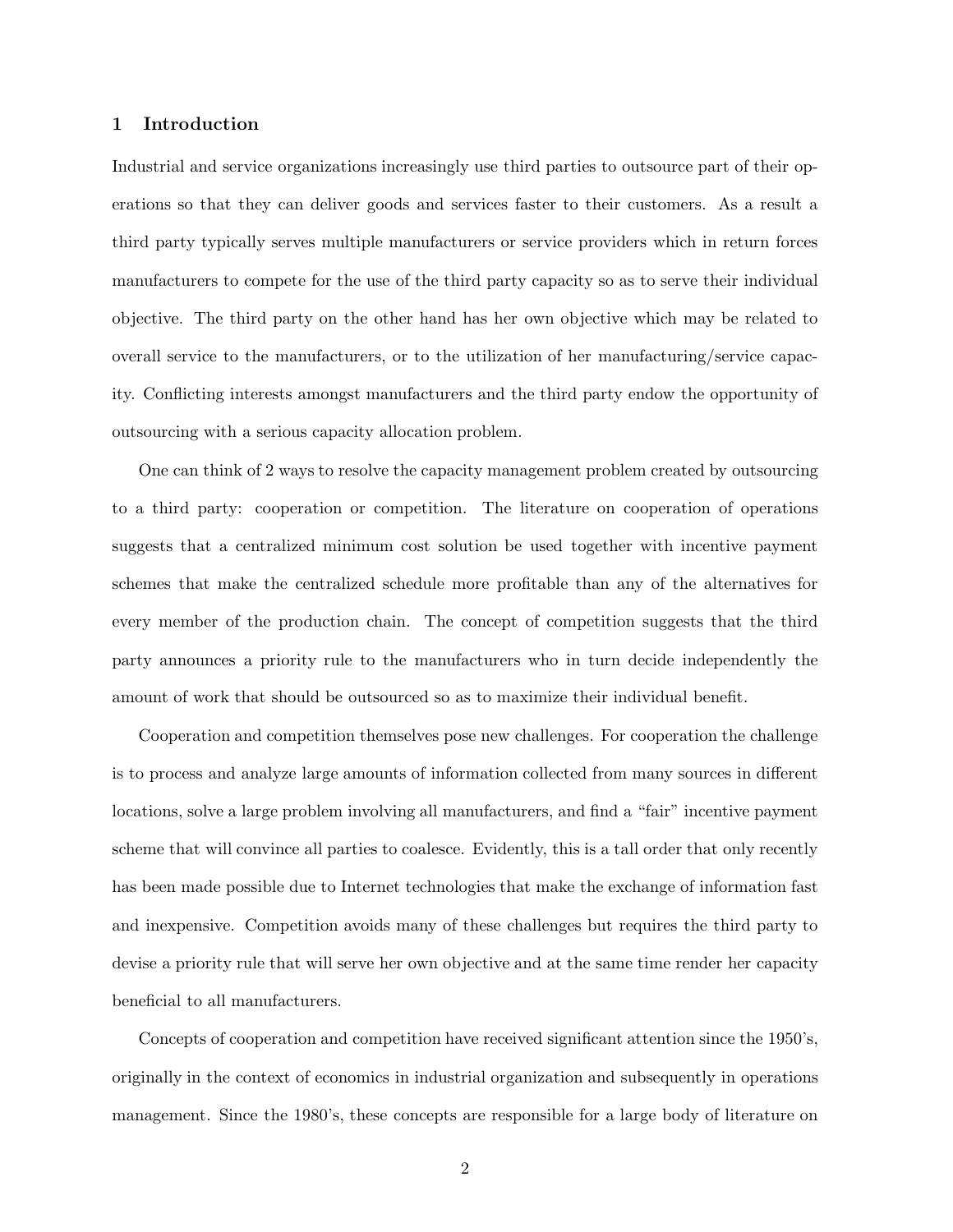supply chain management (see e.g. Cachon, 2003) where the primary focus is on coordination of inventories. Concepts of competition in relation to inventory management also have been heavily studied with emphasis on the cost of the (decentralized) equilibrium solution as compared to the centralized optimal; see e.g. Lariviere and Porteus (2001) and Cachon (2003).

Research at the shop floor level is conspicuously scarce even though supply coordination necessitates the coordination of production activities. Cooperative scheduling games were introduced by Curiel *et al.* (1989) who considered a single machine game with weighted completion time objective for each player. They showed that the corresponding sequencing game is convex which implies that a reasonable payment scheme called *the core* of the game is guaranteed to exist; see Shapley (1971). Curiel *et al.* (2002) present a survey of sequencing games and consider core issues. A typical model in this literature assumes a single machine and one job per player. Therefore, the results produced are primarily of theoretical interest. Aydinliyim and Vairaktarakis (2006) considered a model motivated by coordination of manufacturing operations at Cisco's supply chain. A set of manufacturers outsource operations to a third-party who books her capacity at a cost. Knowing these costs, manufacturers book available production days in a first-come-first-served order so as to minimize booking plus weighted flow-time costs. Subsequently, the third party creates savings by coordinating operations and devises an allocation scheme so that the coordinated schedule is more profitable to all chain members.

We are not aware of any article dealing with competition at the shop floor production level except possibly the work of Hain and Mitra (2004) where each manufacturer outsources a single job to a third party who is committed to process jobs in nondecreasing order of processing times (or SPT order). In an effort to gain processing priority, each manufacturer has the incentive to quote smaller than actual processing time for his job, the validity of which cannot be verified by the third party. To resolve this problem, the authors develop a money transfer mechanism based on the job durations announced by the manufacturers. The mechanism is such that every chain member is better off announcing his true processing requirement thus ensuring the third party of the SPT order on her facility.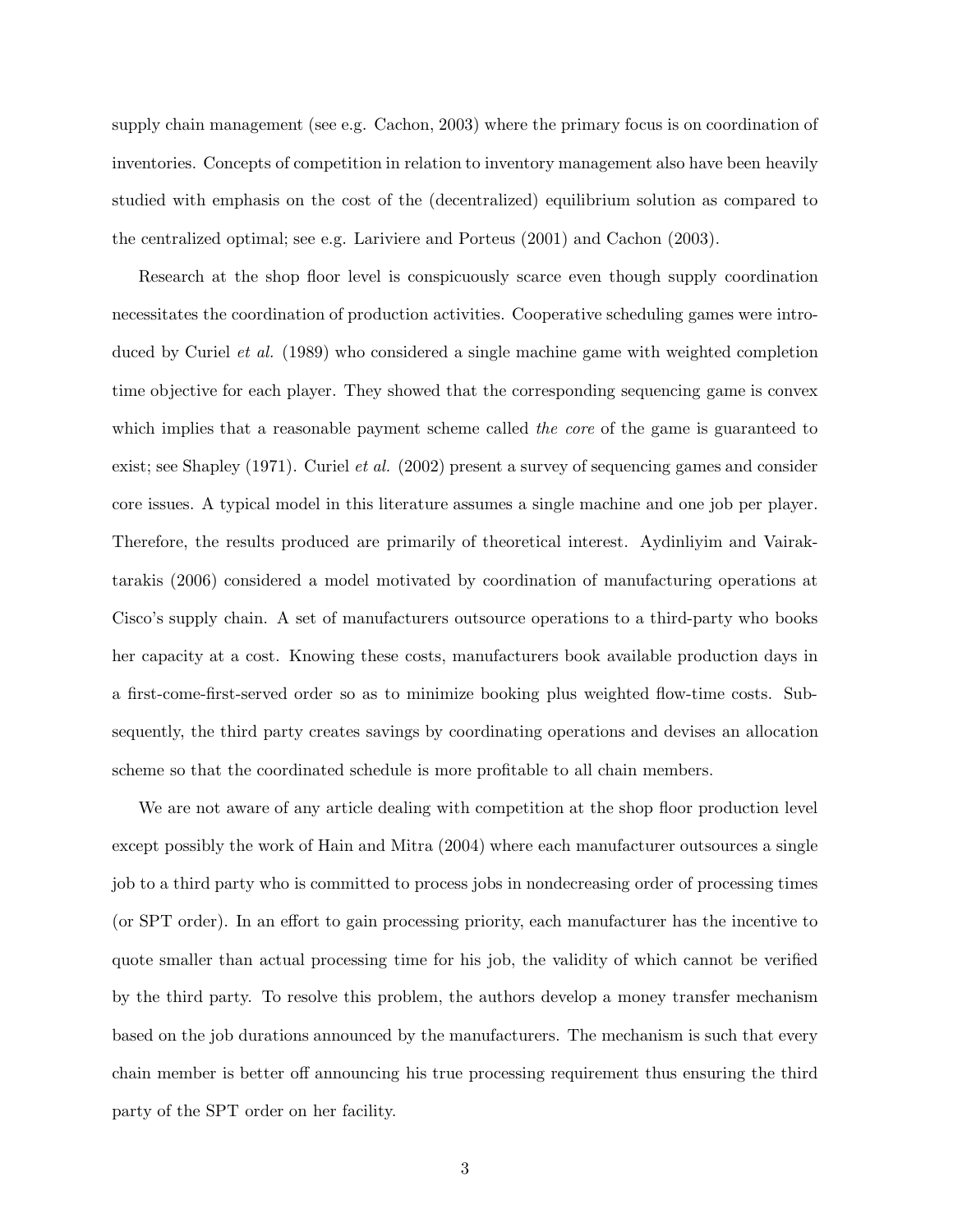In our models, players outsource part of their workload to improve their overall completion time or *makespan*. As a result, outsourcing is not viewed as a penalty but as a reward. When outsourced jobs incur a penalty, the problem may be viewed as one of *scheduling with rejection*. In such models a job may be rejected from scheduling on a production system and incur a jobdependent penalty. This notion was introduced in Bartal *et al.* (1996) by studying the problem of minimizing the makespan plus the total cost of rejected jobs on multiple processors. The authors developed a 2.618-competitive algorithm for the on-line version of the problem. Subsequently, Seiden (2000) developed a 2.388-competitive algorithm when preemption is allowed for jobs scheduled on multiple processors. Sengupta (1999) developed approximation schemes for lateness or tardiness criterion plus the rejection penalties. Engels *et al.* (2003) studied the objective of minimizing total weighted flowtime in addition to rejection penalties. For the single machine problem they developed a fully polynomial-time approximation scheme (FPTAS). For unrelated and uniform machines they adapted existing algorithms to obtain approximation algorithms with tight worst-case error bounds. Finally, Engels *et al.* (2003) developed a technique that yields approximation schemes for the single machine problem subject to precedence constraints and due-dates for the jobs. In a closely related article by Hoogeveen *et al.* (2003), the authors study the problem of scheduling with rejection when preemption is allowed for the jobs. They provide a complete characterization of complexity and approximability for uniform and unrelated machines and for open shops.

In our models, players compete for scheduling priority at the third party machine. There is a large body of literature in priority scheduling of queues where multiple customer types compete for service. In this setting, competition via incentives is considered by Mendelson and Whang (1990) by deriving a closed-form pricing mechanism for various customer types (corresponding to our players), that is incentive-compatible. Namely, the customer arrival rates and the service priorities jointly maximize the expected net present value of the system while being determined on a decentralized basis, by the players. Priority pricing in queues was introduced by Kleinrock (1967) where the trade-off between the delay cost and the price paid by a player is chosen so as to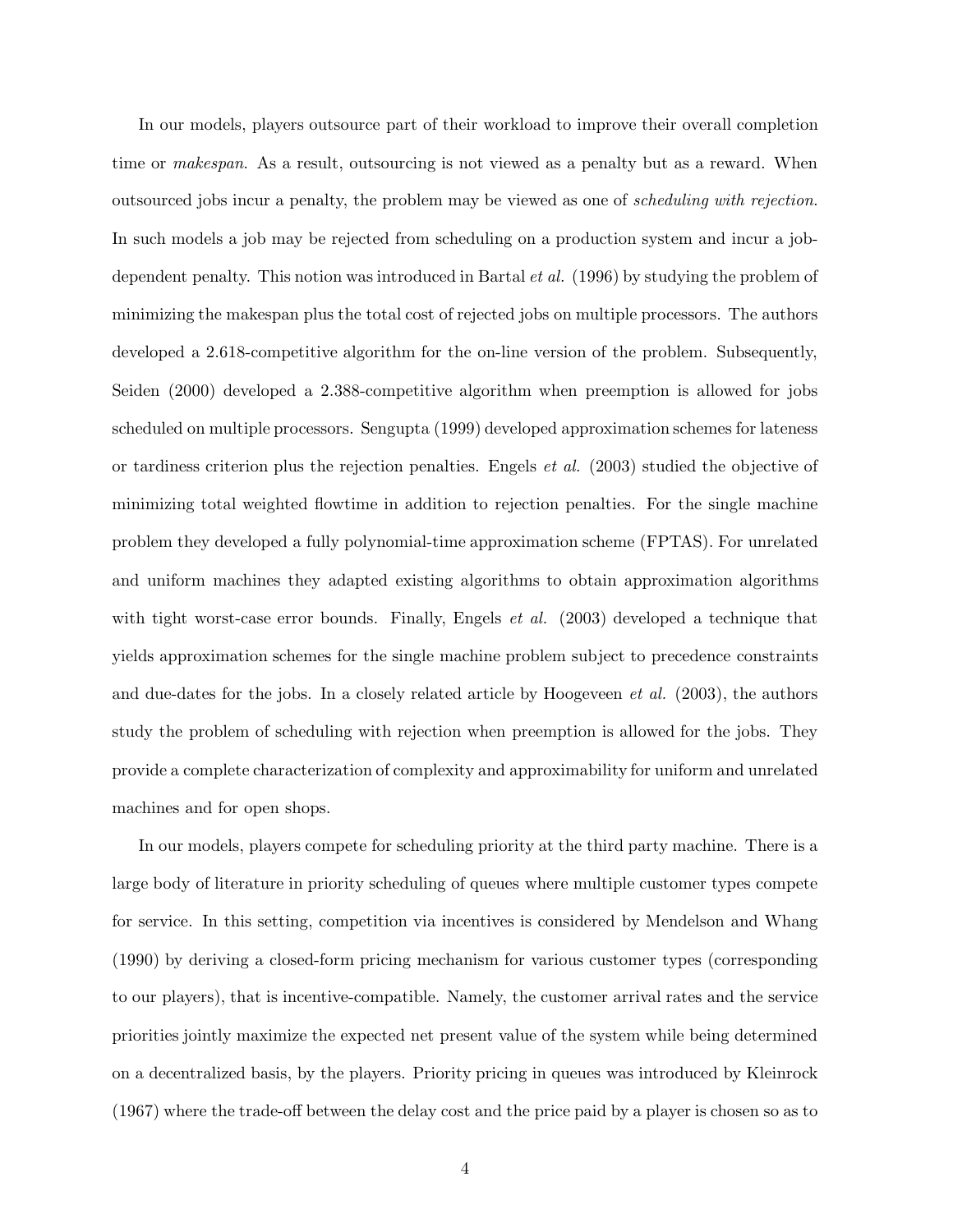optimize a system-wide objective. In a related article, Edelson and Hildebrand (1975) introduced a no-balking model in which players decide to join the system without observing its current state. They show that, in this case, revenue maximization by individual players coincides with social optimization. Devising pricing schemes that induce individual customers to implement systemoptimal solutions is a popular theme in this literature (e.g., Bell and Stidham 1983, Dewan and Mendelson 1990, Lederer and Li, 1994).

Another body of literature related to our models is when players are represented by retailers competing for the scarce resource of a supplier (which represents our third party). Each retailer privately observes his demand and orders stock to the supplier who decides her capacity level. A one-period model with identical retailers is studied in Lee *et al.* (1997) who found that allocating the supplier capacity in proportion to the retailer orders may lead retailers to inflate their orders. In a related article Cachon and Lariviere (1999) study the effect of publicly known allocation mechanisms to the members of the chain. They show that a broad class of mechanisms is prone to order inflation causing the supplier to choose a higher level of capacity compared to a truthinducing mechanism; yet, much less than the prevailing distribution of orders. They show that there does not exist a truth-inducing mechanism that maximizes total retailer profits, while in many cases true orders can lower profits for the supplier, the chain, and even the retailers.

In the current article we apply the Nash equilibrium concept (see Nash, 1951) to study competition in the context of outsourcing operations. A schedule is said to be a *pure Nash equilibrium* or (for brevity) a *Nash schedule* when the strategy of each player is optimal given the strategies of the other players. In the next section we describe our model as well as the objectives of the third party and the players.

#### **2 The Third-Party Objective**

Consider set M of manufacturers (also referred to as *players*) each having known total workload  $P_i: i \in M$ . Player i has to determine the amount  $x_i \leq P_i$  of work to be outsourced to machine F owned by the third party P. The remaining amount  $P_i - x_i$  will be processed in-house on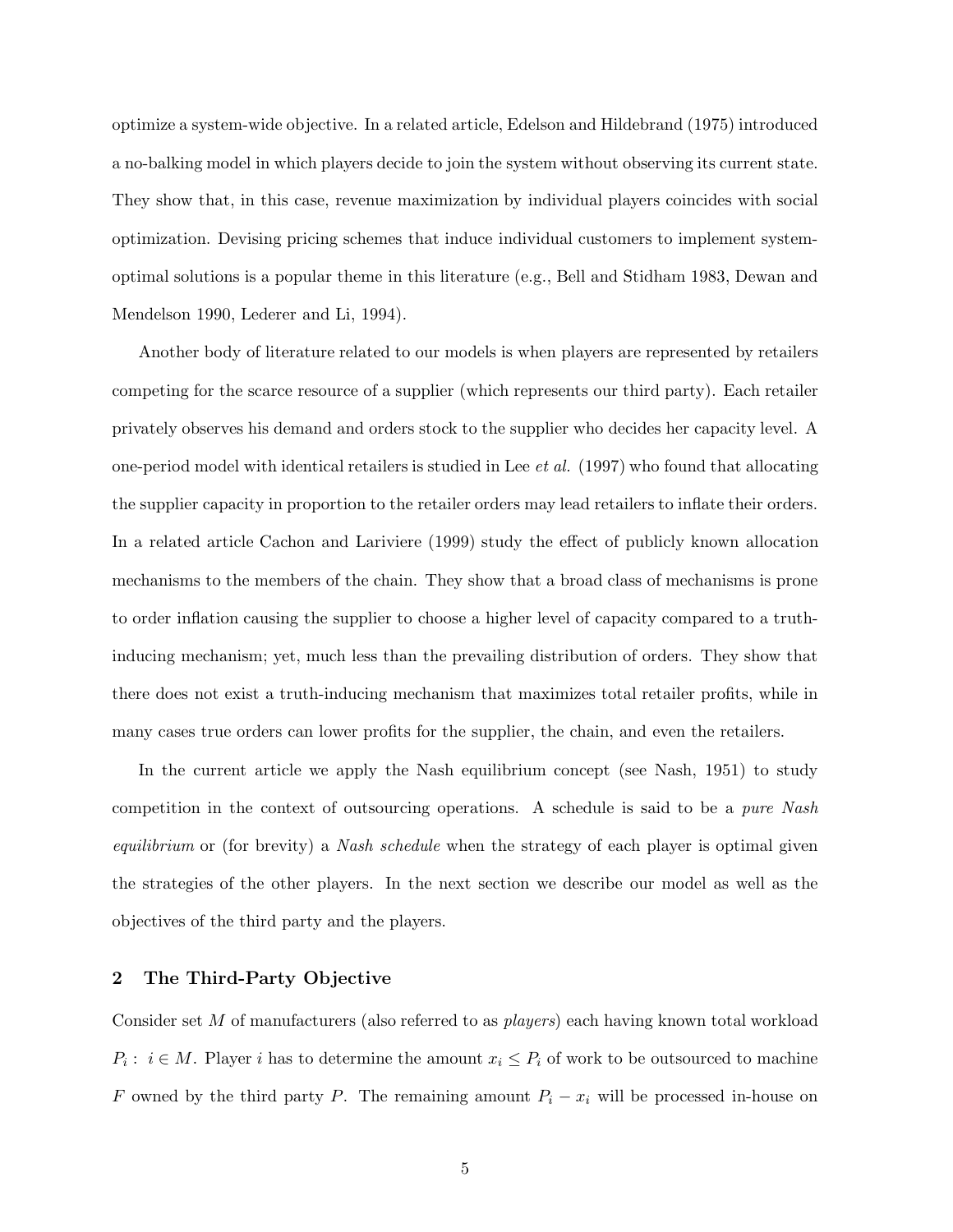machine  $M_i$  owned by player  $i \in M$ . The amount  $x_i : i \in M$  is referred to as the *strategy* of player i. Player i's objective is to minimize his maximum completion time of the in-house and outsourced portions of his workload, henceforth referred to as the *makespan* of player i. Evidently, the players want to compete for resource  $F$  which forces  $P$  to announce the rules of engagement.

Let  $C^i$  denote the makespan of player  $i \in M$  in schedule  $S$  and let  $x_i$  be the amount of work outsourced by manufacturer  $i \in M$  to third party P. Possible objectives for the third party include optimizing the overall service to manufacturers expressed as  $\sum_{i \in M} C^i$ . Such would be the case for example if the third party is a flexible manufacturing center of a division of the firm serving the needs of various departments. Alternatively, the third party may look out for her own interest and seek to maximize the total workload outsourced by manufacturers in M, i.e.,  $\sum_{i\in M} x_i$ .

Consider an arbitrary order  $[1], [2], \ldots, [|M|]$  of manufacturers. If P announces that work due to player [1] will be processed first, then [1] will contribute as much of his workload as possible without regard to other manufacturers. Similar will be the strategy of the next few manufacturers who will occupy all early processing capacity of  $F$ . Consequently, subsequent manufacturers cannot benefit from  $F$  and will not outsource any of their workload to  $F$ . In this case the total workload outsourced to  $P$  is expected to be smaller than the alternative, and  $\sum_{i\in M} C^i$  is expected to suffer. Therefore, P would like to announce priority rules to manufacturers so that they compete for her capacity more productively.

We study 3 different production protocols: overlapping, preemption and non-preemption (see Pinedo, 2002). Overlapping allows processing parts of a job of player i simultaneously on  $M_i$  and F. Preemption allows processing part of a job of player i on  $M_i$  and the rest on F, however, not simultaneously. Non-preemption stipulates that preemption is not possible for any job. As we show in the following 2 sections, when overlapping or preemption is allowed equilibrium schedules exist where all manufacturers attain their makespan on  $M_i$ , rather than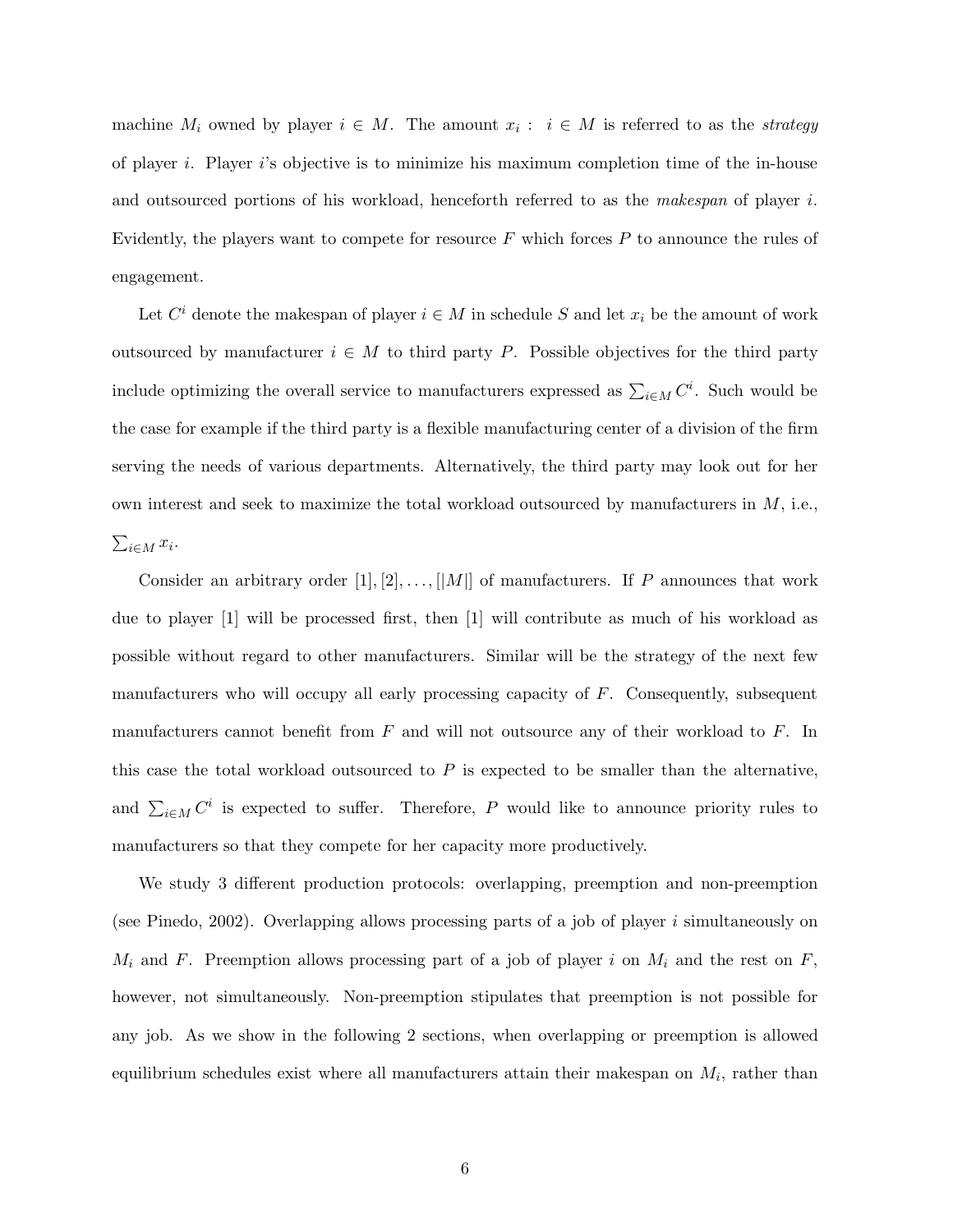on  $F$ . Then,

$$
\sum_{i \in M} C^i = \sum_{i \in M} (P_i - x_i)
$$

and hence minimizing the service objective  $\sum_{i \in M} C^i$  is consistent with maximizing the total workload  $\sum_{i\in M} x_i$  outsourced to F (this property does not necessarily hold for non-preemptive schedules). Therefore, with appropriate incentives to manufacturers the third party  $P$  can achieve both superior service as well as maximum utilization of her capacity. Throughout this article we assume that P's objective is to maximize the amount  $\sum_{i\in M} x_i$  outsourced. However, as we pointed out above, this objective is congruent with minimizing  $\sum_{i \in M} C^i$ .

Player strategies depend on the information and production protocols (explained next) which in turn affect the rule making process of  $P$ . We consider 4 different information protocols:

- **IP1)** Value |M| is disclosed to all manufacturers.
- **IP2)** Values  $P_i : i \in M$  are disclosed to all manufacturers.
- **IP3)** Values  $P_i$  and  $p_{\text{max}}^i$  :  $i \in M$  are disclosed to all manufacturers.
- **IP4)** Job processing profiles  $\{p_{ij} : j \in N_i\}$ ,  $i \in M$  are disclosed to all manufacturers,

where  $N_i$  denotes the job set of player  $i \in M$ ,  $p_{\text{max}}^i$  is the processing time of a longest job in  $N_i$ , and  $p_{ij}$  is the processing time of job  $j \in N_i$ .

Evidently, IP4 corresponds to complete information. When overlapping is allowed, IP2 is equivalent to complete information because jobs can be preempted and/or processed simultaneously on F and  $M_i$  ( $i \in M$ ) irrespective of their exact processing requirements. When preemption is allowed but overlapping is not, then IP3 is equivalent to complete information because  $p_{\text{max}}^i$  is a lower bound on the makespan for player  $i \in M$  and as will be shown shortly, the remaining workload  $P_i - p_{\text{max}}^i$  can always be processed without overlapping. Hence, detailed job processing information does not provide additional preemption opportunities. On the other hand, detailed job information is useful in non-preemptive schedules.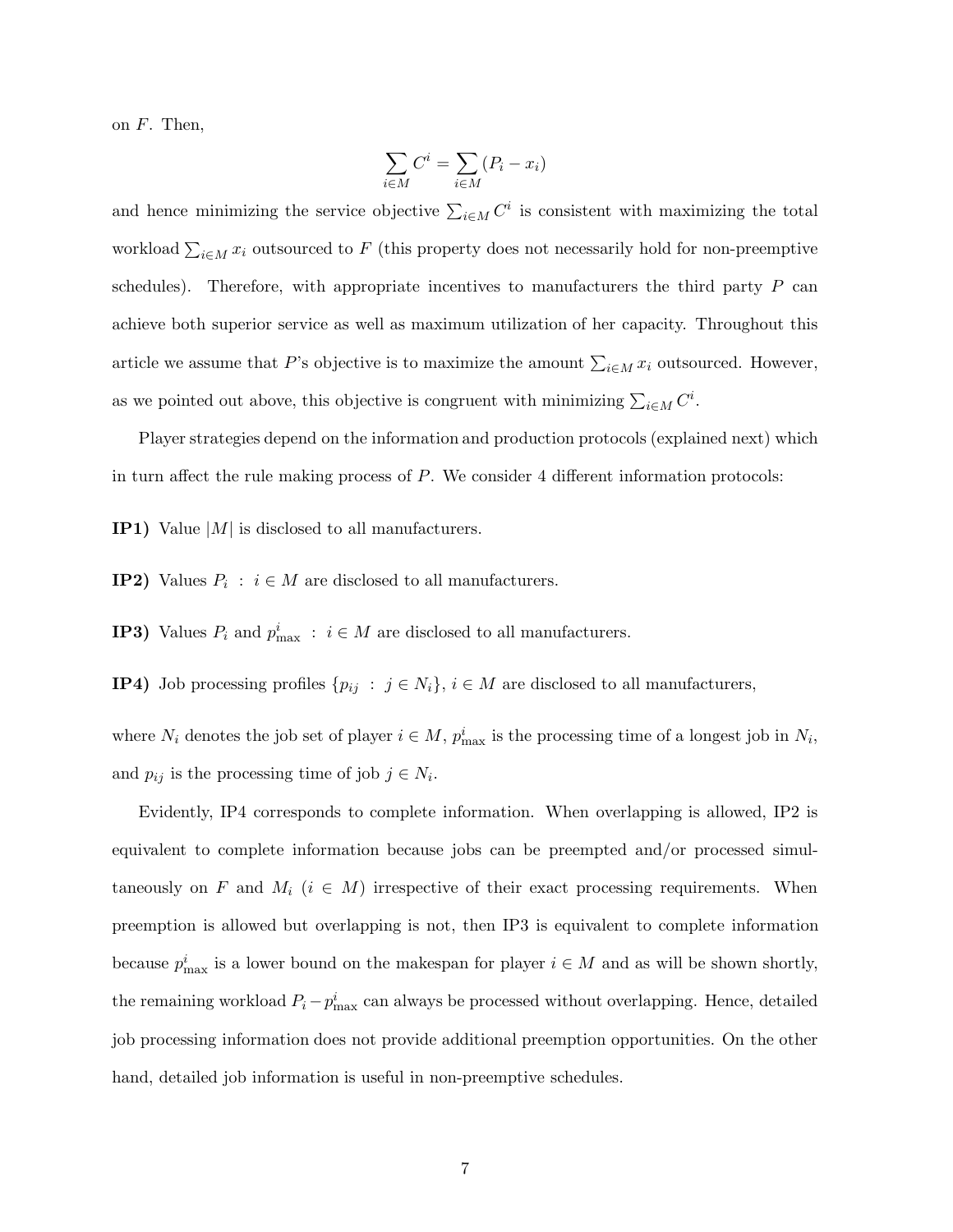Information sharing is a central issue in the supply chain literature. Typically, in a 2-stage supply chain with multiple retailers (or players) and a single manufacturer (or third party) there are "direct" effects for sharing point-of-sale data between each retailer and the manufacturer, and "indirect" effects due to retailers changing their strategies in reaction to the information revealed by other retailers. The direct effect is a result of *vertical* information sharing (between each retailer and the manufacturer) and the indirect effect a result of *horizontal* information sharing.

Literature on vertical information sharing is significant and includes Bourland *et al.* (1996), Chen (1998), Gavirneni *et al.* (1999), Lee *et al.* (2000), Aviv and Federgruen (1998) and Cachon and Fisher (2000). In our setting, vertical information sharing is inconsequential because the third party schedules players according to a publicly known dispatching rule.

In contrast, the literature on horizontal information sharing is scarce. Padmanabhan and Png (1997) considered the impact of retail competition or demand uncertainty on a manufacturer's decision to accept returns. Li (2002) studied incentives to share information vertically (between each retailer and a manufacturer) in the presence of horizontal competition amongst retailers. Horizontal information sharing is a core issue of the games studied in this article and affects the makespan of all the players as well as the utilization of the third party.

In the next 3 sections we consider competition under complete information for the 3 production protocols respectively. In Section 6 we study the player strategies under incomplete information. The insights drawn from our findings are summarized in Section 7. We conclude in Section 8.

#### **3 Overlapping Allowed**

Throughout this section we use  $x_i^O$  to denote the equilibrium strategy of player  $i \in M$  when overlapping is allowed. As discussed in the previous section the third-party would like to process the workload of manufacturers in  $M$  in a predetermined order of  $P_i$ 's but such an announcement would result to a bipartition of the manufacturers: those that outsource large amounts, and those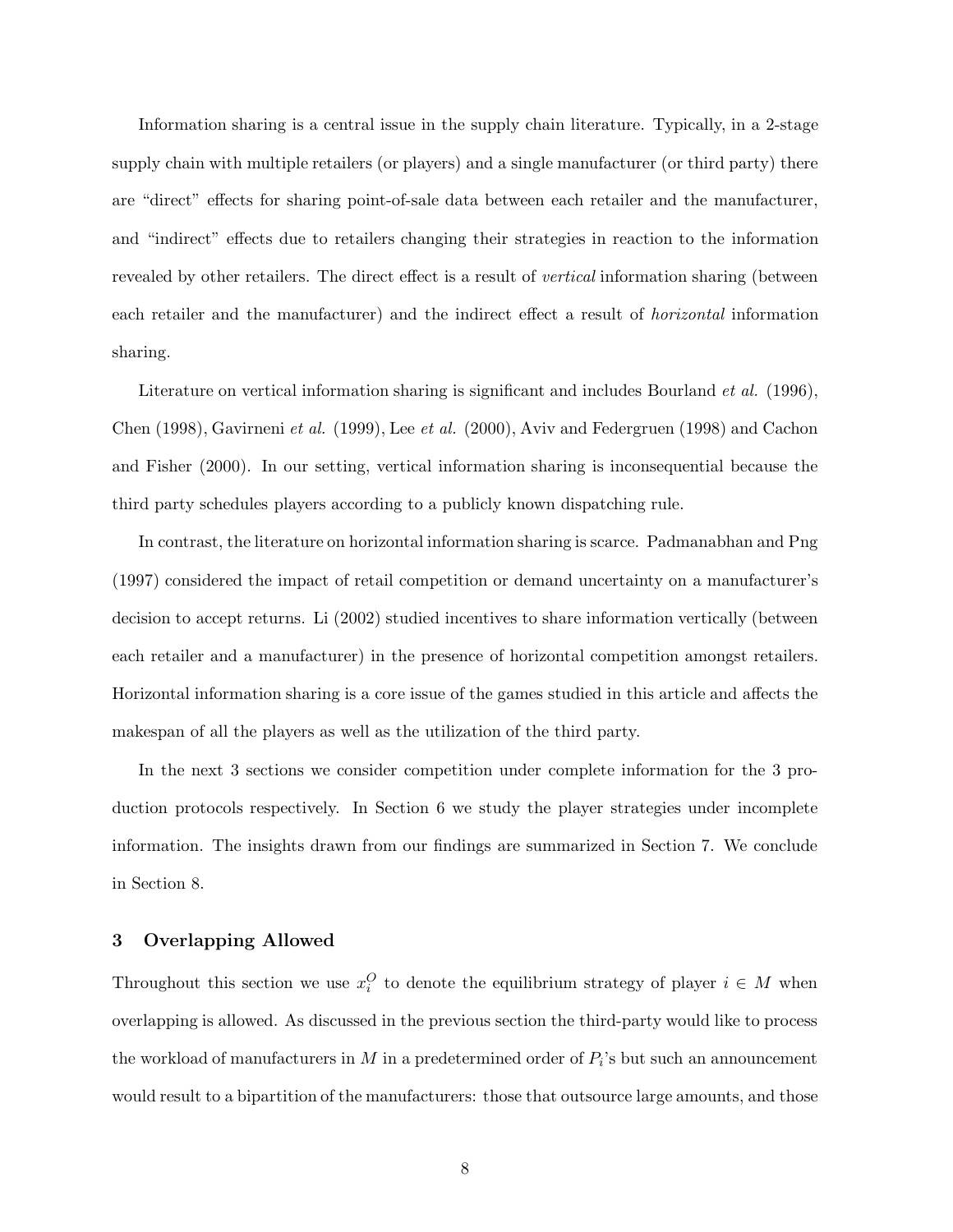that are essentially precluded from using  $F$ , resulting to inferior overall service as measured by the sum of all makespans. In this section we assume the following:

- Overlapping is allowed for jobs,
- Values  $P_i : i \in M$  are disclosed to all manufacturers, and
- Sequencing on F will be done according to the *Incentive Rule* when *Overlap* is allowed (abbreviated as IRO) defined next.

**Definition 1** *:* **Incentive Rule IRO:** If  $x_i^O \leq x_k^O$  then player i precedes k on F (i.e., in *the shortest processing time order of outsourced workloads); break ties with smaller*  $P_i$ *, then arbitrarily.*

For all players who outsource the same amount x and have the same total workload  $P_i$ , in the above definition we choose an arbitrary priority sequence on  $F$  in order to maintain transitivity amongst the players. Incentive IRO gives priority to a player who outsources to  $P$  a small amount of workload. This rule presents each manufacturer i with a dilemma. If he outsources a small amount  $x_i^O$ , his remaining workload  $P_i - x_i^O$  is likely large and his makespan will probably be attained on  $M_i$ . If  $x_i^O$  is large, then it is likely to be preceded by several other manufacturers, thus delaying the completion of his workload on  $F$  and missing on the opportunity to effectively utilize the capacity of F. Hence, the amount  $x_i^O$  contributed by each manufacturer provides a framework for competition.

**Lemma 1** *There exists a Nash schedule where*  $x_i^O \leq \frac{P_i}{2}$  *for*  $i \in M$ *.* 

**Proof:** Consider a Nash schedule S where  $x_i^O > \frac{P_i}{2}$  for some  $i \in M$ . Then, the workload of player i on  $M_i$  is  $P_i - x_i^O$  and his makespan  $C^i$  is attained on F. Hence,  $C^i \ge x_i^O$ . Let  $y_i$  be the workload of player *i* processed during the time interval  $[P_i - x_i^O, C^i]$ . By definition,  $0 < y_i \leq x_i^O$ . Also,

$$
C^i \ge P_i - x_i^O + y_i
$$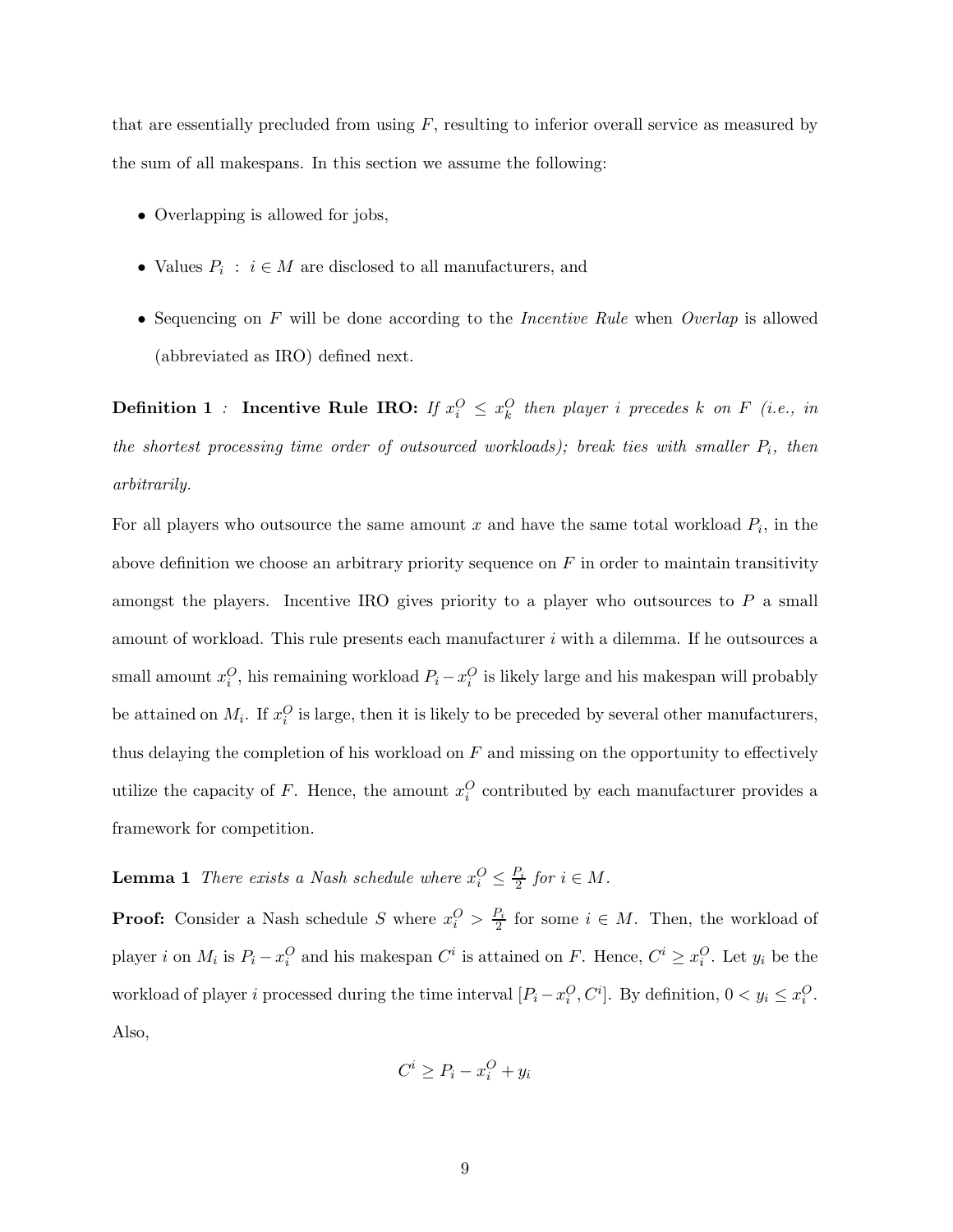because the  $y_i$  units start on F after time  $P_i - x_i^O$ . Then, remove the  $y_i/2$  units of workload from F and schedule them on  $M_i$ ; let  $\tilde{S}$  be the resulting schedule and  $\tilde{C}^i$  be the new makespan of player i. Clearly,

$$
\tilde{C}^i \leq C^i - \frac{y_i}{2} < C^i
$$

and hence the makespan of player i in  $\tilde{S}$  is better than in S; contradiction to S being a Nash schedule.  $\square$ 

The following result suggests that, while every player looks out only for himself, in any Nash schedule the sequencing of players at the third-party machine is in nondecreasing order of  $P_i$ 's. Moreover, the later a player appears in the sequence, the greater the amount of workload outsourced to P. The second part of Theorem 1 suggests that the makespan of player  $i$  is attained on  $M_i$  for every  $i \in M$ .

**Theorem 1** *Let*  $P_{[1]}, P_{[2]}, \ldots, P_{[|M|]}$  *be a nondecreasing order of player workloads. Then, every Nash schedule is such that*  $x_{[1]}^O \le x_{[2]}^O \le \ldots \le x_{[|M|]}^O$ . Moreover,

$$
\sum_{k=1}^{i} x_{[k]}^{O} \le P_{[i]} - x_{[i]}^{O} \quad \text{for every} \quad i \in M.
$$

**Proof:** For contradiction, let S be a Nash schedule such that  $P_{[i]} \leq P_{[i+1]}$  but  $x_{[i]}^O > x_{[i+1]}^O$  for some  $1 \leq i < m$ . Then, consider the difference  $\delta = (x_{[i]}^O - x_{[i+1]}^O)/2$ . In S, player  $[i+1]$  is processed before [*i*] on F because  $x_{[i+1]}^O < x_{[i]}^O$ . Let t, t' be the completion times for player [*i*+1] on machines  $M_{[i+1]}$ , F respectively. If  $t' < t$  player  $[i+1]$  could increase his workload on F by

$$
\delta'=\min\{\frac{|t-t'|}{2},\delta\}.
$$

This would reduce his makespan by  $\delta'/2$  and wouldn't change his processing order on F because  $x_{[i+1]}^O + \delta' \leq x_{[i+1]}^O + \delta < x_{[i]}^O$  while obviously  $x_{[i-1]}^O \leq x_{[i+1]}^O$  before the reallocation and hence  $x_{[i-1]}^O \leq x_{[i+1]}^O + \delta'$  afterwards.

On the other hand, if  $t' > t$  player  $[i + 1]$  could decrease his workload on F by  $\delta'$  and improve his makespan by  $\delta'/2$  and possibly have his workload scheduled earlier on F because  $x_{[i+1]}^O - \delta' < x_{[i+1]}^O$ . In either case player  $[i+1]$  could improve his objective contradicting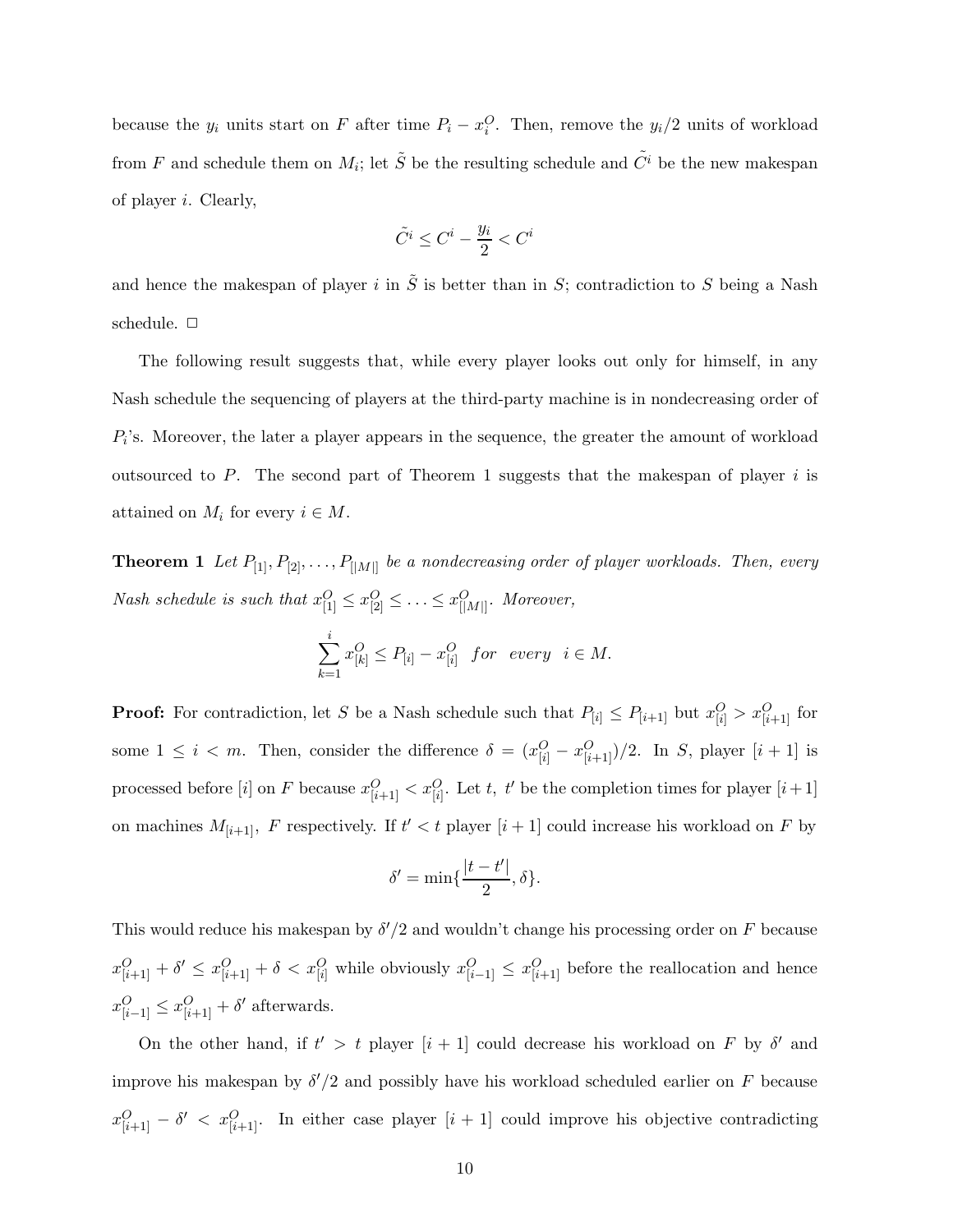that S is a Nash schedule. Therefore, it must hold that  $t' = t$  and the Gantt diagram for  $M_{[i]}$ ,  $M_{[i+1]}$ , F has the configuration depicted in Figure 1. Note that  $P_{[i]} \leq P_{[i+1]}$ ,  $x_{[i+1]}^O < x_{[i]}^O$ implies  $P_{[i]} - x_{[i]}^O < P_{[i+1]} - x_{[i+1]}^O$ . But then, player [i] can improve his makespan by reducing



Figure 1: Schedule configuration for players [i],  $[i+1]$ .

his workload  $x_{[i]}^O$  on F; contradiction to the fact that S is Nash. This completes the first part of the theorem.

An argument similar to proving  $t' = t$  and Lemma 1 yield that player i attains his makespan on  $M_i$ ,  $i \in M$ . Equivalently,  $\sum_{k=1}^{i} x_{[k]}^O \le P_{[i]} - x_{[i]}^O$ .  $\Box$ 

**Theorem 2** *In every pure Nash equilibrium, the player strategies are*

$$
x_{[k]}^O = \min_{i \ge k} \frac{P_{[i]} - x_{[1]}^O - \ldots - x_{[k-1]}^O}{i + 2 - k} \quad for \quad k = 1, 2, \ldots, |M|.
$$

**Proof:** Given strategies  $x_{[1]}, x_{[2]}, \ldots, x_{[|M|]}$  for the players, the makespan  $C^{[i]}$  of player  $[i]$  at equilibrium is  $C^{[i]} = \max\{\sum_{k=1}^{i} x_{[k]}, P_{[i]} - x_{[i]}\} = P_{[i]} - x_{[i]} \quad \forall \quad i \in M$  due to Theorem 1. Hence,  $x_{[1]} + \ldots + x_{[i-1]} + 2x_{[i]} \le P_{[i]}$  and  $x_{[1]} \le \ldots \le x_{[i]}$  due to IRO. Then,  $(i + 1)x_{[1]} \le P_{[i]}$  or  $x_{[1]} \leq \frac{P_{[i]}}{i+1}$  for  $i \geq 1$ . From

$$
x_{[1]} + x_{[2]} + \ldots + x_{[i]} \leq P_{[i]} - x_{[i]}
$$
 (1)

and  $i = 1$  we see that the larger  $x_{[1]}$ , the smaller the makespan  $C^{[1]} = P_{[1]} - x_{[1]}$  for player [1]. Therefore,

$$
x_{[1]}^O = \min_{i \ge 1} \frac{P_{[i]}}{i+1}.\tag{2}
$$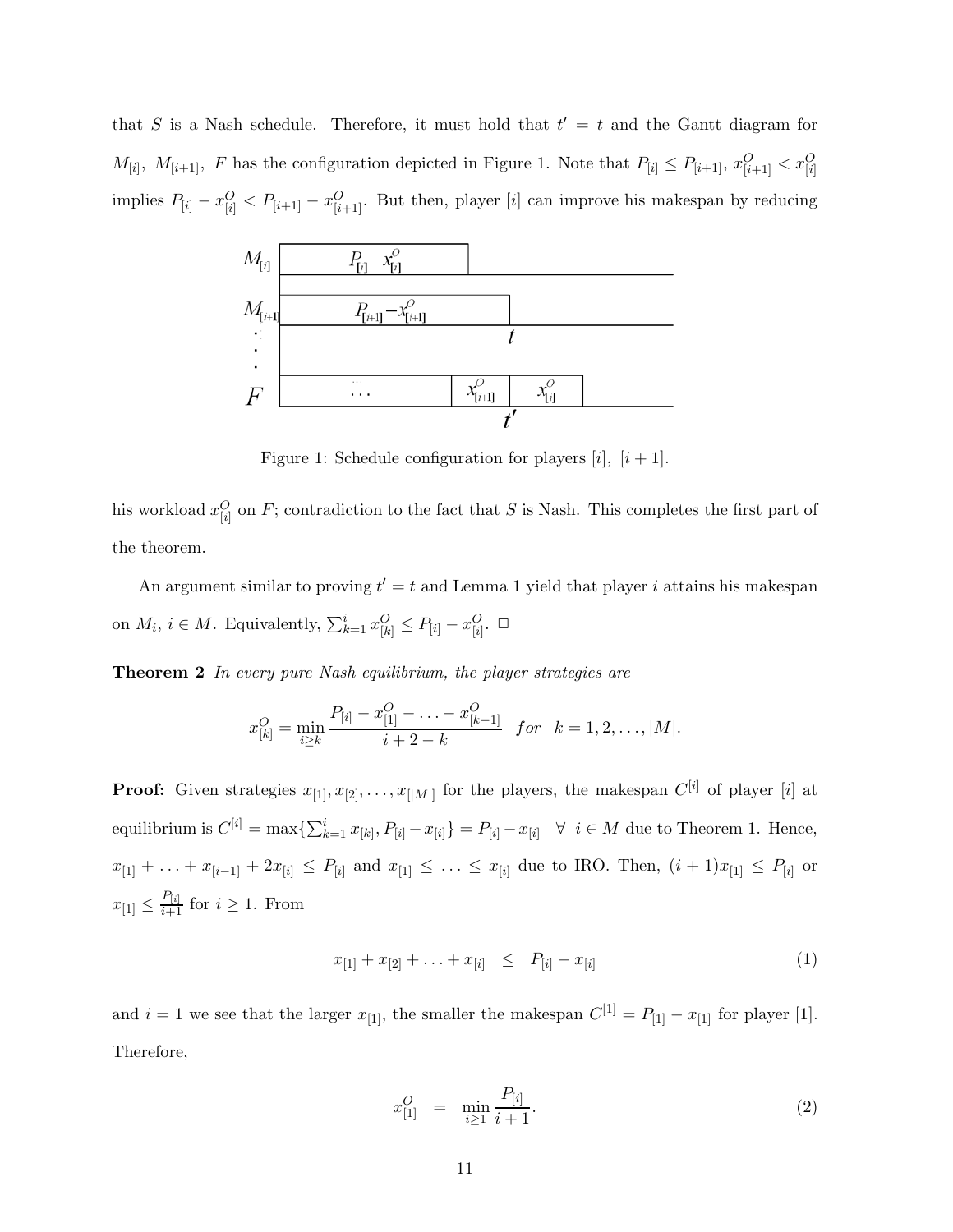For  $x_{[1]} = x_{[1]}^O$  inequality (1) yields

$$
x_{[1]}^O + x_{[2]} + \ldots + x_{[i]} \le P_{[i]} - x_{[i]}
$$
  

$$
x_{[2]} + \ldots + 2x_{[i]} \le P_{[i]} - x_{[1]}^O
$$

or  $ix_{[2]} ≤ P_{[i]} - x_{[1]}^O$  for  $i ≥ 2$  (due to IRO), or  $x_{[2]} ≤ \frac{P_{[i]} - x_{[1]}^O}{i}$ . From (1) and  $i = 2$  we observe that the larger  $x_{[2]}$  the smaller the makespan  $C^{[2]} = P_{[2]} - x_{[2]}$  of player [2]. Therefore,

$$
x_{[2]}^O = \min_{i \ge 2} \frac{P_{[i]} - x_{[1]}^O}{i}.
$$
 (3)

Iterative arguments and expressions  $(2)$ ,  $(3)$  yield the result.  $\Box$ 

In the above theorem we do not claim that there exists a unique Nash schedule because of possible ties  $P_i = P_j$  for players  $i \neq j$ . However, whatever nondecreasing  $P_i$  order is chosen, the strategies of Theorem 2 yield a unique pure Nash equilibrium for that order.

**Example 1:** To illustrate the above results consider problem instance with  $|M| = 4$  and  $P_1 = 12, P_2 = 14, P_3 = 18$  and  $P_4 = 23$ . The 4 players will be sequenced on F in the order 1, 2, 3, 4 and the outsourced workloads are  $x_1^O = \min\{\frac{12}{2}, \frac{14}{3}, \frac{18}{4}, \frac{23}{5}\} = 4.5$ . If player 1 did not hedge against other manufacturers and were processed first, he would prefer to outsource  $\frac{12}{2}$ units for a resulting makespan  $C^1 = 6$ . Then, player 2 would outsource  $\frac{14+6}{2} - 6 = 4$  units which according to IRO would place him ahead of player 1 thus increasing  $C^1$  to  $4+6=10$ . Similar arguments hold for player 1 as he hedges against players 3 and 4. Note that the minimand in the expression for  $x_1^O$  is attained at player 3 (because  $\frac{18}{4} = 4.5$ ) indicating that, unless  $x_1^O = 4.5$ , player 3 will be processed ahead of 1 on F resulting to inferior makespan for player 1. Similarly,  $x_2^O = \min\{\frac{14-4.5}{2}, \frac{18-4.5}{3}, \frac{23-4.5}{4}\} = 4.5$  - again player 3 restrains player 2 from outsourcing more than 4.5 units -  $x_3^O = 4.5$  and  $x_4^O = 4.75$ . Note that according to IRO, player 4 would not be processed prior to player 3 even if 3 outsourced as much as  $\frac{4.5+4.75}{2} = 4.625$ . However, given that players 1 and 2 have already outsourced the maximum possible according to IRO, it is not beneficial to player 3 to outsource more than 4.5 because when  $x_1^O = x_2^O = x_3^O = 4.5$ makespan  $C^3 = 13.5$  is attained on both F and M<sub>3</sub>. Finally,  $\sum_i x_i^O = 18.25$  and  $\sum_i C^i =$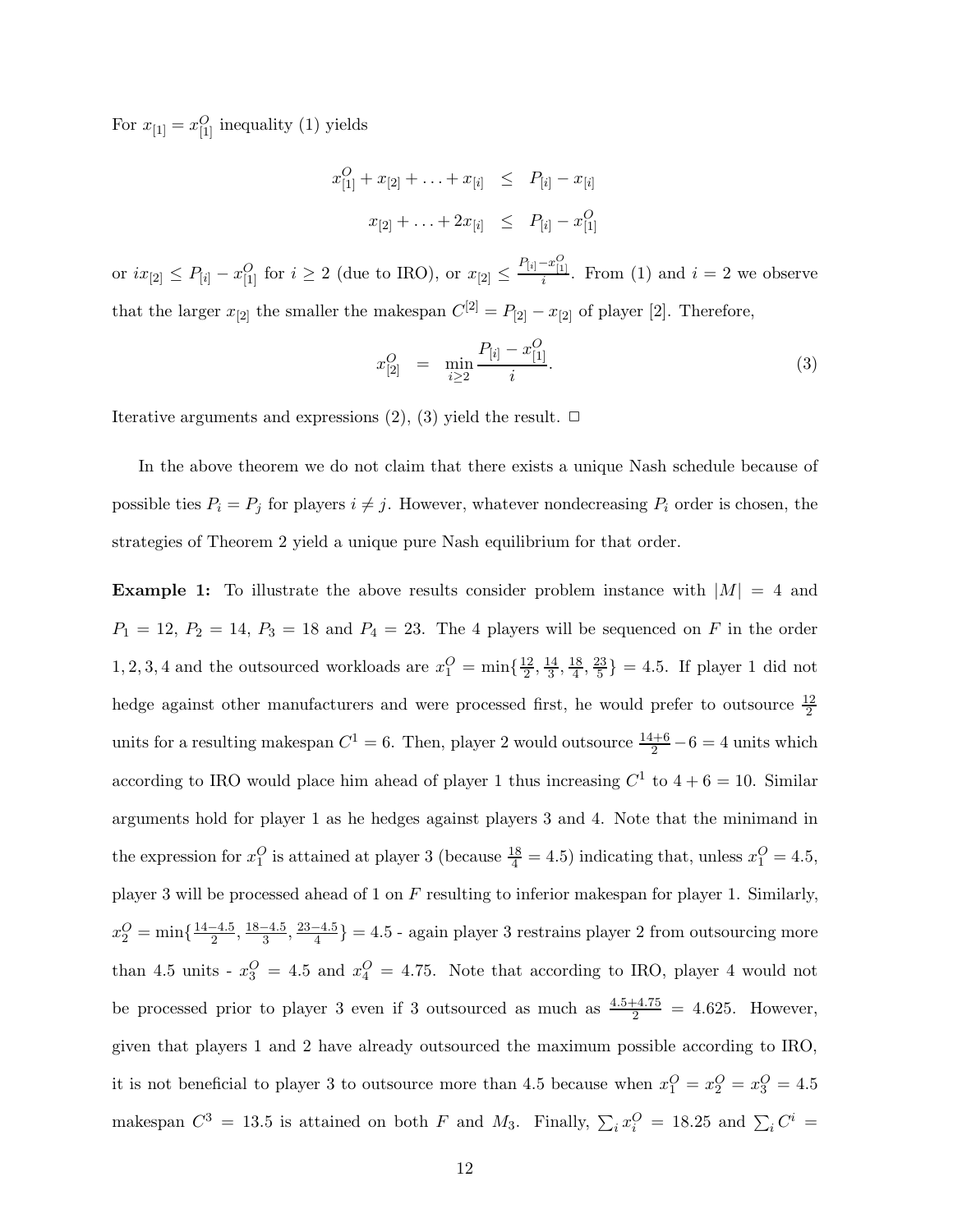$\max\{7.5, 4.5\} + \max\{9.5, 9\} + \max\{13.5, 13.5\} + \max\{18.25, 18.25\} = 48.75 = \sum_i P_i - \sum_i x_i^O;$ the latter equality due to Theorem 1.

#### **4 Preemption Allowed**

Let  $N_i$  be the set of jobs that belong to manufacturer  $i \in M$ ,  $p_{\text{max}}^i$  be the processing time requirement of a longest job in  $N_i$  and  $P_i = \sum_{j \in N_i} p_{ij}$  be the total workload of manufacturer  $i \in M$ . When preemption is allowed but overlapping is not, each manufacturer will generally follow a different strategy, say  $x_i^P : i \in M$ . In this section we assume the following:

- Preemption is allowed for jobs but overlapping is not,
- Values  $P_i$ ,  $p_{\text{max}}^i$ :  $i \in M$  are disclosed to all manufacturers,
- Sequencing on F will be done according to the *Incentive Rule* when *Preemption* is allowed (abbreviated as IRP) defined next.

**Definition 2** *:* Incentive Rule IRP: The manufacturer workloads  $x_i^P$  will be processed in *quasi-SPT order, i.e., player i precedes* k on F if  $x_i^P \leq x_k^P$  (break ties with smaller  $P_i$ , then  $arbitrarily, unless  $x_i^P = P_i - p_{\text{max}}^i \le x_k^P \text{ and } P_i > P_k.$$ 

In the above definition we break ties only after all outsourced workloads are reported. All players outsourcing the same amount x are ordered in nondecreasing order of  $P_i$ 's and in case several x,  $P_i$ pairs are identical, we simply choose an arbitrary priority subsequence. This avoids transitivity issues. Incentive IRP coincides with IRO except when the *disposable* workload  $P_i - p_{\text{max}}^i$  of player i forces him to outsource to P a small amount. In this case, delaying i according to IRP does not hurt player  $i$  (as we will see below), allows other players to outsource more workload than they otherwise would, and provides better overall service by letting P utilize the SPT rule with respect to  $P_i$ 's rather than the SPT rule with respect to  $x_i^P$ 's. As for the players, in choosing their strategy they face the same dilemma as in the case when overlapping is allowed.

**Lemma 2** *If a pure Nash equilibrium exists, then there exists one where the player strategies satisfy the following:*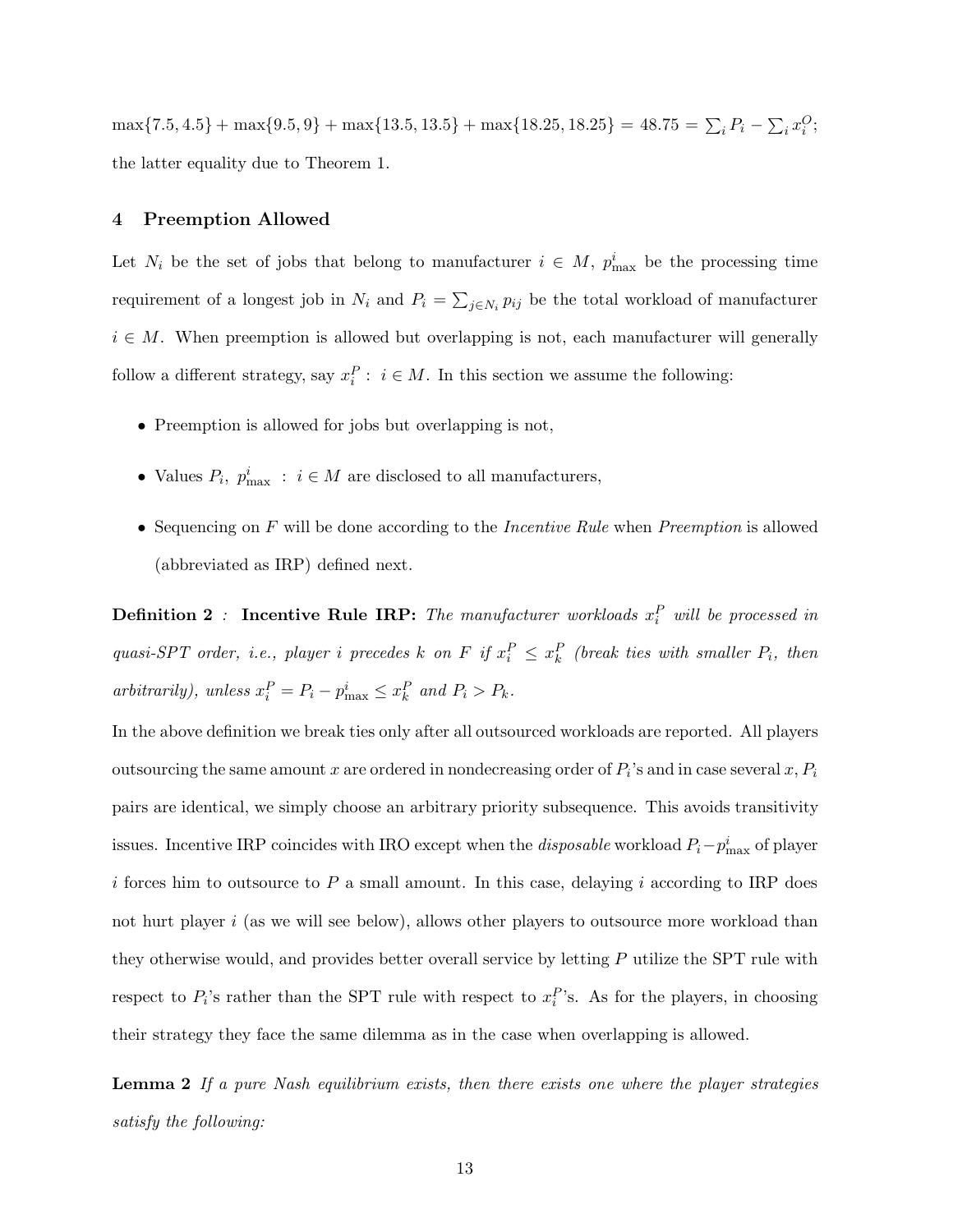(a)  $x_i^P \le \min\{P_i - p_{\max}^i, \frac{P_i}{2}\}\$ and **(b)**  $x_{[1]}^P + \ldots + x_{[i]}^P \leq P_{[i]} - x_{[i]}^P$  for every  $i \in M$ .

**Proof:** We first consider property (a). Let S be a Nash schedule. We first prove  $x_i^P \leq \frac{P_i}{2}$  by revising  $S$  (if necessary) so that the property holds for every player. Suppose that there exists player *i* with  $x_i^P > \frac{P_i}{2}$  who attains his makespan (say  $C^i$ ) on F while the completion time on  $M_i$  is  $t_i = P_i - x_i^P < \frac{P_i}{2} < x_i^P \leq C^i$ . Then, we can assign on  $M_i$  the workload processed on F during the interval  $[t_i, C^i]$ . This reallocation does not increase the makespan of player i and the revised outsourced workload, say  $x'_i$ , is no more than  $t_i = P_i - x_i^P < \frac{P_i}{2}$ , i.e.,  $x'_i \leq \frac{P_i}{2}$  in the revised schedule. Hence, there exists a Nash schedule such that  $x_i^P \leq \frac{P_i}{2}$  for all  $i \in M$  - let S be such a schedule. If  $P_i - p_{\text{max}}^i \ge \frac{P_i}{2}$  (i.e.,  $p_{\text{max}}^i \le \frac{P_i}{2}$ ) then  $\min\{P_i - p_{\text{max}}^i, \frac{P_i}{2}\} = \frac{P_i}{2}$  and (a) holds trivially. Hence, it suffices to consider the case where  $p_{\text{max}}^i > \frac{P_i}{2}$  for some player *i*.

Let job  $j \in N_i$  attain  $p_{ij} = p_{\text{max}}^i$ . If j is processed exclusively on  $M_i$ , we have  $x_i^P$  <  $P_i - p_{ij} < \frac{P_i}{2}$  and (a) holds. If  $p_{ij}$  is not processed on  $M_i$  exclusively then the makespan of player i is  $C^i \ge p_{ij} > \frac{P_i}{2}$  since no overlapping is allowed in S. Let  $y_1$ ,  $y_2$  be the workload portions of  $p_{ij}$  processed on  $M_i$ , F respectively. Then, exchange the  $y_2$  periods of time that F is busy with  $p_{ij}$ . This exchange preserves the property that jobs of player i are not processed simultaneously on  $M_i$  and F. Also, the makespan of i does not increase because the  $y_2$  time units of  $p_{ij}$  are processed at the same time - just on a different machine. Also, the total workload of i processed on F does not increase and (according to IRP) i is not scheduled later on F. However, after the exchange the job  $j$  is processed entirely on  $M_i$  and hence

$$
x_i^P \le P_i - p_{ij} = P_i - p_{\text{max}}^i = \min\{P_i - p_{\text{max}}^i, \frac{P_i}{2}\}\
$$

because  $p_{\text{max}}^i > \frac{P_i}{2}$ . This concludes property (a).

We now consider property (b). For contradiction, suppose  $S$  is a Nash schedule that satisfies property (a) and there exists player [i] with

$$
x_{[1]}^P + \ldots + x_{[i]}^P > P_{[i]} - x_{[i]}^P.
$$
\n(4)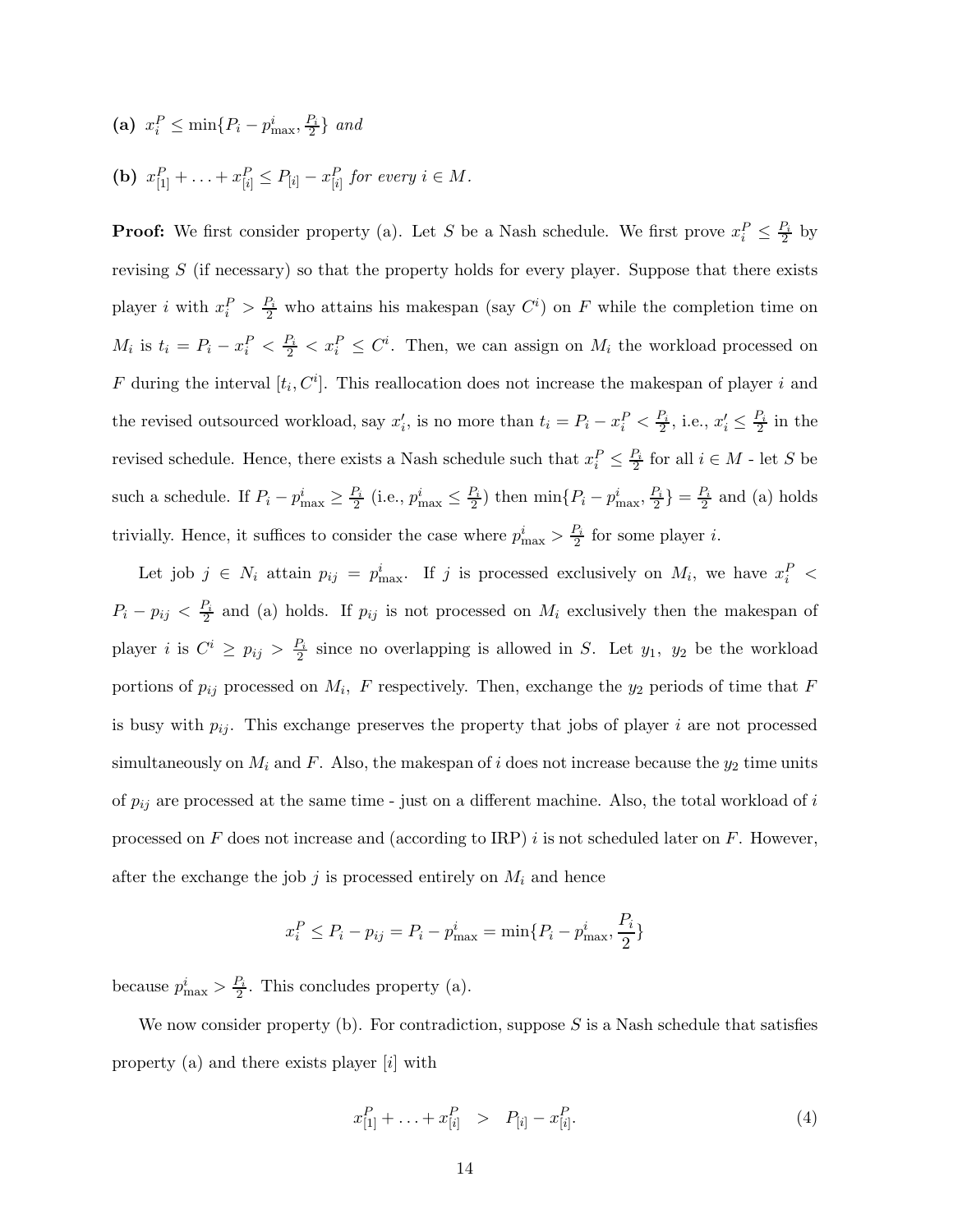Then, the makespan of player [i] is  $C^{[i]} = x_{[1]}^P + \ldots + x_{[i]}^P$ . Define  $\Delta = \min\{\frac{1}{2}(C^{[i]} - P_{[i]} + \ldots + P_{[i]} - P_{[i]} + P_{[i]} - P_{[i]} + \ldots + P_{[i]} - P_{[i]} + \ldots\}$  $\{x_{[i]}^P, x_{[i]}^P\} > 0$ . Replace  $x_{[i]}^P$  by  $\tilde{x}_{[i]} = x_{[i]}^P - \Delta$ . Following the reallocation of his workload, the makespan of player  $[i]$  becomes

$$
\tilde{C}^{[i]} \leq C^{[i]} - \Delta < C^{[i]}
$$

because  $\Delta > 0$ . If  $\Delta = x_{[i]}^P$ , then  $\tilde{x}_{[i]} = 0$  and no overlapping is possible. Otherwise, one can start processing jobs in  $N_{[i]}$  on F, one at a time, starting at time  $C^{[i]} - x_{[i]}^P$  continuing until time  $\tilde{C}^{[i]}$  possibly preempting a single job say  $j' \in N_{[i]}$ , continuing with job  $j'$  on  $M_{[i]}$  at time 0, continuing with the rest of the jobs in  $N_{[i]}$  until time  $\tilde{C}^{[i]}$ , preventing any overlapping due to the fact that  $\tilde{x}_{[i]}$  satisfies property (a). Therefore, S can be revised to satisfy property (b) for player [i] or any other player violating property (b). This completes the proof of the lemma.  $\Box$ 

Note that there can exist Nash schedules with  $x_i^P > \min\{P_i - p_{\text{max}}^i, \frac{P_i}{2}\}\.$  For example, when  $N_1$  has 2 jobs requiring 1, and 10 time units of processing respectively and all other manufacturers have a single job each requiring 100 units. Then player 1 can outsource 10 units of work (instead of 1) and all other manufacturers would process their job in-house. In this example  $x_1^P > P_1/2$  and  $P_1 - x_1^P < x_1^P$ . In contrast, the proof of Lemma 2(b) shows that Nash schedules that satisfy (a) necessarily satisfy (b).

The main finding in this section is that a Nash equilibrium for IRP processes players in SPT order of their  $P_i$  values as was the case in Theorem 1. In Theorem 1 this ordering coincides with the SPT order of workloads while in this section we show that it coincides with the quasi-SPT order defined in the beginning of the section. The reason for the quasi-SPT order when overlapping is not allowed is due to the longest job of each manufacturer. In light of Lemma 2, the workload outsourced by player i should not exceed  $P_i - p_{\text{max}}^i$ . For a very long job  $p_{\text{max}}^i$ the amount  $P_i - p_{\text{max}}^i$  is small thus commanding an early position in the SPT sequence of manufacturer workloads even though  $P_i$  is large. In this case, if P used the SPT order to process manufacturer workloads, player  $i$  would be scheduled early, even though machine  $M_i$  completes the remaining workload much later, and would unnecessarily delay all subsequent players and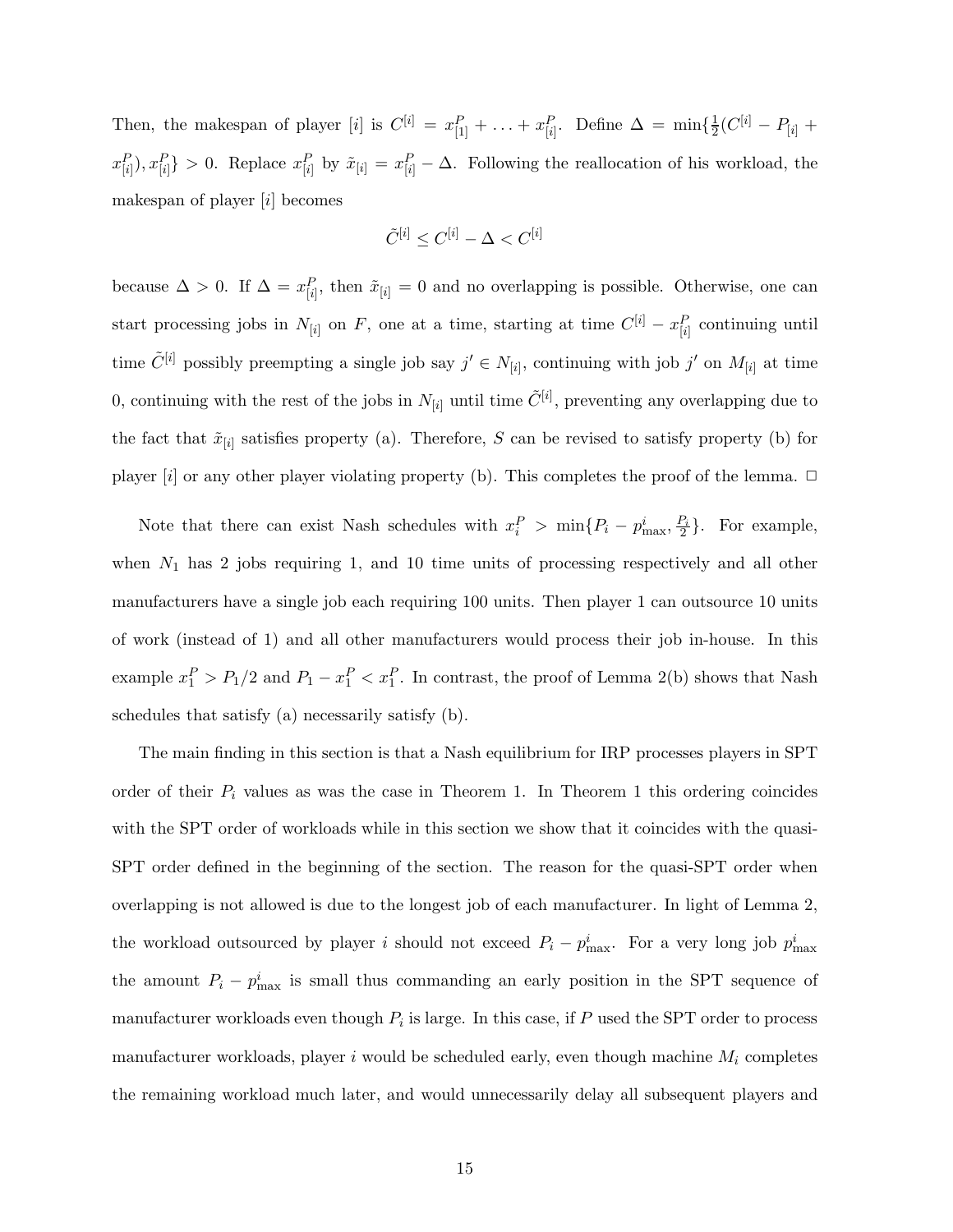force them to outsource less of their workload to P. This action would result in inferior service to all manufacturers (as measured by the sum of all completion times) and would decrease the total amount outsourced to P. Incentive IRP avoids both of these undesirable effects.

**Theorem 3** *There exists a Nash schedule where manufacturers are processed on* F *in nondecreasing order of*  $P_i$ *'s,*  $i \in M$ *.* 

**Proof:** Let  $x_1^P, x_2^P, \ldots, x_{|M|}^P$  be the player strategies in a Nash schedule S chosen so that they satisfy Lemma 2. We prove the theorem by establishing that: a) If  $P_i \ge P_k$  and  $P_i - p_{\text{max}}^i \ge$  $P_k - p_{\text{max}}^k$ , then  $x_i^P \ge x_k^P$  and player k's workload precedes i's on F, and b) If  $P_i \ge P_k$  and  $P_i - p_{\text{max}}^i < P_k - p_{\text{max}}^k$ , then player k's workload precedes i's on F. The 2 properties imply the result.

We prove claim a) by contradiction. Suppose  $S$  is a Nash schedule such that a) holds but  $x_i^P < x_k^P$ . Then, according to IRP player *i* precedes k on F as in Figure 2a (where the makespan of i, k is attained on  $M_i$ ,  $M_k$  respectively due to Lemma 2(b)).



Figure 2: Schedule configurations for property (b).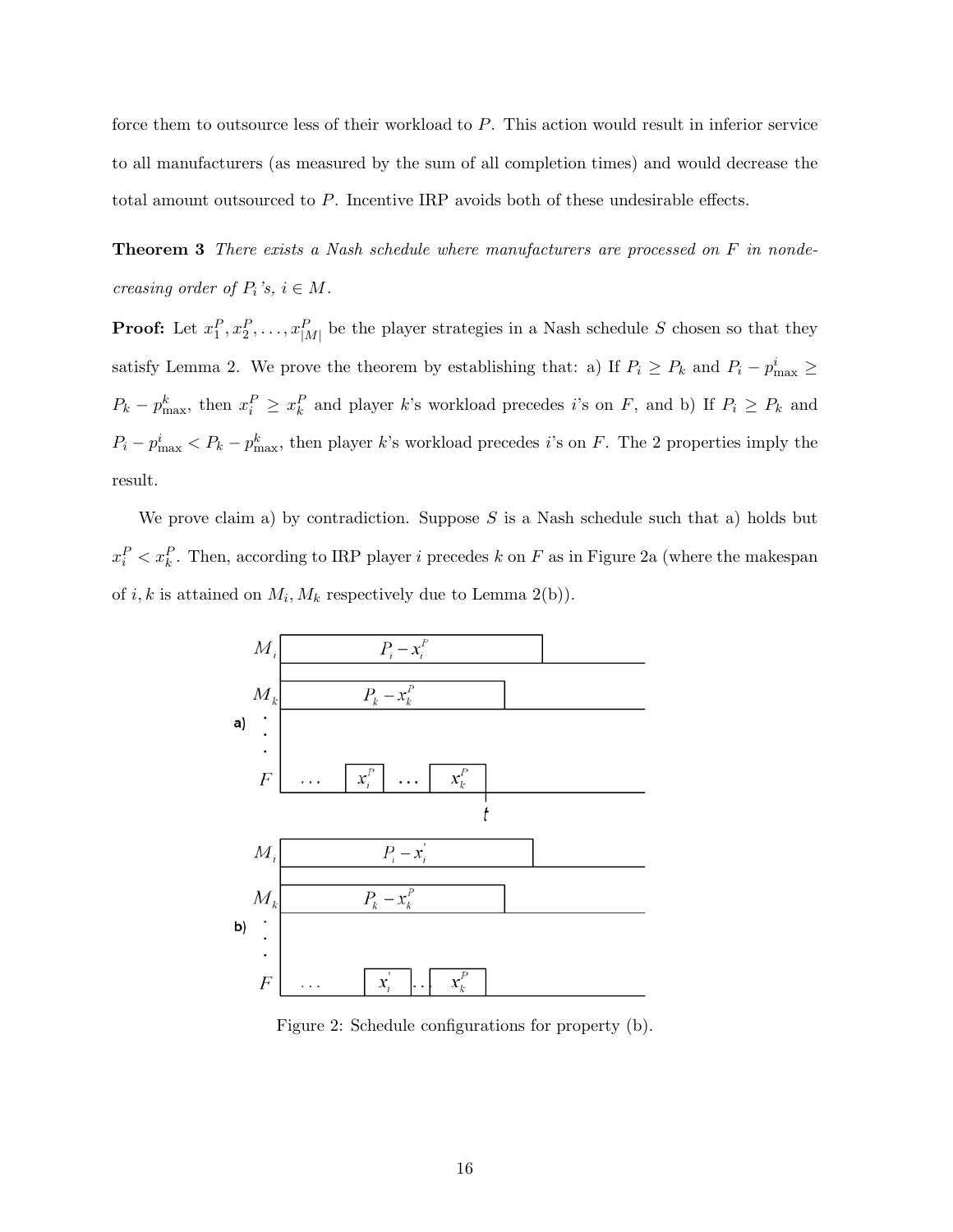Since  $P_i \ge P_k$  and  $P_i - p_{\text{max}}^i \ge P_k - p_{\text{max}}^k$  we have  $\min\{\frac{P_i}{2}, P_i - p_{\text{max}}^i\} \ge \min\{\frac{P_k}{2}, P_k - p_{\text{max}}^k\}$ and hence

$$
x_i^P < x_k^P \leq \min\{\frac{P_k}{2}, P_k - p_{\max}^k\} \leq \min\{\frac{P_i}{2}, P_i - p_{\max}^i\}.
$$

Therefore player i could (if it were beneficial) outsource at least  $x_k^P$  units of workload to F. Let  $\Delta = \frac{1}{2}(x_k^P - x_i^P) > 0$ . Suppose that i reallocates to  $F(x_i^P = x_i^P + \Delta$  units of workload instead of  $x_i^P$ . This will result to player i reducing his makespan by  $\Delta$  even though P may now reschedule player *i* later - still before player k, as in Figure 2b. In all cases *i*'s makespan decreases by  $\Delta$ contradicting that  $S$  is a Nash schedule. This proves claim a).

To prove claim b) we distinguish 3 cases based on the disposable workload of players  $i$  and k as follows.

Case i)  $P_i - p_{\text{max}}^i \ge \frac{P_i}{2}$  and  $P_k - p_{\text{max}}^k \ge \frac{P_k}{2}$ . In this case the proof goes as for claim a),  $x_i^P \ge x_k^P$  and according to IRP player k precedes i on F. Note that in this case  $\min\{\frac{P_i}{2}, P_i - p_{\text{max}}^i\} = \frac{P_i}{2}$  and  $\min\{\frac{P_k}{2}, P_k - p_{\text{max}}^k\} = \frac{P_k}{2}$ . Case ii)  $P_i - p_{\text{max}}^i \ge \frac{P_i}{2}$  and  $P_k - p_{\text{max}}^k \le \frac{P_k}{2}$ .

This case is not possible because

$$
\frac{P_i}{2} \le P_i - p_{\text{max}}^i < P_k - p_{\text{max}}^k \le \frac{P_k}{2}
$$

implies  $P_i < P_k$ ; contradiction to assumption  $P_i \ge P_k$ .

Case iii) 
$$
P_i - p_{\text{max}}^i < \frac{P_i}{2}
$$
.

For contradiction, suppose that player i precedes  $k$  on  $F$  as in Figure 2a. We must assume that  $x_i^P < x_k^P$  since otherwise we could schedule the  $x_i^P$  units of player i immediately after  $x_k^P$ without affecting the makespan of either  $i$  or  $k$  while ordering the 2 players in nondecreasing order of their total processing. If  $x_i^P = P_i - p_{\text{max}}^i$  then player i cannot benefit by outsourcing more workload to  $P$  (due to Lemma 2) and (according to IRP) can be rescheduled immediately after player k without affecting anyone's makespan.

If  $x_i^P < P_i - p_{\text{max}}^i$  then consider increasing  $x_i^P$  to  $x_i' = x_i^P + \Delta$  where

$$
\Delta = \min\{P_i - p_{\text{max}}^i - x_i^P, \frac{x_k^P - x_i^P}{2}\} > 0.
$$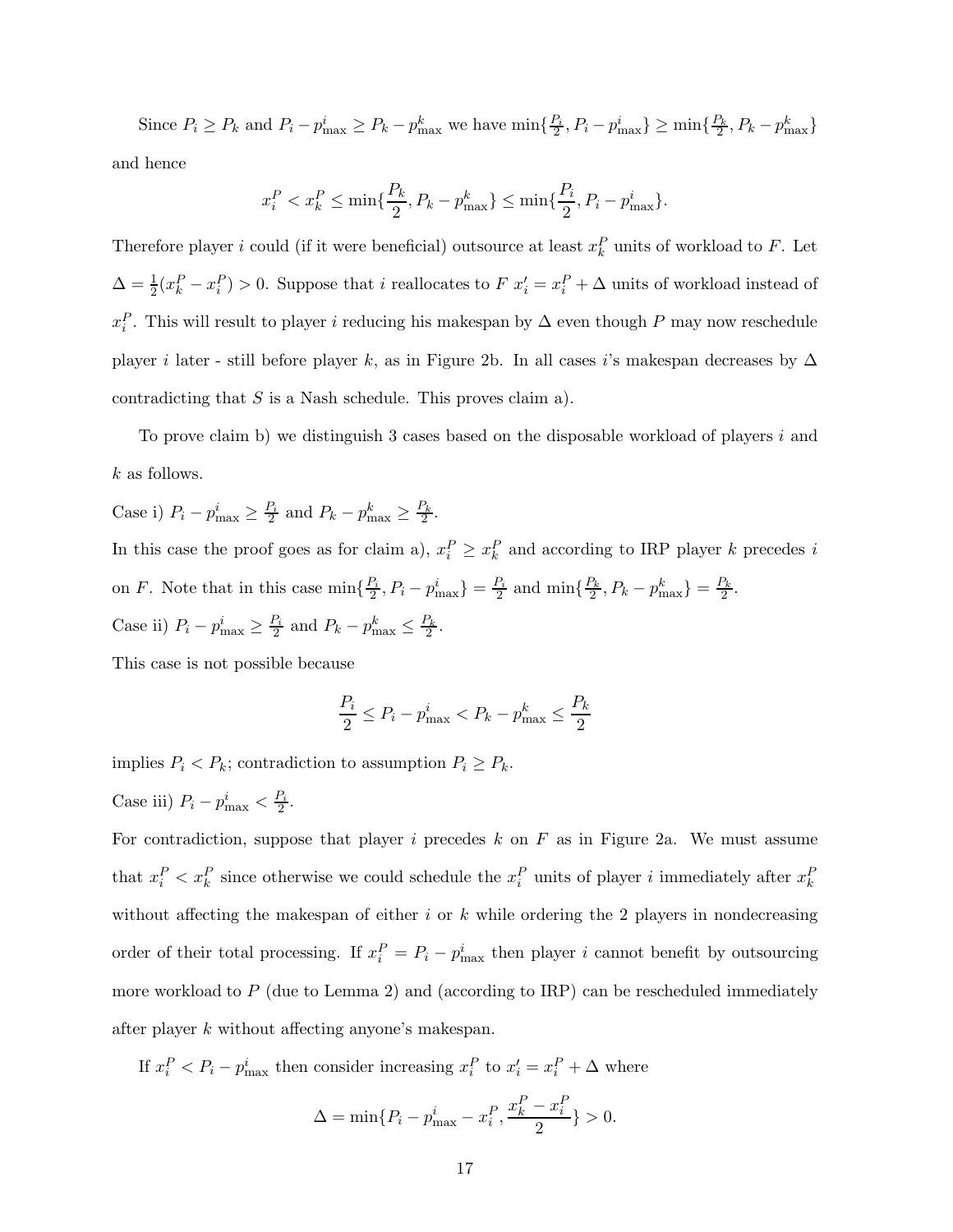This will improve the makespan of i by  $\Delta$  but still i will precede player k on F because

$$
x'_{i} = x_{i}^{P} + \Delta \le x_{i}^{P} + \frac{x_{k}^{P} - x_{i}^{P}}{2} = \frac{x_{k}^{P} + x_{i}^{P}}{2} < x_{k}^{P}.
$$

In all subcases, claim b) holds. This completes the proof of the theorem.  $\Box$ 

Theorem 3 suggests an ordering of manufacturers on  $F$ . The following theorem suggests an ordering of their associated workloads.

**Theorem 4** *Reindex manufacturers so that*

$$
\min\{\frac{P_1}{2}, P_1 - p_{\max}^1\} \le \min\{\frac{P_2}{2}, P_2 - p_{\max}^2\} \le \ldots \le \min\{\frac{P_{|M|}}{2}, P_{|M|} - p_{\max}^{|M|}\}.
$$

*There exists a Nash equilibrium with*  $x_1^P \le x_2^P \ldots \le x_{|M|}^P$ .

**Proof:** Let  $x_i^P$ ,  $i \in M$  be the player strategies in a pure Nash equilibrium that satisfy Lemma 2 and let S be the associated Nash schedule. We prove the result by contradiction. Suppose that there exist players  $i, k$  in S whose workload is processed consecutively on  $F$  and are such that

$$
\min\{\frac{P_i}{2}, P_i - p_{\text{max}}^i\} \le \min\{\frac{P_k}{2}, P_k - p_{\text{max}}^k\} \text{ but } x_i^P > x_k^P.
$$

Let  $\Delta = x_i^P - x_k^P$ . Consider increasing  $x_k^P$  to  $x_k' = x_k^P + \Delta$  or decreasing  $x_i^P$  to  $x_i' = x_i^P - \Delta$ . This is doable because

$$
x^P_k < x^P_i \leq \min\{\frac{P_i}{2}, P_i - p_{\max}^i\} \leq \min\{\frac{P_k}{2}, P_k - p_{\max}^k\}.
$$

Both reallocations can be made without incurring overlapping as in Lemma 2. Changing either  $x_i^P$  or  $x_k^P$  will not affect the ordering of i, k on F. If the makespan of either i or k decreases, then S cannot be a Nash schedule. The configuration in Figure 3 is the only configuration where  $x_i'$ and  $x'_{k}$  yield worse schedules for both players. This configuration, however, does not correspond to a Nash equilibrium because player  $k$  can reduce his workload on  $F$  by

$$
\delta = \frac{1}{2} \min \{ \frac{C^k - P_k + x_k^P}{2}, x_k^P \} > 0
$$

and improve his makespan by  $\delta$ . And since

$$
x_k^P - \delta < x_k^P \le \min\{\frac{P_k}{2}, P_k - p_{\text{max}}^k\},\
$$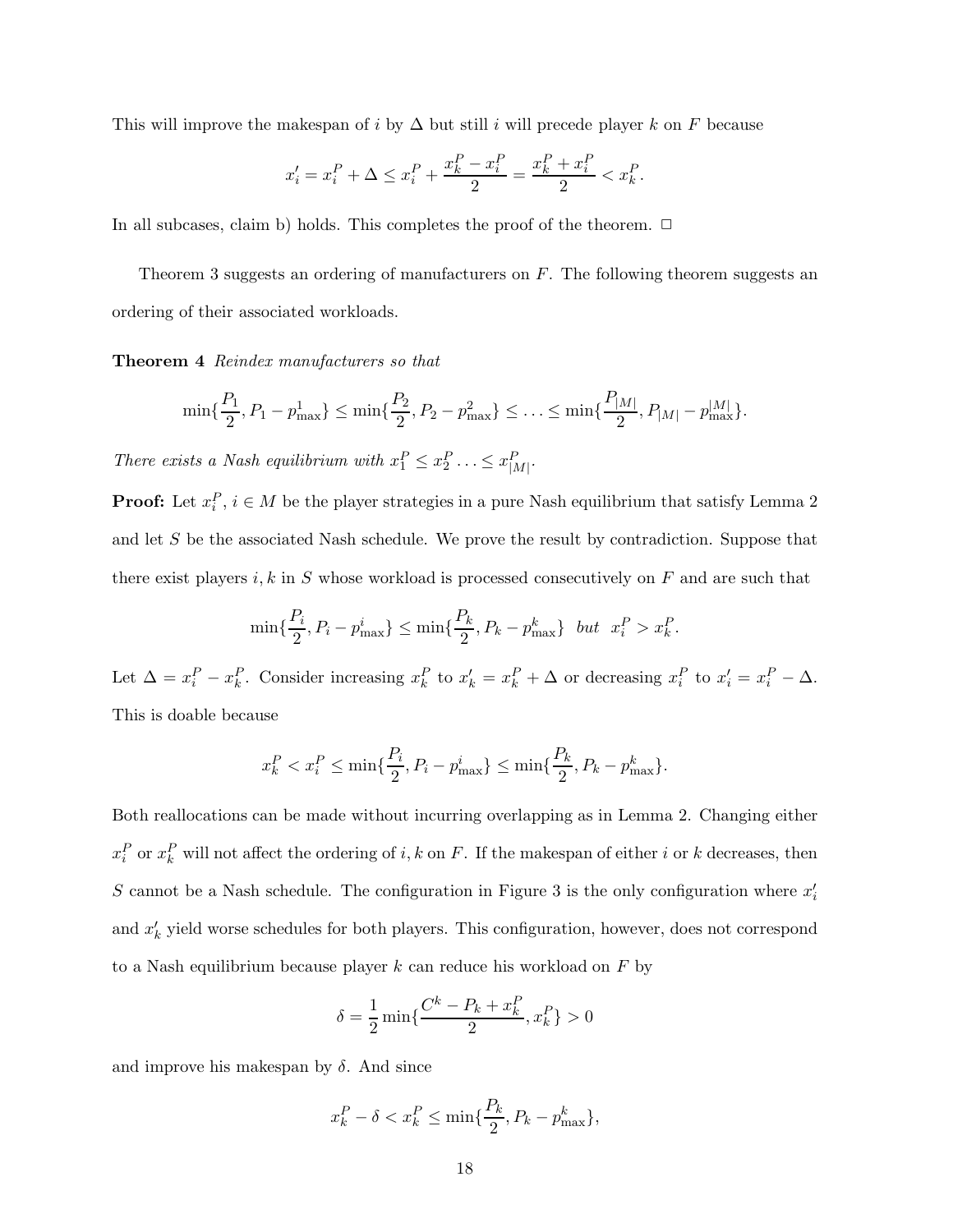

Figure 3: The equilibrium schedule S.

jobs can be rescheduled on  $M_i$  so as to avoid overlapping; contradicting the fact that S was Nash before the reallocation. This completes the proof of the theorem.  $\Box$ 

The previous 2 theorems suggest an ordering of manufacturers and workloads on F but not the amount of workload to be contributed by each manufacturer. This is found in the next theorem. But first, we study a key property of pure equilibrium strategies.

**Lemma 3** If  $P_k - p_{\text{max}}^k < x_k^O$  then in an equilibrium strategy for player k is  $x_k^P = P_k - p_{\text{max}}^k$ , *otherwise*  $x_k^P \ge x_k^O$ .

**Proof:** Theorems 1, 3 indicate that the nondecreasing order of  $P_i$ 's is the equilibrium order when overlapping or preemption is allowed. This means that the quasi-SPT order stipulated by IRP does not affect the ordering of a player on  $F$  when overlaps are not allowed. Consider equilibrium schedules S, S<sub>O</sub> with strategies  $\{x_{[i]}^P | i \in M\}$ ,  $\{x_{[i]}^O | i \in M\}$  respectively when overlapping or just preemption are allowed, where  $[1], \ldots, [|M|]$  is an SPT order of  $P_i$ 's. If  $x_{[k]}^P \ge x_{[k]}^Q$  for every  $k \in M$  the result holds trivially. Otherwise, let k be the first index such that  $x_{[k]}^P < x_{[k]}^O$ . If there exists  $i < k$  with  $x_{[i]}^P \ge x_{[k]}^P$  then IRP implies that  $x_{[k]}^P = P_{[k]} - p_{\max}^{[k]}$  and the result holds. Therefore we assume that  $x_{[i]}^P < x_{[k]}^P < x_{[k]}^O$  for all  $i < k$ . Still, if  $x_{[k]}^P = P_{[k]} - p_{\max}^{[k]}$  the result holds. The last 2 observations and the choice of index  $k$  imply

$$
x_{[i]}^O \le x_{[i]}^P < x_{[k]}^P < P_{[k]} - p_{\text{max}}^{[k]} \quad \text{for} \quad i < k. \tag{5}
$$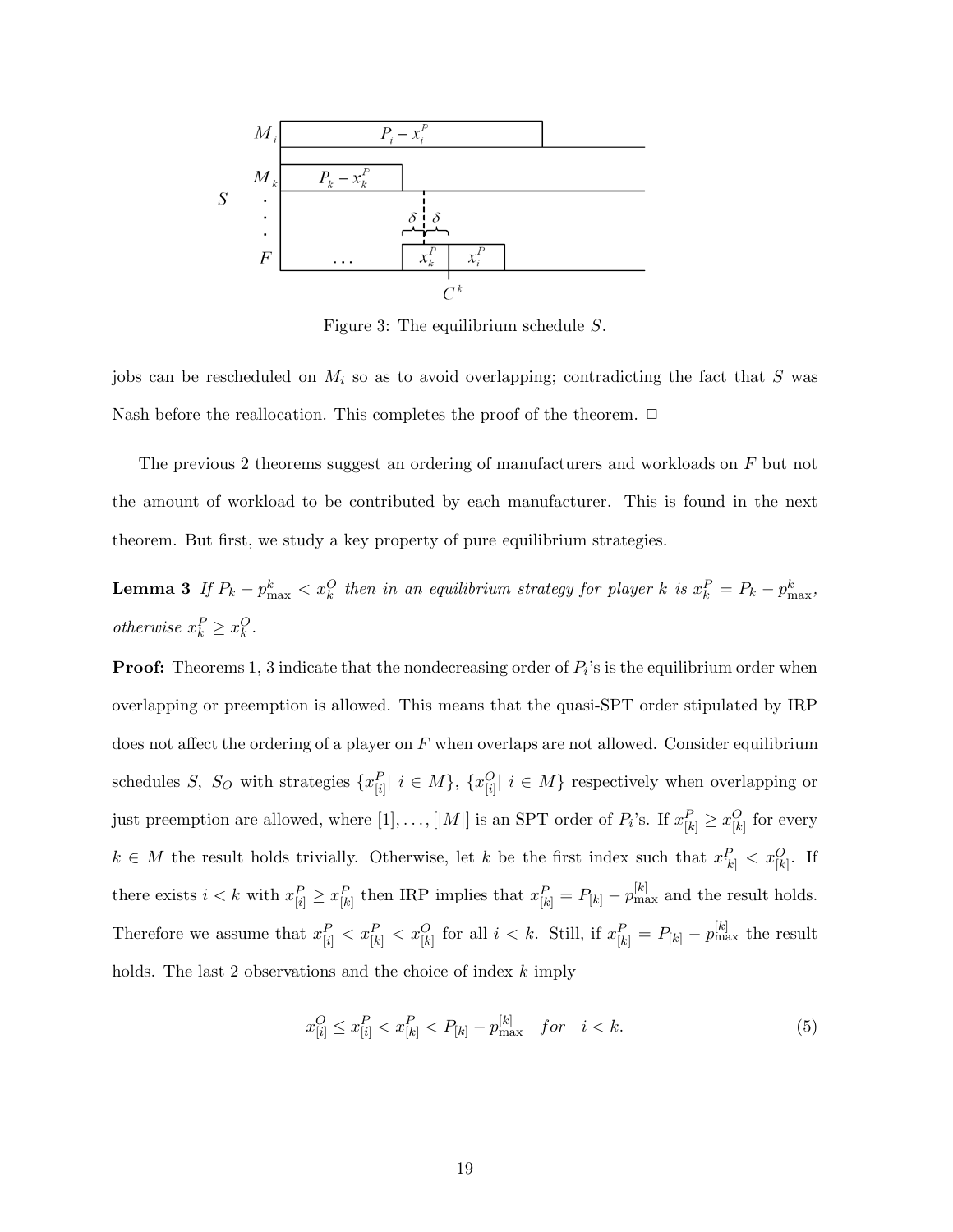We now consider the following 2 subcases.

**Case i)**  $\sum_{i=1}^{k} x_{[i]}^P < \sum_{i=1}^{k} x_{[i]}^O$ . Then, consider revising the strategy of player [k] to

$$
\tilde{x}_{[k]}^P = \min\{x_{[k]}^P + \sum_{i=1}^k (x_{[i]}^O - x_{[i]}^P), P_{[k]} - p_{\text{max}}^{[k]}\}.
$$

Evidently,  $x_{[k]}^P < \tilde{x}_{[k]}^P < x_{[k]}^O$  because  $\sum_{i=1}^k (x_{[i]}^O - x_{[i]}^P) > 0$  and

$$
\tilde{x}_{[k]}^P \le x_{[k]}^P + \sum_{i=1}^k (x_{[i]}^O - x_{[i]}^P) = x_{[k]}^O + \sum_{i=1}^{k-1} (x_{[i]}^O - x_{[i]}^P) < x_{[k]}^O
$$

because  $x_{[i]}^O < x_{[i]}^P$  for all  $i < k$ . Moreover, expressions (5) and IRP imply

$$
x_{[1]}^P \le x_{[2]}^P \le \ldots \le x_{[k-1]}^P < x_{[k]}^P < \tilde{x}_{[k]}^P < x_{[k]}^O
$$

which suggests that the strategies

$$
\tilde{x}^P_{[i]} = \min\{x^O_{[i]}, P_{[i]} - p^{[i]}_{\max}\} \ \ for \ \ i > k
$$

are feasible for players  $[k+1], \ldots, [|M|]$ . Since (according to IRO)  $x_{[i]}^O \ge x_{[k]}^O$  for  $i > k$ , IRP will preserve position [k] for player [k] when using strategy  $\tilde{x}_{[k]}^P$ .

Consequently, the makespan of player  $[k]$  is attained on  $M_{[k]}$  because his revised makespan  $\tilde{C}_{[k]} = P_{[k]} - \tilde{x}_{[k]}^P$  is such that

$$
\sum_{i=1}^{k-1} x_{[i]}^P + \tilde{x}_{[k]}^P \le \sum_{i=1}^k x_i^P + \sum_{i=1}^k (x_{[i]}^O - x_{[i]}^P) = \sum_{i=1}^k x_{[i]}^O
$$
  
  $\le P_{[k]} - x_{[k]}^O$  due to Theorem 1  
  $\le P_{[k]} - \tilde{x}_{[k]}^P.$ 

And since  $P_{[k]} - \tilde{x}_{[k]}^P < P_{[k]} - x_{[k]}^P$ , the revised strategy  $\tilde{x}_{[k]}^P$  is more beneficial to player [k] than strategy  $x_{[k]}^P$ , which contradicts the assumption that S is a Nash schedule.

**Case ii)**  $\sum_{i=1}^{k} x_{[i]}^P \ge \sum_{i=1}^{k} x_{[i]}^O$ . Then, consider strategies  $\{x_i^O | i \in M\}$  in  $S_O$  and consider revising the strategies of players  $[1], \ldots, [k]$  to

$$
\begin{array}{rcl}\n\tilde{x}_{[i]}^O & = & \min\{x_{[i]}^P, x_{[i]}^O + \frac{x_{[k]}^O - x_{[k]}^P}{k - 1}\} \quad \forall \ i < k, \ \text{and} \\
\tilde{x}_{[k]}^O & = & x_{[k]}^P < x_{[k]}^O.\n\end{array}
$$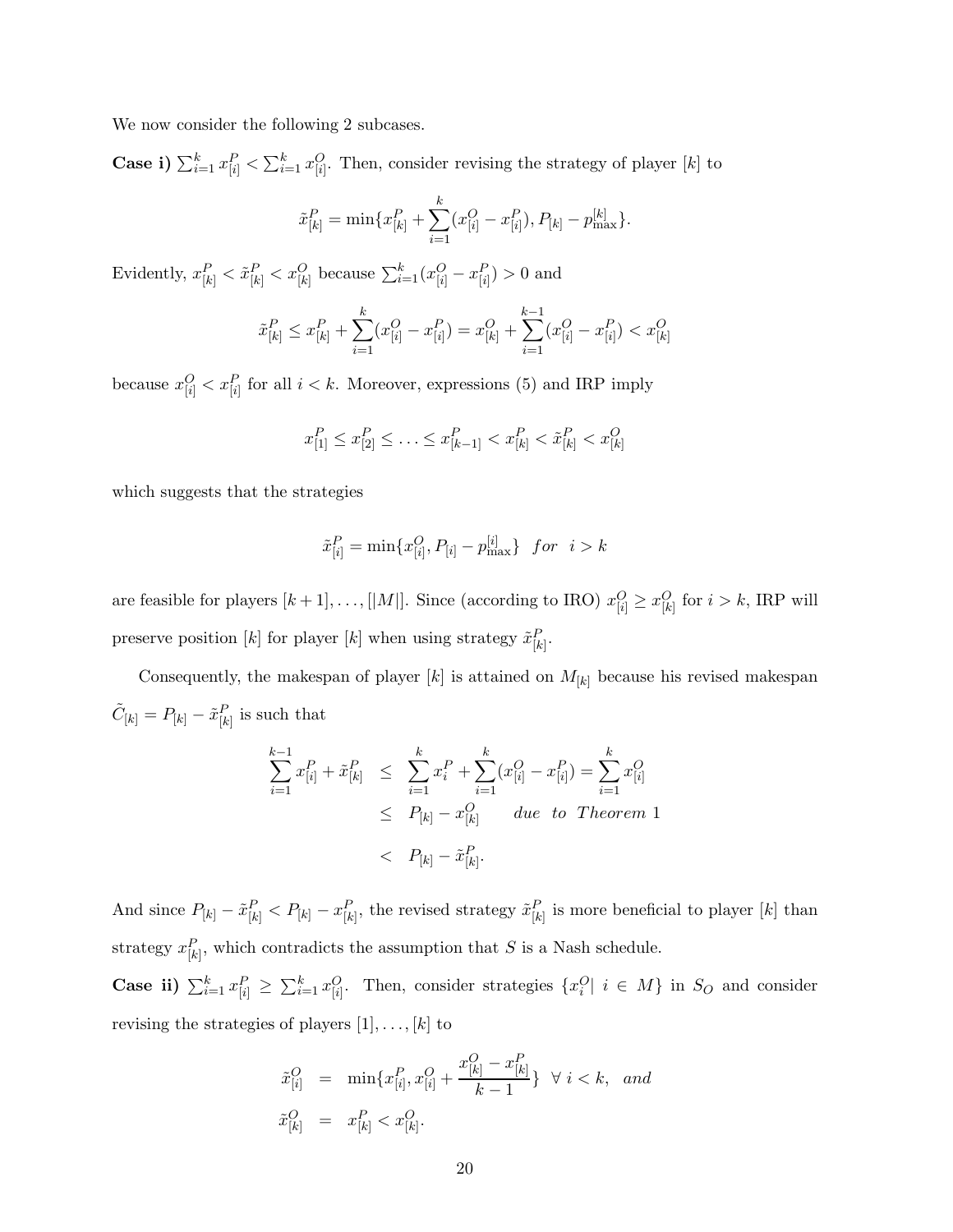Clearly,  $\tilde{x}_{[i]}^O > x_{[i]}^O$  for  $i < k$  because by choice of k we have  $x_{[i]}^P > x_{[i]}^O$  for  $i < k$ . Strategies  $\tilde{x}_{[i]}^O$ for  $i < k$  improve the makespan of players  $i < k$  because

$$
\sum_{j=1}^{i} \tilde{x}_{[j]}^{O} \le \sum_{j=1}^{i} x_{[j]}^{P} \le P_{[i]} - x_{[i]}^{P} < P_{[i]} - x_{[i]}^{O} \quad \text{for} \quad i < k.
$$

Also, by definition of  $\tilde{x}_{[i]}^O$  for  $i \leq k$  and the fact that, in S we have  $x_{[1]}^P \leq x_{[2]}^P \leq \ldots < x_{[k]}^P$ , we get that

$$
\tilde{x}_{[1]}^O \leq \tilde{x}_{[2]}^O \leq \ldots \leq \tilde{x}_{[k-1]}^O \leq \tilde{x}_{[k]}^O = x_{[k]}^P < x_{[k]}^O.
$$

The latter observation together with the fact that

$$
\sum_{i=1}^{k-1} \tilde{x}_{[i]}^O + x_{[k]}^P \le \sum_{i=1}^{k-1} (x_{[i]}^O + \frac{x_{[k]}^O - x_{[k]}^P}{k-1}) + x_{[k]}^P = \sum_{i=1}^k x_{[k]}^O
$$

imply that players  $[k+1], \ldots, [|M|]$  can outsource in  $S_O$  amounts  $x_{[k+1]}^O \leq \ldots \leq x_{[|M|]}^O$  respectively. Since  $x_{[k]}^P < x_{[k]}^O \leq x_{[i]}^O$  for  $i > k$ , players  $[1], \ldots, [k]$  maintain their processing priority on F even when using strategies  $\tilde{x}_{[i]}^O$  for  $i \leq k$ . Then the fact that these strategies improve the makespan of players  $[1],..., [k-1]$  contradicts that  $S_O$  is a Nash schedule.

In both cases we reached a contradiction because  $x_{[k]}^P < x_{[k]}^O$ . Therefore, in S we must have  $x_{[k]}^P \geq \min\{P_{[k]} - p_{\text{max}}^{[k]}, x_{[k]}^O\}$ . Equivalently, if  $P_{[k]} - p_{\text{max}}^{[k]} < x_{[k]}^O$  then  $x_{[k]}^P \geq P_{[k]} - p_{\text{max}}^{[k]}$ , i.e.,  $x_{[k]}^P = P_{[k]} - p_{\text{max}}^{[k]}$  due to Lemma 2(a), otherwise  $x_{[k]}^P \ge x_{[k]}^O$ . This completes the proof of the lemma.  $\square$ 

**Theorem 5** *Let*  $[1], [2], \ldots, [|M|]$  *be a nondecreasing order of*  $P_i$ *'s. When preemption is allowed, the strategies*  $x_k^P = x_k(|M|)$ ,  $k \in M$  *obtained by the recurrence relations are in equilibrium* 

$$
\Gamma(0) = \{k \in M | P_k - p_{\max}^k < x_k^O\}
$$
\n
$$
x_{[k]}^P(r) = \min\{\min_{\substack{k \le i \le |M| \\ i \notin \Gamma(r-1)}} \frac{P_{[i]} - x_{[1]}^P(r) - \ldots - x_{[k-1]}^P(r)}{i + 2 - k - n_{k,i}(r - 1)}, P_{[k]} - p_{\max}^{|k|}\} \quad \text{for } k \in M \tag{6}
$$
\n
$$
\Gamma(r) = \{k \in M | x_k^P(r) = P_k - p_{\max}^k\} \quad \text{for } r = 1, 2, \ldots, |M|,
$$

*where*  $n_{k,i}(r-1)$  *is the number of players amongst*  $[k], \ldots, [i]$  *in*  $\Gamma(r-1)$ *.* 

**Proof:** Set Γ(0) includes players i who (according to Lemma 3) outsource workload equal to  $P_i - p_{\text{max}}^i$ . This is indeed the case when the values  $x_{[k]}^P(1)$  are computed for  $k \in M$  because the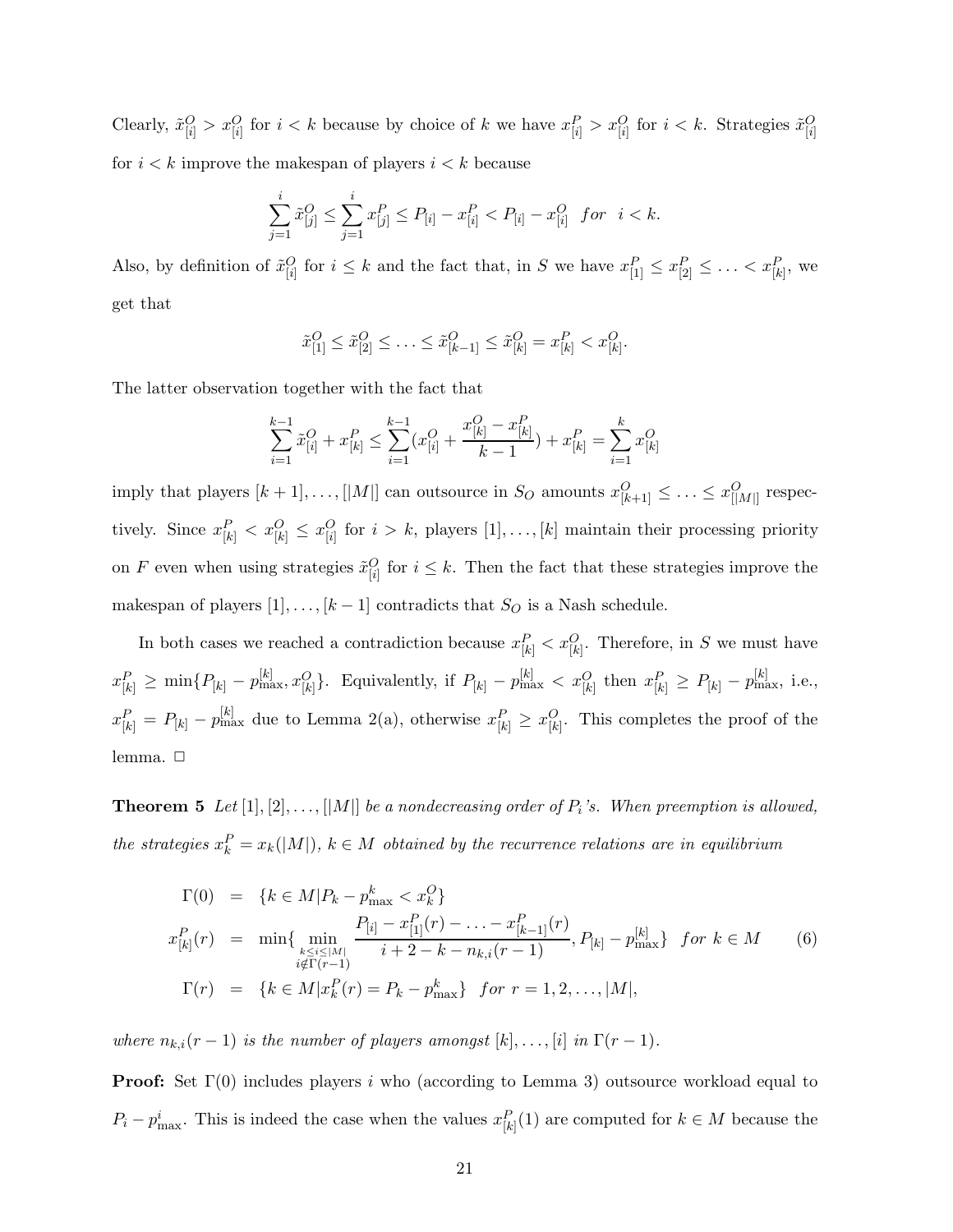inside min operator of (6) is null for  $i \in \Gamma(0)$ . For  $k \in M - \Gamma(0)$  workloads

$$
x_{[k]}^P(1) = \min_{\substack{k \le i \le |M| \\ i \notin \Gamma(r-1)}} \frac{P_{[i]} - x_{[1]}^P(r) - \ldots - x_{[k-1]}^P(r)}{i + 2 - k - n_{k,i}(r-1)}
$$

replicate the optimal strategies in Theorem 2 assuming that the workloads of players in  $\Gamma(0)$  are fixed. This is because rule IRO coincides with IRP for players  $i \in \Gamma(0)$  who outsource less than  $P_i - p_{\text{max}}^i$ . Note that, when computing the best strategy  $x_{[k]}^P(1)$  for given  $k \in M$ , the number of players up until player [i]  $(k \leq i)$  that have not yet outsourced the maximum possible amount (i.e.,  $P_{[i]} - p_{\text{max}}^{[i]}$ ) and their workload is not otherwise fixed (i.e., players [1], [2],..., [k – 1]) are precisely  $k-1+n_{k,i}(0)$ . Value  $n_{k,i}(0)$  is computed using set  $\Gamma(0)$ . However, Lemma 2(a) suggests that  $x_{[k]}^P(1)$  cannot exceed amount  $P_{[k]} - p_{\max}^{[k]}$  as enforced in (6).

If none of the players  $i \in M - \Gamma(0)$  outsources amount  $P_i - p_{\text{max}}^i$  then strategies  $x_{[k]}^P(1)$   $k \in$  $M - \Gamma(0)$  are optimal due to Theorem 2 and values  $x_{[k]}^P(r)$  remain unchanged for every  $k \in M$ and  $r = 2, \ldots, |M|$ . If on the other hand some player  $i \in M - \Gamma(0)$  outsources  $P_i - p_{\text{max}}^i$ , set  $\Gamma(1)$  includes at least one more player and relations (6) revise the optimal strategies of players not in Γ(1). After at most |M| iterations, either all players outsource amount  $P_i - p_{\text{max}}^i$ , or the optimal strategies have been found. In either case, strategies  $x_{[k]}^P(|M|)$  are optimal. This completes the proof of the theorem.  $\Box$ 

**Example 2:** Consider the instance of Example 1 with the additional information that  $p_{\text{max}}^1 = 5$ ,  $p_{\text{max}}^2 = 11$ ,  $p_{\text{max}}^3 = 7$  and  $p_{\text{max}}^4 = 8$ . Then,  $\Gamma(0) = \{2\}$  because  $P_2 - p_{\text{max}}^2 = 3 < x_2^O = 4.5$ . Hence, according to Lemma 3 the strategy for player 2 is  $x_2^P = 3$ . Knowing  $\Gamma(0)$ , we obtain  $x_{[1]}^P(1) = \min\{\frac{12}{2}, \frac{18-3}{3}, \frac{23-3}{4}\} = 5$  - in the latter 2 fractions  $n_{1,3}(0) = n_{1,4}(0) = 1$  is the number of players in  $\Gamma(0)$  between players [1] and [3], [4]. Note that the minimand for player [1] is attained by both players [3] and [4] associated with terms  $\frac{18-3}{3}, \frac{23-3}{4}$  respectively. This means that if player [1] were to outsource more than 5 units, he would be processed after players [3], [4] thus suffering makespan losses. Moreover, the quantities  $\frac{18-3}{3}, \frac{23-3}{4}$  directly account for player [2] who cannot outsource more than 3 units. For player [2] we have  $x_{[2]}^P(1) = 3$  because the inside min operator in (6) is null. For the same reason  $x_{[2]}^P(r)$  will remain the same for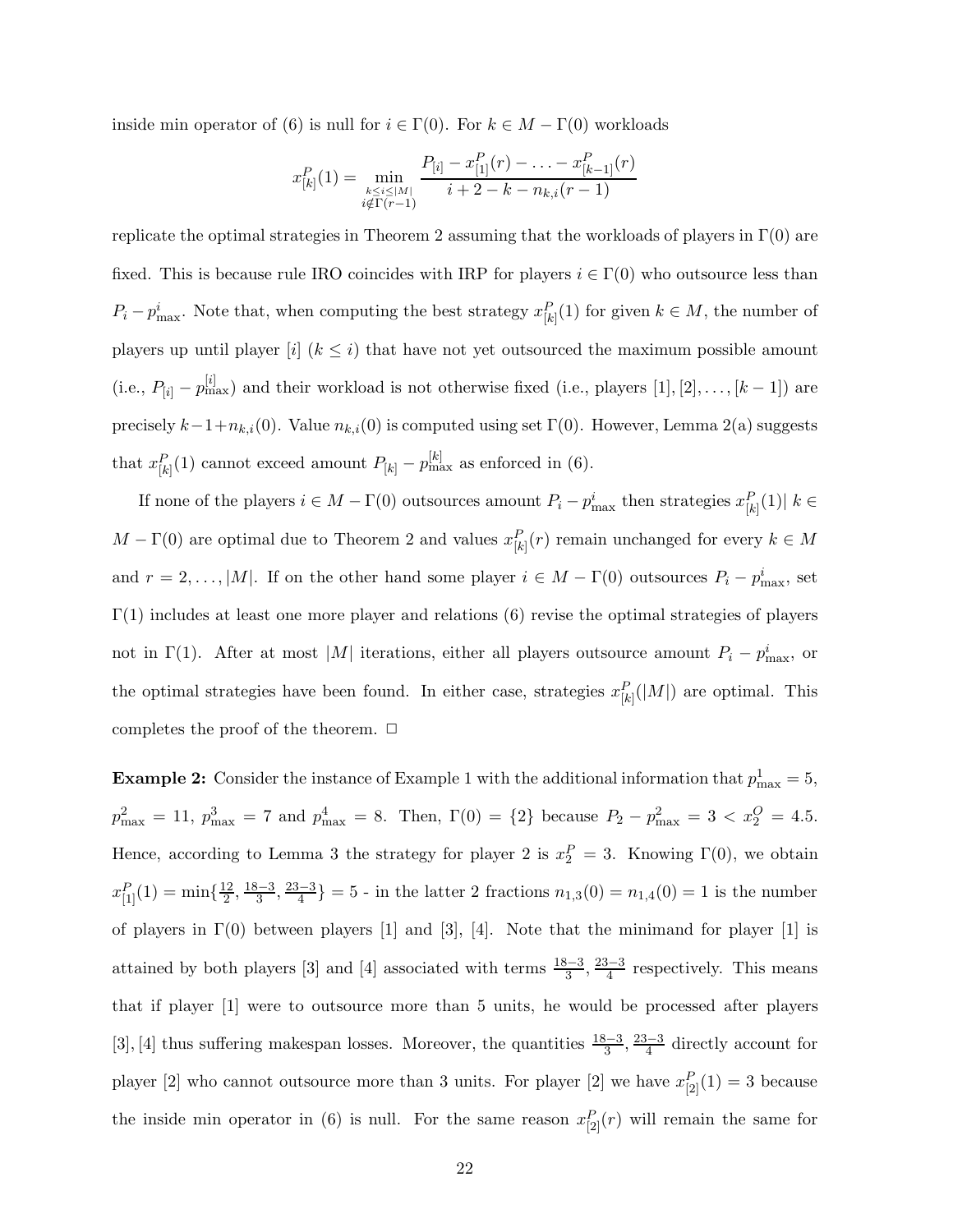every  $1 < r \leq |M|$ . Also,  $x_{[3]}^P(1) = \min\{\frac{18-5-3}{2}, \frac{23-5-3}{3}\} = 5$  and  $x_{[4]}^P(1) = \frac{23-5-3-5}{2} = 5$ . In this allocation no new player outsources amount equal to  $P_i - p_{\text{max}}^i$ , sets  $\Gamma(1), \Gamma(2), \Gamma(3)$  equal  $\Gamma(0)$ , and hence the remaining 3 iterations of the recurrence relation  $x_i^P(r)$  won't change the  $x_i^P(1)$  values. Therefore,  $(x_1^P, x_2^P, x_3^P, x_4^P) = (5, 3, 5, 5), \sum_i x_i^P = 18$  and  $\sum_i C^i = \max\{5, 7\} +$  $\max\{8, 11\} + \max\{13, 13\} + \max\{18, 18\} = 49 = \sum_i (P_i - x_i^P);$  the latter due to Lemma 2(b).

Note that player [4] could outsource more than 5 units if this were beneficial, but this is not the case because the cumulative workload outsourced by players  $[1], [2], [3]$  is 13 and his total workload is 23. Therefore, 5 units is the most that player [4] could outsource profitably. Also, observe how this solution differs from  $(x_1^O, x_2^O, x_3^O, x_4^O) = (4.5, 4.5, 4.5, 4.75)$  obtained in Example 1. Knowing that player [2] cannot outsource more than 3 units, does not let player [1] take all the benefits (i.e.,  $x_2^O - x_2^P = 4.5 - 3 = 1.5$  units) because he still has to hedge his processing order in F. Instead, IRP forces players to distribute the 1.5 units amongst them almost equitably. In particular, [1] and [3] outsource 0.5 units more, while [4] (who in Example 1 outsourced 4.75 units - 0.25 more than [1], [3]) outsources only 0.25 units more. In effect, IRP helped players to equitably utilize F.

Two more observations are in order. First, the recurrence relations in Theorem 5 require  $\mathcal{O}(|M|^2)$  effort including updating the  $n_{k,i}(r)$  values in each iteration. Second, given a nondecreasing order of  $P_i$ 's the strategies produced by the recurrence relations of Theorem 5 yield a unique pure Nash equilibrium. Tie-breaks and the implicit requirements of Lemma 2 indicate that alternative Nash equilibria can exist.

# **5 The Non-Preemptive Problem**

In this section we consider Nash equilibria when jobs must be processed without interruption. When preemption is not allowed the player strategies, denoted as  $x_i^N$ , are significantly different to those in previous sections. In her effort to motivate better utilization of F and overall service the third party needs an appropriate incentive rule. For this, we need the following operator.

#### **Definition 3**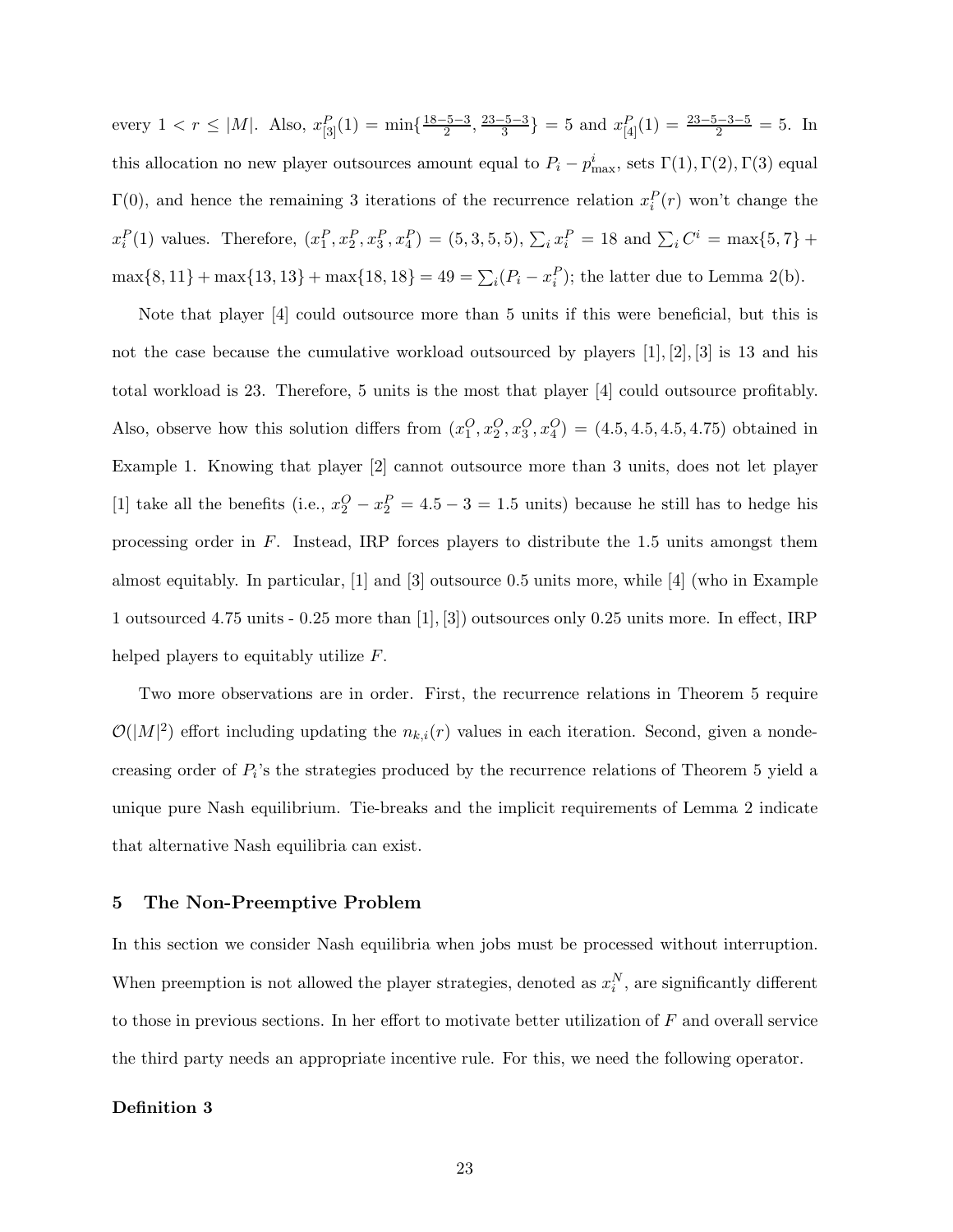$f_i(w) = the maximum workload of any subset A_i \subseteq N_i that does not exceed w.$ 

Operator  $f_i(w)$  is equivalent to a knapsack problem with a knapsack of size w where jobs are the items and job  $j \in N_i$  has size  $p_{ij}$  and value  $p_{ij}$ . In the rest of this section we assume the following:

- Preemption is not allowed for jobs,
- Profiles  $\{p_{ij} : j \in N_i\}_{i \in M}$  are disclosed to all manufacturers,
- Sequencing on F will be done according to the *Incentive Rule* for the *Non-preemptive* problem (abbreviated as IRN) defined next.

**Definition 4** : **Incentive Rule IRN:** *Manufacturer workloads*  $x_i^N$  *will be processed in non* $decreasing\ order\ of\ P_i\ subject\ to\ the\ workload\ constraints\ x_{[i]}^N \ge f_{[i]}(\max_{k \le i} x_{[k]}^N),\ \ i \in M;\ break$ *ties arbitrarily.*

Breaking ties is done so as to avoid transitivity problems amongst the players who outsource the same amount x by ordering them on  $F$  arbitrarily. IRN suggests that, the jobs outsourced by each manufacturer *i* are those that fit in a knapsack of size  $w_i \ge \max_{k \le i} x_{[k]}^N$  at least as big as the size of any of his predecessors on  $F$ . This rule forces manufacturers with small total workload  $P_i$  to outsource to F amounts that do not prevent subsequent players from choosing jobs from a bigger knapsack. Therefore, even though early manufacturers would like to outsource as much as possible, they are forcibly restrained so as to allow subsequent manufacturers the opportunity to outsource even more. And since the workload of later manufacturers is larger, it is likely that  $\sum_{i\in M} x_i^N$  is larger thus benefiting P. It is easy to observe that IRN reduces to IRO, IRP in case that overlapping or preemption are allowed respectively. In the latter case, it suffices to note that for every  $w$ :  $\min\{P_i - p_{\text{max}}^i, \frac{P_i}{2}\} \leq w \leq \frac{P_i}{2}$ , we have  $f_i(w) = f_i(\min\{P_i - p_{\text{max}}^i, \frac{P_i}{2}\})$ . The equilibrium properties of IRN are different than those for IRO and IRP. Instead, we make the following observations.

**Lemma 4** *Let*  $x_1^N, x_2^N, \ldots, x_{|M|}^N$  *be the player strategies in a Nash schedule S. Then,*  $\forall i \in M$ *,*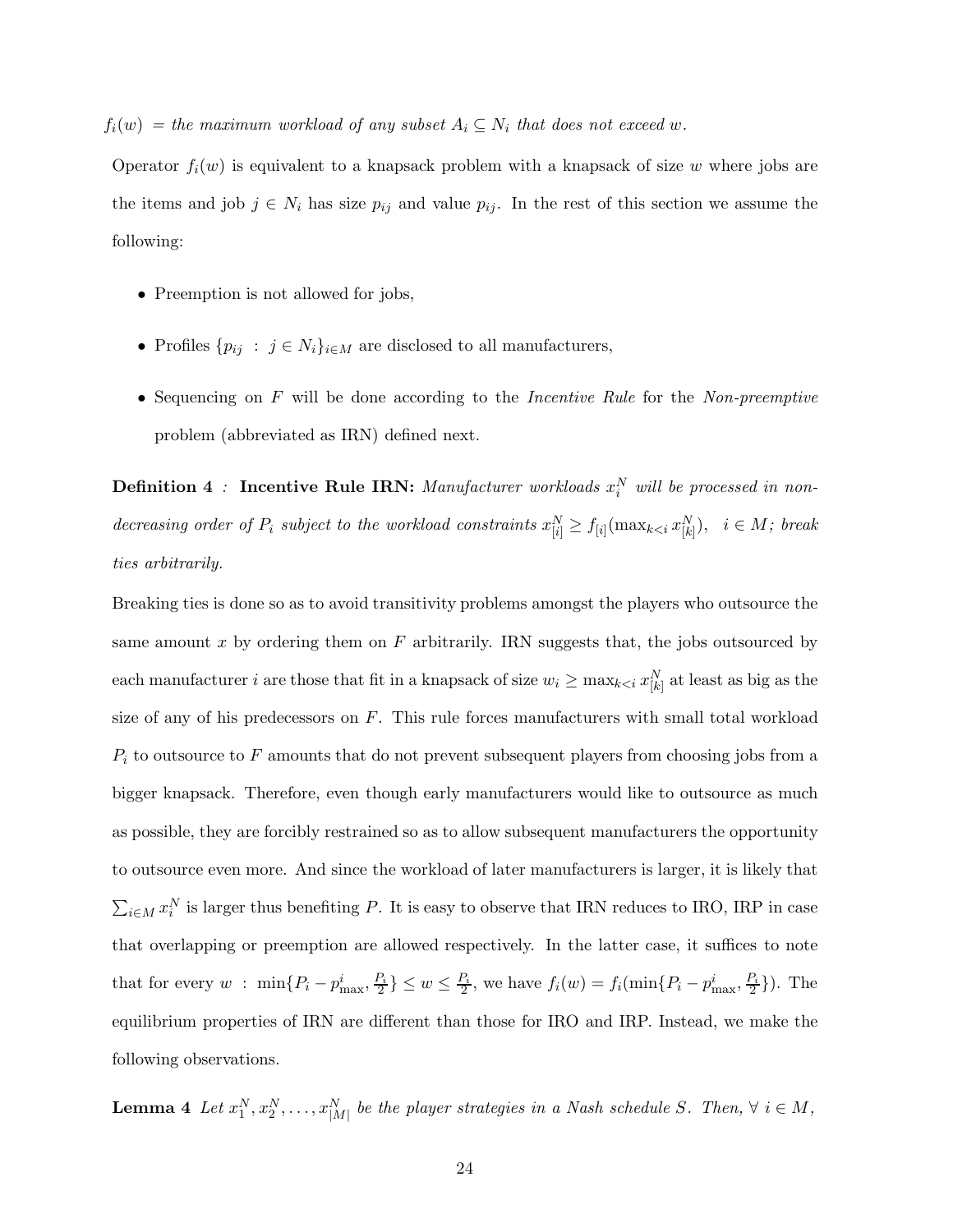- (a)  $x_{[1]}^N + \ldots + x_{[i]}^N (P_{[i]} x_{[i]}^N) < \min_{j \in A_i} p_{ij},$
- (**b**)  $x_i^N \le \min\{f_i(\frac{P_i}{2}), P_i p_{\text{max}}^i\}.$

**Proof:** To prove (a), let  $A_i \subseteq N_i$  denote the subset of jobs outsourced to P by player i. Then, if the last job of player *i* processed on F completes after time  $P_i - x_i^N + \min_{j \in A_i} p_{ij}$ , player i would be better off to reschedule the smallest job in  $A_i$  on  $M_i$  and revise his strategy to  $x'_i = x_i^N - \min_{j \in A_i} p_{ij}$ . Such reallocation will not worsen his makespan and it may result to improvement because  $x_i' < x_i^N$  and hence i may be scheduled earlier on F. The proof of part (b) is similar to Lemma 2(a).  $\Box$ 

Lemma  $4(a)$  states that, if the makespan of player i is attained on F, then the outsourced workload cannot complete min<sub>j∈A<sub>i</sub>  $p_{ij}$  or more time units after the completion time of  $M_i$ . This</sub> contrasts Theorem 1 and Lemma 2(b) where overlaps, preemption are allowed respectively and the makespan of every manufacturer is attained on his processor.

In what follows we develop a dynamic programming algorithm to find an equilibrium schedule with respect to IRN. For notational simplicity we assume that the players are ordered in nondecreasing order of  $P_i$ 's. We define the following state variables.

#### **Definition 5**

fij (x, l) *: the maximum outsourced workload amongst the first* j *jobs of player* i *(that does not exceed* x*)* when the smallest job outsourced is  $l \leq j$ ;  $i \in M$  and  $x \leq \min\{\frac{P_i}{2}, P_i - p_{\max}^i\}$ .

Values  $f(\cdot, \cdot)$  will be used later to verify Lemma 4(a). Let  $p_{ij}$  be the processing times of jobs  $j \in N_i$ ,  $i \in M$ . Then,

$$
f_{ij}(x, l) = \max \begin{cases} f_{i,j-1}(x, l) \\ f_{i,j-1}(x - p_{ij}, l) + p_{ij} & \text{if } p_{il} \leq p_{ij} \\ \max_{\substack{1 \leq l' < j \\ p_{il'} > p_{ij}}} \{f_{i,j-1}(x - p_{ij}, l')\} + p_{ij} & \text{if } l = j \end{cases}
$$

together with boundary conditions  $f_{i1}(x, l) = p_{i1}$  if  $x = p_{i1}$  and  $l = 1$ ;  $-\infty$  otherwise, produces all possible strategies of player  $i \in M$ . This is because the first branch of the program reflects the case when job  $j \in N_i$  is not outsourced to P, the second when  $j \in N_i$  is outsourced but is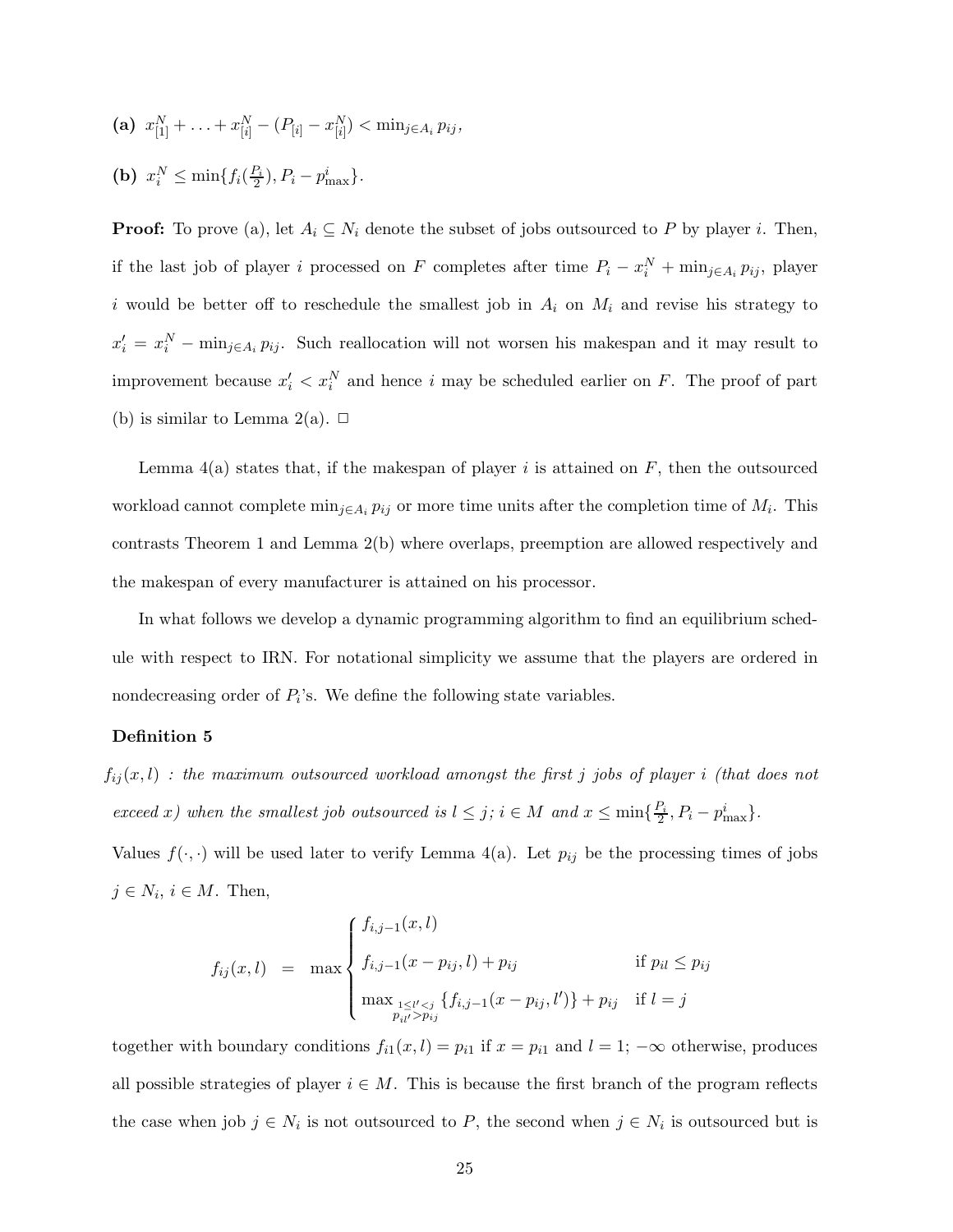not smaller than job l, while branch 3 captures the case when  $j \in N_i$  is the smallest outsourced job among jobs  $1, 2, ..., j \in N_i$ . Evidently, the effort to compute  $f_{ij}(x, l)$  is  $\mathcal{O}(|N_i|)$  and the size of the state space is  $\mathcal{O}(|N_i|^2 P_i)$  for every  $i \in M$ . Hence, the total effort to compute the values for all  $i \in M$  is bounded by  $\mathcal{O}(\max_i |N_i|^3 |M| P_n)$ . Clearly, values  $f_i(w)$ ,  $f_{ij}(x, l)$  are related by  $f_i(w) = \max_{l \in N_i} f_l(w)$  $\int_{0 \le x \le w} f_{i,|N_i|}(x,l)$ . Subsequently, one can define the candidate values for  $x_i^N : i \in M$ as follows:

$$
X_i = \{0 \le x \le \min\{\frac{P_i}{2}, P_i - p_{\text{max}}^i\} \mid \exists l \in N_i : f_{i,|N_i|}(x,l) = x\}.
$$

Knowing sets  $X_i : i \in M$ , the following algorithm produces a Nash schedule.

#### **Non-Preemptive Nash (NPN)**

**Input :** Processing time profiles  $\{p_{ij} : j \in N_i\}$  for  $i \in M$ 

**Output :** Equilibrium workloads  $x_i^N$  :  $i \in M$  for the non-preemptive problem

#### **Begin**

[1] Determine sets  $X_i : i \in M$  and let  $x_i^N := 0$  for  $i \in M$ 

[2] For all  $i \in M$  and  $x \in X_i$  determine  $l_i(x)$  to be a smallest job with  $f_{i,|N_i|}(x, l_i(x)) = x$ 

For  $k := 1$  to |M| **do begin** 

[3] **For** 
$$
i := k
$$
 to  $|M|$  **do** compute  $F_{ki}(x) = \sum_{j=1}^{k-1} x_j^N + \sum_{j=k}^{i} f_{j,|N_j|}(x, l(x))$   
for all  $x \in X_k : x \ge x_{k-1}^N$ 

[4] Let  $x \in X_k$  be the smallest value that solves  $\min_{x' \in X_k} \max\{P_k - x', \sum_{j=1}^{k-1} x_i^N + x'\}$ 

[5] subject to constraints  $F_{ki}(x) < P_i - f_{i,|N_i|}(x, l(x)) + p_{i,l(x)}$  for every  $i > k$ Set  $x_k^N := x$ 

# **End**

#### **End**

In line [3] we compute the completion time of player i on F when players k through i outsource  $x \ge x_{k-1}^N$ , i.e., when IRN is satisfied. In line [4] player k identifies his best strategy  $x \in X_k$  given  $x_1^N, \ldots, x_{k-1}^N$ . Line [5] ensures that the choice made in line [4] allows subsequent manufacturers to utilize knapsacks of size at least x and satisfies Lemma 4(a). The smallest  $x \in X_k$  that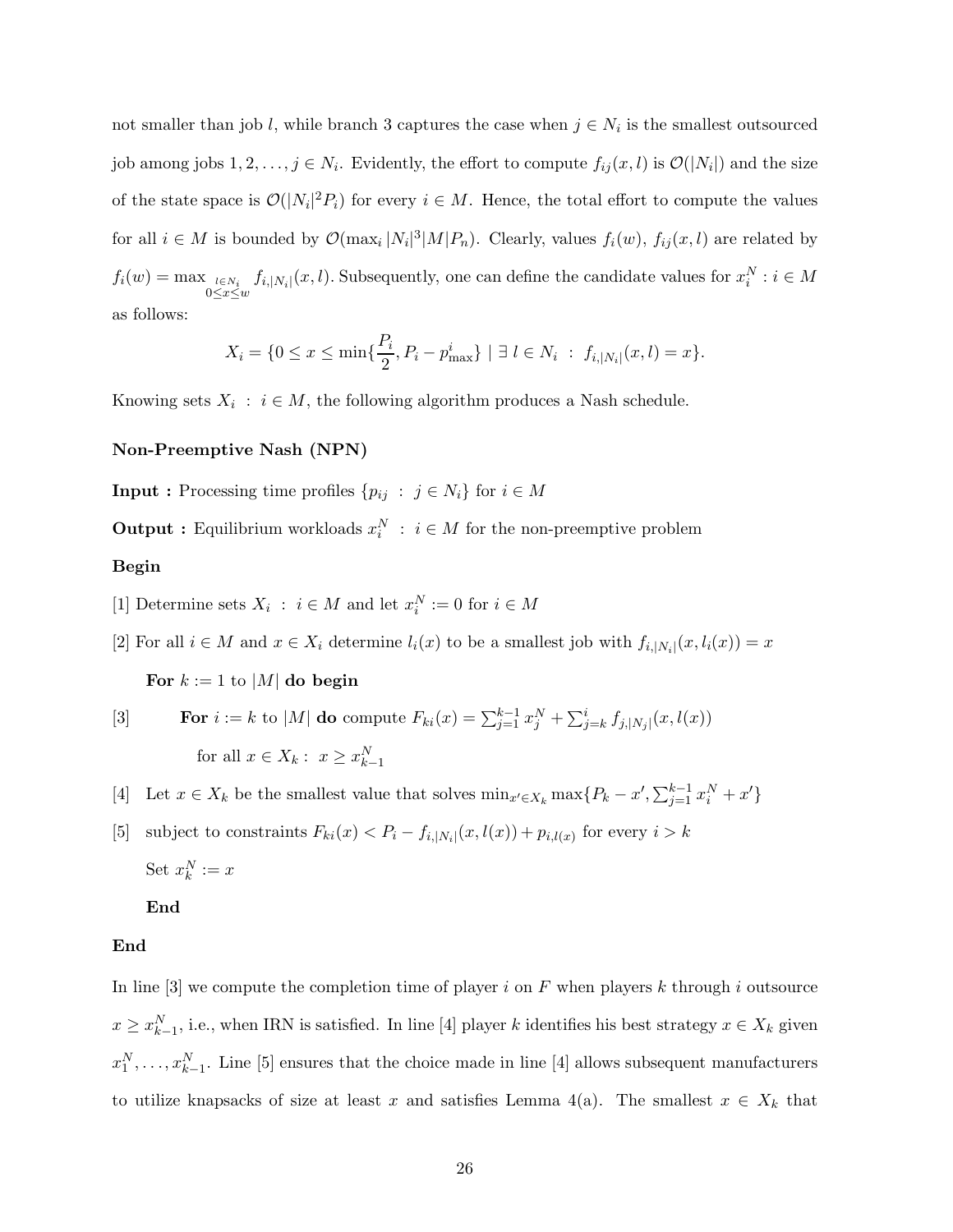satisfies  $[4]$ ,  $[5]$  is the equilibrium strategy for player k.

The effort expended in line [2] for each  $i \in M$  is  $\mathcal{O}(|N_i||X_i|)$  resulting to  $\mathcal{O}(\sum_i |N_i||X_i|)$ for all manufacturers which is bounded by  $\mathcal{O}(|M| \max_i |N_i|P_n)$ . Every visit of line [3] requires effort  $\mathcal{O}(|M||X_k|)$  when the values  $f_{j,|N_j|}(x,l(x))$  are stored appropriately. Accounting for the k-loop the total effort expended is bounded by  $\mathcal{O}(|M|^2 P_n)$ . Lines [4], [5] require  $\mathcal{O}(|X_k||M|)$  for every value of k resulting to overall effort  $\mathcal{O}(\max_i |X_i||M|^2)$  which is bounded by  $\mathcal{O}(|M|^2 P_n)$ . In general, it is expected that  $|M| < P_n$ , max<sub>i</sub>  $|N_i|$  and hence, the overall complexity of NPN is dominated by  $\mathcal{O}(\max_i |N_i||M|P_n)$ . This effort is in addition to  $\mathcal{O}(\max_i |N_i|^3|M|P_n)$  required for the values  $f_{ij}(x, l)$  and hence this is also the complexity of algorithm NPN. The following result validates the correctness of NPN.

#### **Theorem 6** *Algorithm NPN produces a pure equilibrium.*

**Proof:** We prove that the strategies  $x_i^N : i \in M$  are in equilibrium by contradiction. Let  $i_0 \geq 1$ be the first player who can improve his makespan by revising his strategy  $x_{i_0}^N$  to, say,  $x_{i_0}$ . Set  $X_i$ includes all strategies of player  $i \in M$  and hence  $x_{i_0}^N, x_{i_0} \in X_{i_0}$ . We first consider the case where  $x_{i_0} < x_{i_0}^N$ . Then,  $P_{i_0} - x_{i_0} > P_{i_0} - x_{i_0}^N$  and since  $x_{i_0}$  is an improving strategy the makespan of  $i_0$ under strategy  $x_{i_0}^N$  is attained on F; not  $M_{i_0}$ . Specifically, strategy  $x_{i_0}$  decreases the makespan of  $i_0$  on F by  $x_i^N - x_{i_0}$ , increases  $i_0$ 's completion time on  $M_{i_0}$  by the same amount and since it is improving,

$$
\sum_{i=1}^{i_0} x_i^N - (P_{i_0} - x_{i_0}^N) > x_{i_0}^N - x_{i_0} \quad \text{or} \quad \sum_{i=1}^{i_0} x_i^N > P_{i_0} - x_{i_0}.
$$

Therefore,

$$
\max\{P_{i_0} - x_{i_0}, \sum_{i=1}^{i_0 - 1} x_i^N + x_{i_0}\} < \sum_{i=1}^{i_0} x_i^N = \max\{P_{i_0} - x_{i_0}^N, \sum_{i=1}^{i_0} x_i^N\}
$$

contradicting the choice of  $x = x_{i_0}^N$  in line [4].

Consider now the case when  $x_{i_0} > x_{i_0}^N$  is an improving strategy. Same rationale as before indicates that the makespan of player  $i_0$  must be attained on  $M_{i_0}$  when using strategy  $x_{i_0}^N$ ,

$$
P_{i_0} - x_{i_0}^N - \sum_{i=1}^{i_0} x_i^N > x_{i_0} - x_{i_0}^N
$$
 and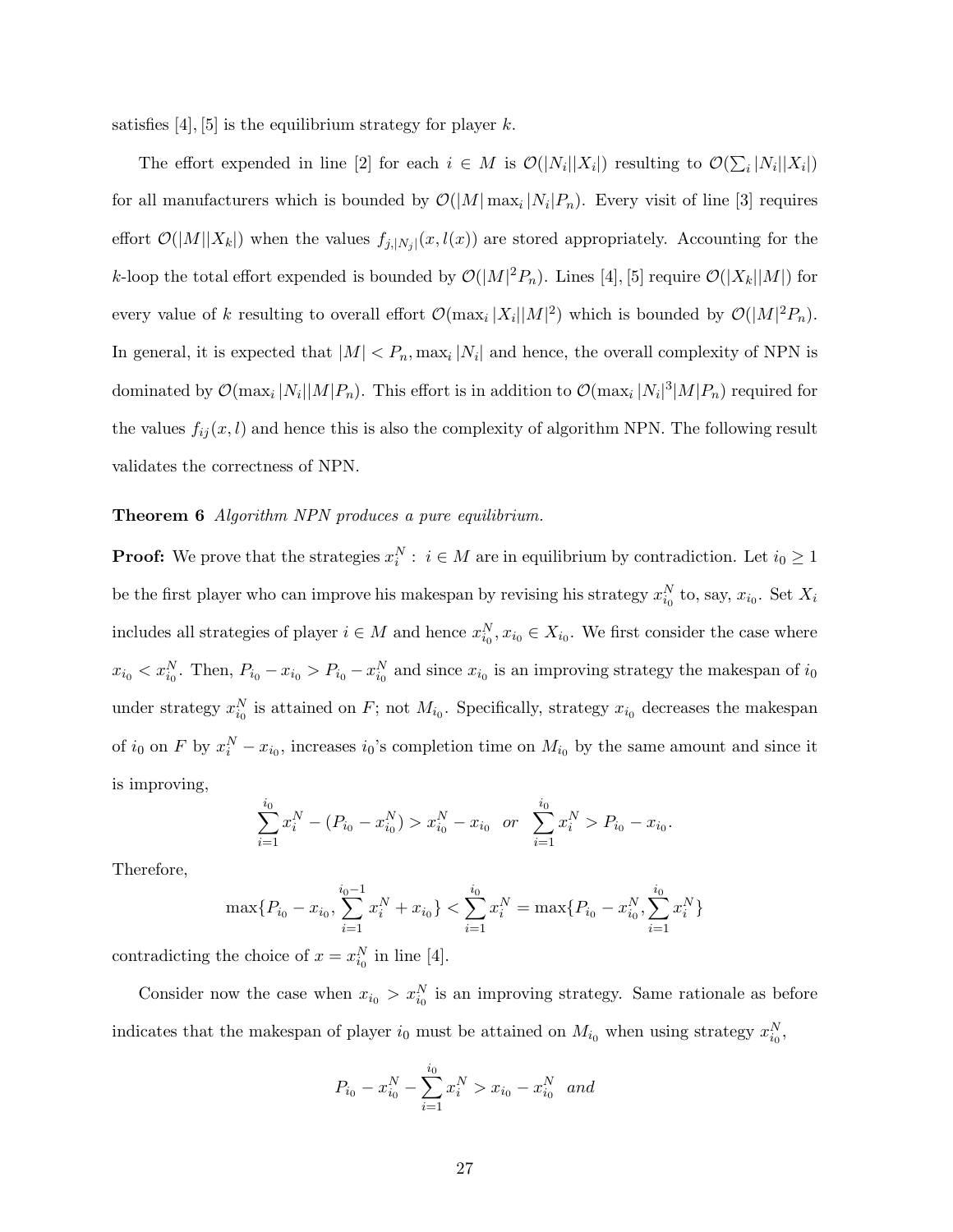$$
\max\{P_{i_0} - x_{i_0}, \sum_{i=1}^{i_0 - 1} x_i^N + x_{i_0}\} < P_{i_0} - x_{i_0}^N = \max\{P_{i_0} - x_{i_0}^N, \sum_{i=1}^{i_0} x_i^N\}.\tag{7}
$$

In this case the workload of every player  $i>i_0$  is delayed by  $x_{i_0} - x_{i_0}^N$ . Despite (7), strategy  $x_{i_0}$  is not chosen in line [4] of NPN. This suggests that at least one of the inequalities in [5] are violated for  $x_{i_0}$ . Inequalities in [5] correspond to Lemma 4(a). Suppose that a violated inequality corresponds to player  $k_0 : i_0 < k_0 \leq |M|$ . Then,  $F_{i_0,k_0}(x_{i_0}) \geq P_{k_0} - f_{k_0,|N_{k_0}|}(x_{i_0},l(x_{i_0})) + p_{k_0,l(x_{i_0})}$ or

$$
\sum_{j=1}^{i_0-1} x_j^N + \sum_{j=i_0}^{k_0} f_{j,|N_j|}(x_{i_0},l(x_{i_0})) \ge P_{k_0} - f_{k_0,|N_{k_0}|}(x_{i_0},l(x_{i_0})) + p_{k_0,l(x_{i_0})}.
$$

But then, player  $k_0$  would respond by allocating job  $p_{k_0,l(x_{i_0})}$  on  $M_{k_0}$  rather than F without any loss in makespan. His revised strategy  $x_{k_0} - p_{k_0,l(x_{i_0})}$  is an element of  $X_{k_0}$  (generated by simply removing  $p_{k_0,l(x_{i_0})}$  from the set of outsourced jobs that yielded value  $f_{k_0,|N_{k_0}|}(x_{i_0},l(x_{i_0}))$ . This means that strategy  $x_{i_0}$  violates IRN (in line [5] of NPN) and hence it is not a feasible option for player  $i_0$ . This completes the proof of the theorem.  $\Box$ 

It is interesting to observe that the Nash equilibrium produced by NPN is unique if the order of the players is determined as in IRN. However, if  $P_{[i]} = P_{[i+1]}$ ,  $f_{[i]}(x)$  is not necessarily equal to  $f_{[i+1]}(x)$  and hence the choice  $x_{[i]}^N$  greatly affects  $x_{[k]}^N$  for  $k>i$  resulting to different equilibria. Finally, in line [4] of NPN we select the smallest among the possible optimal strategies in  $X_k$  because player k is indifferent among his optimal strategies while subsequent players may outsource more.

**Example 3:** Consider the instance used in Examples 1 and 2 when the processing time profiles are  $\{p_{1j}\} = \{5, 4, 2, 1\}, \{p_{2j}\} = \{11, 2, 1\}, \{p_{3j}\} = \{7, 6, 5\}$  and  $\{p_{4j}\} = \{8, 8, 7\}.$  The players will again be processed in the order 1, 2, 3, 4 on  $F$ , but the workload of each must come from a knapsack no larger than any of his successors. The set  $X_1$  of 2-partitions for player 1 where one part includes at least half of the total workload is  $X_1 = \{6, 5, 4, 3, 2, 1, 0\}$  (e.g. he can outsource workload of  $6=4+2$ , or 5 due to the job of length 5, etc.). If player 1 outsourced 6 units of processing, then player 2 would outsource no less than  $f_2(6) = 3$  and player 3 would have to pick jobs from a knapsack of size at least 6. Note that  $X_3 = \{7, 6, 5, 0\}$  and hence player 3 would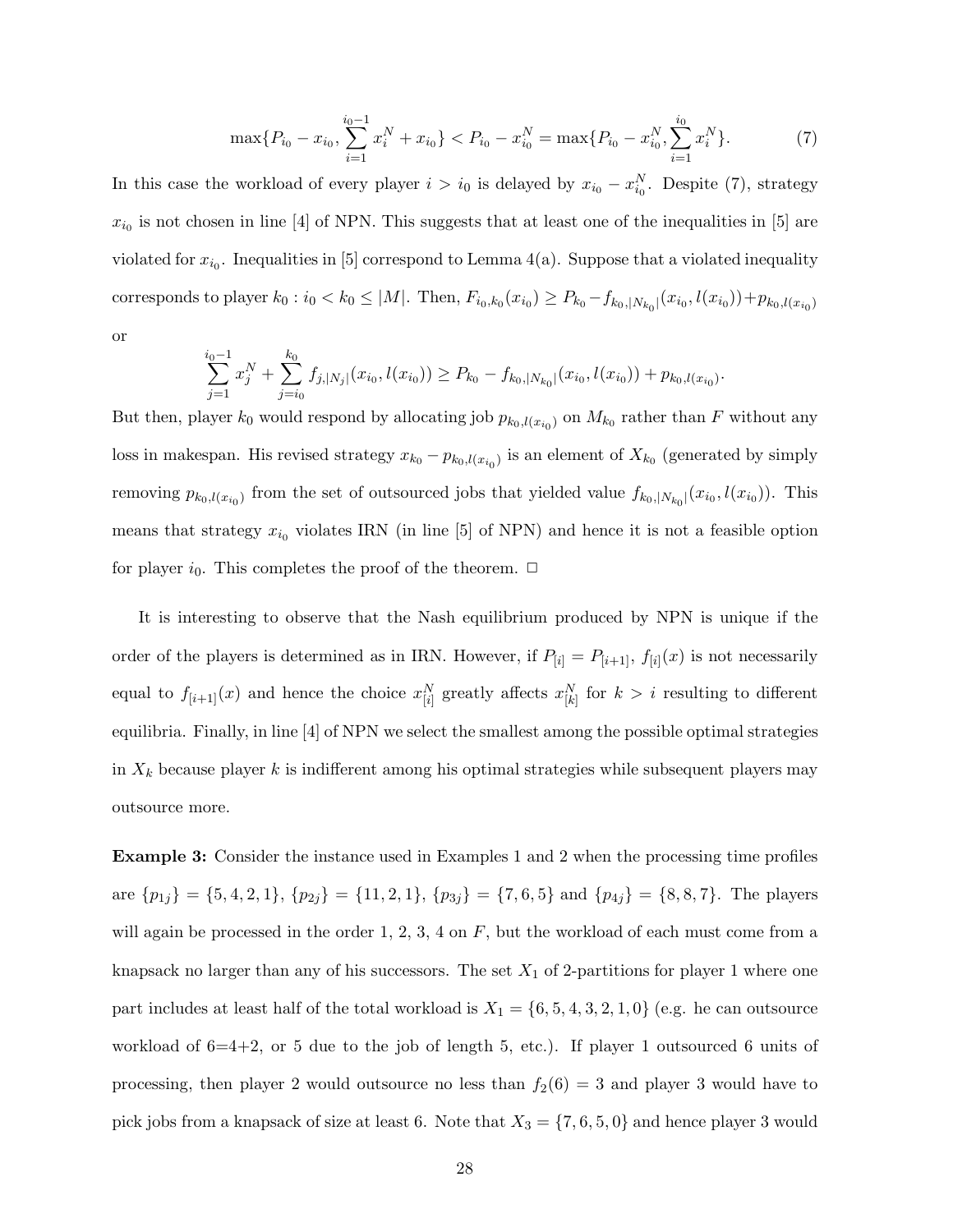have to outsource 6 or more units of workload. But then, his completion time on F would be  $6 + 3 + 6 = 15$  while the remaining workload on  $M_3$  would be 11. Then, the makespan of player 3 would be 15. But this scenario is not an equilibrium for player 3 because he can outsource 5 instead of 6 units and attain makespan  $\max\{6+3+5, 7+6\} = 14 < 15$ . But then, player 1 violates IRN (which stipulates that the equilibrium choice of player 3 utilizes a knapsack of size no less than the size utilized by player 1, i.e., line [5] of NPN). Hence,  $x_1^N = 6$  is not the equilibrium choice for player 1. On the other hand,  $x_1^N = 5$  yields  $x_2^N = 3$  (because  $X_2 = \{3, 2, 1, 0\}$ ),  $x_3^N = 5$ and  $x_4^N = 7$  (because  $X_4 = \{8, 7, 0\}$  and in line [5],  $5 + 3 + 5 + 7 < 23 - 7 + 7$ ). Evidently,  $\sum_i x_i^N = 20$  and  $\sum_i C^i = \max\{7, 5\} + \max\{11, 8\} + \max\{13, 13\} + \max\{16, 20\} = 51.$ 

In this example  $\sum_i P_i - \sum_i x_i^N = 47 \neq \sum_i C^i$ . Observe that, when preemption is not allowed,

$$
\sum_i C^i \ge \sum_i P_i - \sum_i x_i^N
$$

because for some player(s) the makespan may be attained on F and hence  $C^i > P_i - x_i^N$ .

# **6 Strategies under Incomplete Information**

In this section we study the player strategies under incomplete information. We need the following definition.

# **Definition 6**

 $x_i^{prod}(IP)$  = equilibrium strategy of player i under production protocol prod  $\in \{O, P, N\}$  for *overlapping, preemptive and non-preemptive production respectively, and information protocol*  $IP \in \{IP1, IP2, IP3, IP4\}$  *as described in Section 2.* 

In what follows we study equilibrium strategies for each player that won't hurt his "worst case" makespan performance where "worst" is interpreted in terms of the (unrevealed portion of the) processing time profile of other players. Unless specified otherwise, in all prod/IP combinations we assume that every player chooses his strategy under the following assumptions: i) every player has complete information of his own job profile, ii) the workload of all other players is infinitely divisible, and iii) the total workload of other players is the same as his own.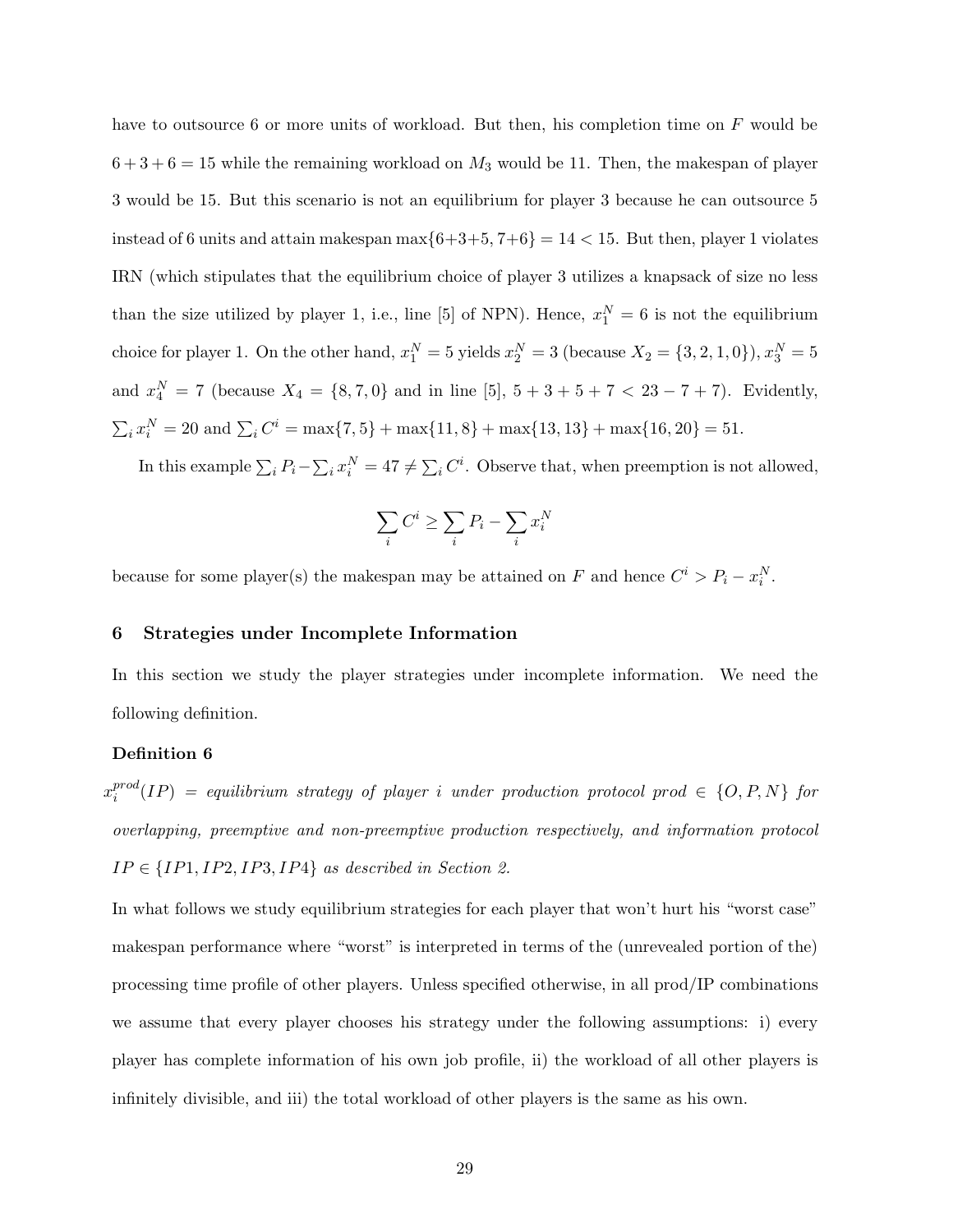In Table 1 we present equilibrium strategies for each manufacturer  $i \in M$  and each production and information protocol combination. Rows O,P,N correspond to production protocols and IP columns correspond to information protocols. According to this (unified) notation,  $x_i^O(IP2) = x_i^O, x_i^P(IP3) = x_i^P$  and  $x_i^N(IP4) = x_i^N$ . Stategies  $x_i^O, x_i^P, x_i^N$  were verified in

Table 1: Equilibrium strategies for outsourcing operations

| Prod/IP                                   | IP1                                                                                | IP <sub>2</sub>                                                                                  | IP3     | IP4 |
|-------------------------------------------|------------------------------------------------------------------------------------|--------------------------------------------------------------------------------------------------|---------|-----|
|                                           | $\frac{P_i}{ M +1}$                                                                | $x_i^O$                                                                                          |         |     |
| P                                         | $\min\{P_i - p_{\max}^i, \frac{P_i}{ M +1}\}\ \ \ \min\{P_i - p_{\max}^i, x_i^O\}$ |                                                                                                  | $x_i^F$ |     |
| $N \begin{array}{ccc} \hline \end{array}$ |                                                                                    | $f_i(\frac{P_i}{ M +1})$ $f_{[i]}(x_{[i]}^O): i <  M $ $f_{[i]}(x_{[i]}^P): i <  M $ $x_{[i]}^N$ |         |     |

Theorems 2, 5 and 6 respectively. Combinations marked with "-" in Table 1 indicate situations where additional information does not affect the player strategies. In what follows we verify all strategies not previously discussed and illustrate them using our example problem. The resulting player strategies for the various production/information protocols are provided in Table 2 where we also include the centralized optimal  $\sum_i x_i$  for P, for the overlapping, preemptive and non-preemptive problems.

|              | $\theta$ |            |                            | Ρ        |            |                 | N            |                |                  |                  |                |                |
|--------------|----------|------------|----------------------------|----------|------------|-----------------|--------------|----------------|------------------|------------------|----------------|----------------|
| $x_{[i]}$    | IP1      | IP2        | Centr                      | IP1      | IP2        | IP3             | Centr        | IP1            | IP2              | IP3              |                | IP4 Centr      |
| $x_{[1]}$    | 2.4      | 4.5        | 6                          | 2.4      | 4.5        | $\overline{5}$  | $6\,$        | $\overline{2}$ | $\overline{4}$   | $\overline{5}$   | $\overline{5}$ | $\overline{5}$ |
| $x_{[2]}$    | 2.8      | $4.5\,$    | $\overline{4}$             | 2.8      | $\sqrt{3}$ | $3\phantom{.0}$ | $\mathbf{3}$ | 2              | $\boldsymbol{3}$ | $\boldsymbol{3}$ | 3              | 3              |
| $x_{[3]}$    | 3.6      | 4.5        | $\overline{4}$             | 3.6      | 4.5        | $5\degree$      | 4.5          | $\overline{0}$ | $\overline{0}$   | $\bf 5$          | $\bf 5$        | $\overline{5}$ |
| $x_{[4]}$    | 4.6      | 4.75       | 4.5                        | 4.6 4.75 |            | 5 <sub>5</sub>  | 4.75         | $\overline{0}$ | $\overline{7}$   | $\overline{7}$   | $\overline{7}$ |                |
| $\sum_i x_i$ |          | 13.4 18.25 | 18.5                       |          | 13.4 16.75 | 18              | 18.25        | $\overline{4}$ | 14               | 20               | 20             | 20             |
| $\sum_i C^i$ |          |            | 53.6 48.75 48.5 53.6 50.25 |          |            | 49              | 48.75        | 63             | 53               | 51               | 51             | 51             |

Table 2: Equilibrium strategies and Centralized optima for example problem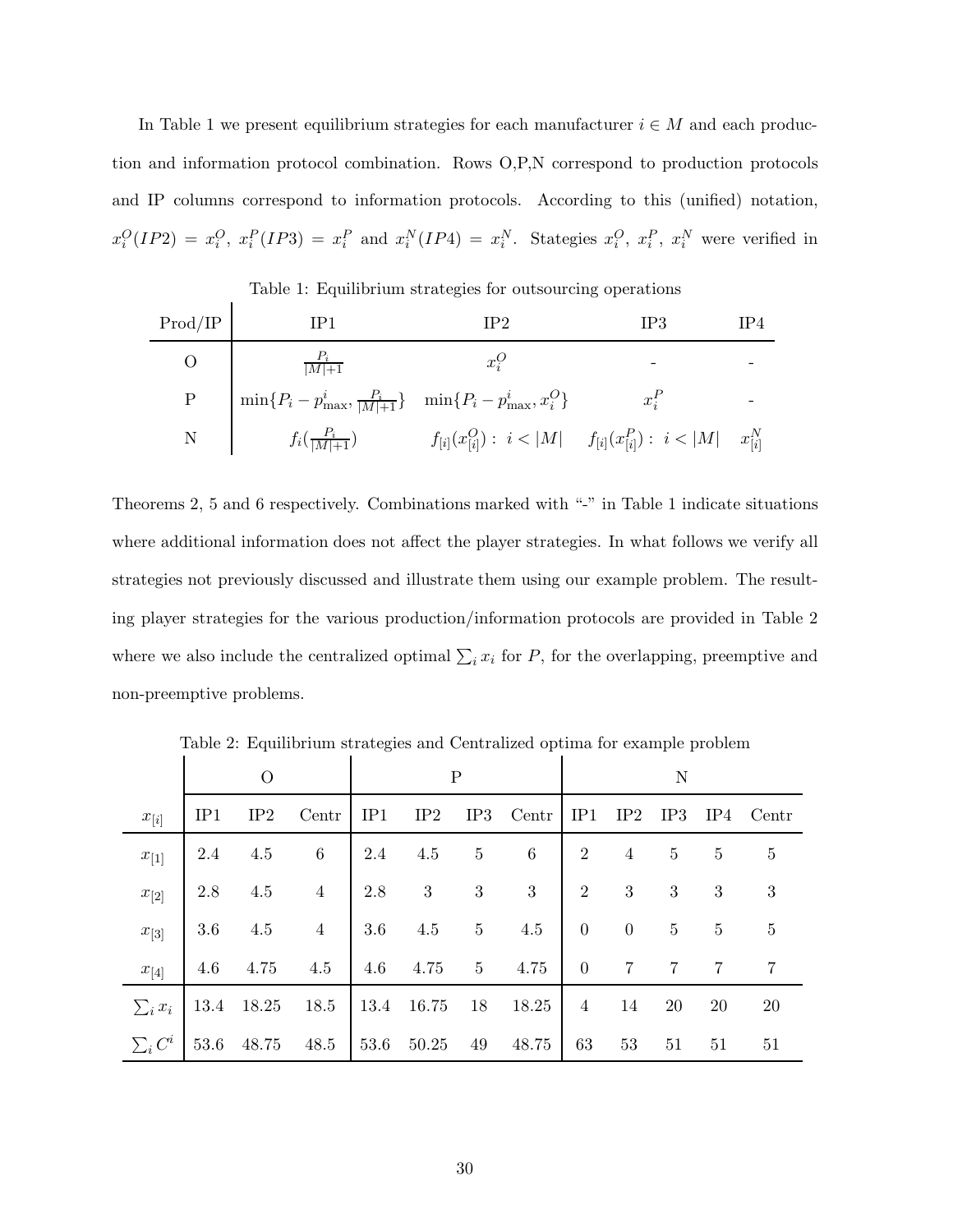#### **6.1 Strategies for IP1**

To verify the strategies under IP1, observe that, when  $|M|$  is the only piece of information known to manufacturers, each will hedge against the worst case scenario in which all other manufacturers have the same total workload and their jobs are infinitely divisible. Then, when overlapping is allowed, manufacturer *i* will outsource  $\frac{P_i}{|M|+1}$  units of work because even if he is scheduled last, his completion time on F will be  $|M|\frac{P_i}{|M|+1}$ ; i.e., the same as in  $M_i$ . If he decided to outsource more and every other manufacturer  $k \neq i$  outsourced  $\frac{P_k}{|M|+1}$ , then his makespan would suffer as seen in Theorem 1. Using strategies  $\frac{P_i}{|M|+1}$ , the sequencing order of the players according to IRO will be in increasing order of  $P_i$  and the total outsourced workload will be  $\sum_i \frac{P_i}{|M|+1}$ . In our example, under IP1 the players would outsource  $\frac{P_1}{5}$ ,  $\frac{P_2}{5}$ ,  $\frac{P_3}{5}$ ,  $\frac{P_4}{5}$  = 2.4, 2.8, 3.6, 4.6 units of workload respectively and  $\sum_i x_i^O(IP1) = 13.4$  as indicated in Table 2 for the O/IP1 combination. Also,  $\sum_i C^i = \max\{9.6, 2.4\} + \max\{11.2, 5.2\} + \max\{14.4, 8.8\} + \max\{18.4, 13.4\} =$  $53.6 = \sum_i P_i - \sum_i x_i^O (IP1).$ 

The same argument can be made when preemption is allowed but overlapping is not. The only difference is that in this case i schedules on F no more than  $P_i - p_{\text{max}}^i$  units; information that is not available to other players. In this case  $P$  will sequence the players on  $F$  (according to IRP) in nondecreasing order of workload which may be different than the nondecreasing order of  $P_i$ 's. However, this will not affect the makespan of the players because they assume that all players have the same total workload and their strategy results to the same makespan even if scheduled last on F. Hence, the strategy of player i is  $\min\{\frac{P_i}{|M|+1}, P_i - p_{\max}^i\}$ . In our example, the amounts outsourced are  $\min\{2.4, 7\}$ ,  $\min\{2.8, 3\}$ ,  $\min\{3.6, 13\}$ ,  $\min\{4.6, 18\}$ ,  $\sum_i x_i^P (IP1) = 13.4 = \sum_i P_i - \sum_i x_i^P (IP1)$  and  $\sum_i C^i = 53.6$  as with the O/IP1 combination.

Similarly, when preemption is not allowed, manufacturer i will outsource  $f_i(\frac{P_i}{|M|+1})$  units and hence according to IRN players with larger  $P_i$ 's pick jobs from a knapsack of size no smaller than any of his predecessors. This doesn't affect the makespan of any player because the completion time of player [i] on F will be no greater than  $\frac{iP_i}{|M|+1} \leq \frac{|M|}{|M|+1}P_{[i]}$  which is no greater than his completion time on  $M_{[i]}$ . In our example,  $x_1^N(IP1) = f_1(2.4) = 2$ ,  $x_2^N(IP1) = f_2(2.8) = 2$ ,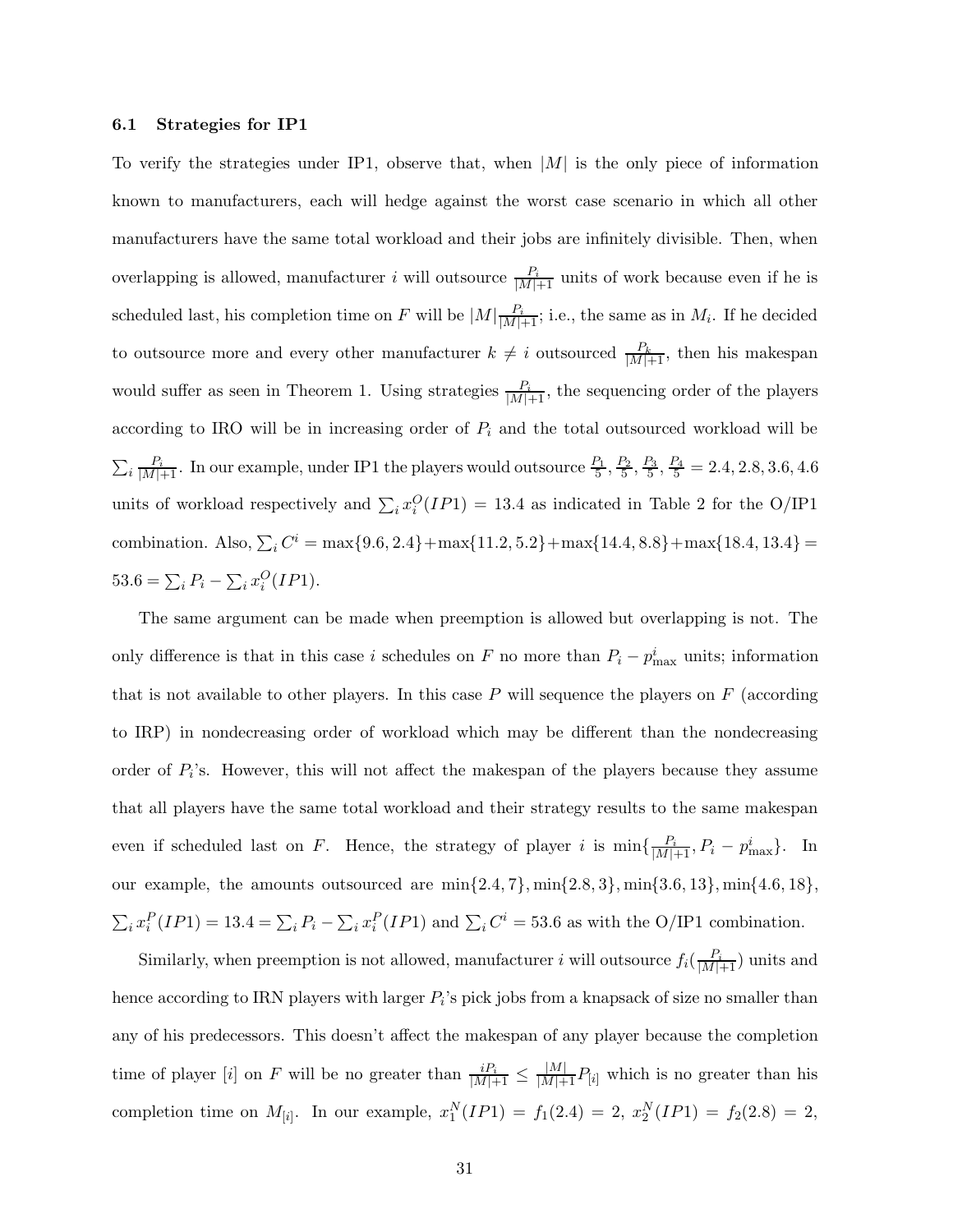$x_3^N(IP1) = f_3(3.6) = 0$  and  $x_4^N(IP1) = f_4(4.6) = 0, \sum_i x_i^N(IP1) = 4$  (see Table 2) and  $\sum_i C^i = \max\{10, 2\} + \max\{12, 4\} + 18 + 23 = 63 = \sum_i P_i - \sum_i x_i^N (IP1).$ 

#### **6.2 Strategies for IP2**

The player strategies for combination O/IP2 were verified in Example 1. Consider now the case when preemption is allowed but overlapping is not. As we saw in Section 4, in this case  $i$  would outsource no more than  $P_{[i]} - p_{\text{max}}^{[i]}$  units and process at least  $\frac{P_{[i]}}{2}$  units on  $M_{[i]}$  which allows him to avoid overlaps. If overlapping were allowed  $x_{[i]}^O \leq \frac{P_{[i]}}{2}$  would be the maximum amount that player i should outsource. Player  $[i]$  will never outsource more than that because he assumes that the workload of all other players is infinitely divisible. Knowing his own profile of processing times, however, [*i*] will choose strategy  $\min\{P_{[i]}-p_{\max}^{[i]},x_{[i]}^O\}$  and will be scheduled on F according to IRP in quasi-SPT order. Due to Lemma 2(b), his makespan will be attained on  $M_{[i]}$  and hence his strategy for combination  $P/IP2$  will not affect his ordering on F. In Example 1 we saw that  $x_{[1]}^O = x_{[2]}^O = x_{[3]}^O = 4.5$  and  $x_{[4]}^O = 4.75$ . Therefore,  $x_{[1]}^P (IP2) = \min\{7, 4.5\} = 4.5$ ,  $x_{[2]}^P(IP2) = \min\{3, 4.5\} = 3, x_{[3]}^P(IP2) = 4.5 \text{ and } x_{[4]}^P(IP2) = 4.75. \text{ Then, } \sum_i x_i^P(IP2) = 16.75.$ (see Table 2) and  $\sum_i C^i = \max\{4.5, 7.5\} + \max\{7.5, 11\} + \max\{12, 13.5\} + \max\{16.75, 18.25\} =$  $50.25 = \sum_i P_i - \sum_i x_i^P (IP2).$ 

Similar observations yield that [*i*] will outsource  $f_{[i]}(x_{[i]}^O)$  for combination N/IP2 which does not exceed  $P_{[i]} - p_{\text{max}}^{[i]}$ . In this case player i is scheduled on F according to IRN and players with larger  $P_i$  values outsource workloads picked from larger knapsacks due to Theorem 1. Under IP2, every player assumes that all other players' workload is infinitely divisible and hence cannot take advantage of the fact that  $f_{[k]}(x_{[k]}^O)$  may be less than  $x_{[k]}^O$ . Therefore,  $x_{[1]}^N(IP2) = f_{[1]}(x_{[1]}^O) =$  $f_{[1]}(4.5) = 4, x_{[2]}^N(IP2) = f_{[2]}(x_{[2]}^O) = f_{[2]}(4.5) = 3$  and  $x_{[3]}^N(IP2) = f_{[3]}(x_{[3]}^O) = f_{[3]}(4.5) = 0.$ Player [|M|] however, can outsource more than  $f_{[|M|]}(x_{[|M|]}^O)$  if this is beneficial to him so as to take advantage of Lemma 4(a).

If there are more than 1 players attaining maximum workload, then they do not know who will be processed last on F and will all outsource amount  $f_{[i]}(x_{[i]}^O)$ . If there is a unique player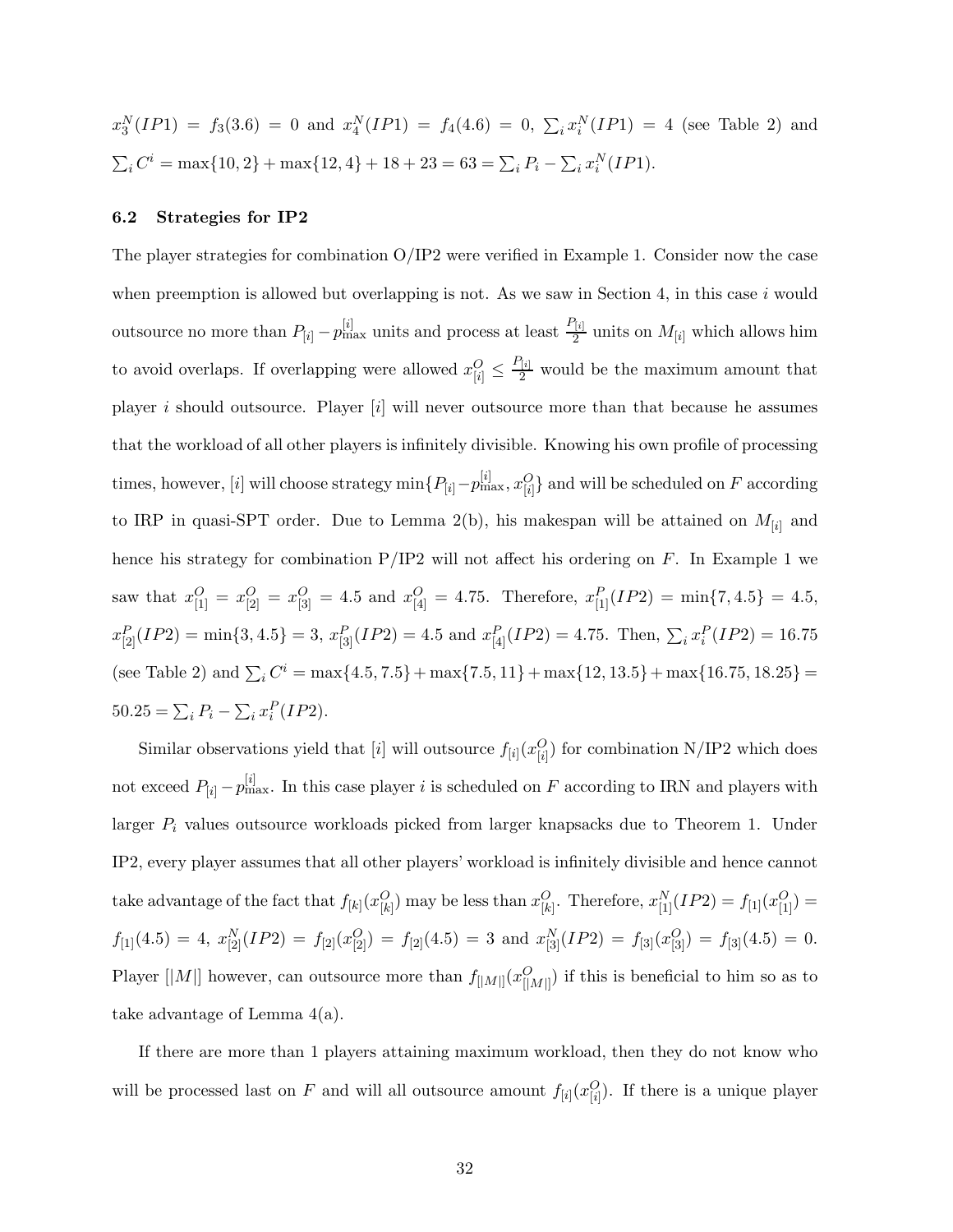$[|{\cal M}|]$  with maximum total workload, then he knows his outsourcing choices  $X_{[|{\cal M}|]}$  and will choose the one that minimizes his makespan assuming that the total workload of preceding players is  $\sum_{i \le |M|} x_{[i]}^O$ . Hence, he will choose  $x^* \in X_{[|M|]}$  that solves

$$
\min_{x \in X_{[|M|]}} \max\{P_{[|M|]} - x, \sum_{j=1}^{|M|-1} x^O_{[j]} + x\}
$$

subject to constraints  $\sum_{j=1}^{|M|-1} x_{[j]}^O + x < P_{|M|} - f_{|M|,|N_{[|M|]}}(x, l(x)) + p_{[|M|],l(x)}$ . Evidently, this takes  $\mathcal{O}(|N_{|M|}|^3|M|P_{|M|})$  time due to the  $f_{|M|,|N_{|M|}|}(x,l(x))$  values. In our example, player [4] is the only player that attains  $P_{[4]} = 23$ . He will assume that the preceding players will outsource  $x_{[1]}^O + x_{[2]}^O + x_{[3]}^O = 13.5$  units of work even though the actual amount is  $x_{[1]}^N (IP2)$  +  $x_{[2]}^N(IP2) + x_{[3]}^N(IP2) = 7$ . Then, he will choose  $x = 7 \in X_{[4]}$ ,  $\sum_i x_i^N(IP2) = 14$  (see Table 2) and  $\sum_i C^i = \max\{4, 8\} + \max\{7, 11\} + 18 + \max\{14, 16\} = 53.$ 

#### **6.3 Strategies for IP3**

The player strategies for combination  $P/IP3$  were verified in Example 2. For N/IP3 every player will assume that the portion  $P_i - p_{\text{max}}^i$  of the workload of every other player is infinitely divisible and that every other player will outsource precisely  $x_i^P$  units of work. According to IRN, every player has to outsource jobs from a knapsack of size no less than any of his predecessors. Therefore, players [1], [2], ..., |M|−1 will stick to strategies  $f_{[1]}(x_{[1]}^P)$ ,  $f_{[2]}(x_{[2]}^P)$ , ...,  $f_{[|M|-1]}(x_{[|M|-1]}^P)$ . As in the previous subsection, if the player scheduled last is known (as is the case when a single player attains the maximum workload), he can make a more educated decision by taking advantage of Lemma 4(a). As in the previous subsection, he will choose  $x^* \in X_{[M]}$ that solves

$$
\min_{x \in X_{[|M|]}} \max\{P_{[|M|]} - x, \sum_{j=1}^{|M|-1} x_{[j]}^P + x\}
$$

subject to constraints  $\sum_{j=1}^{|M|-1} x_{[j]}^P + x < P_{|M|} - f_{|M|,|N_{[|M|]}|}(x, l(x)) + p_{[|M|],l(x)}$  which takes  $\mathcal{O}(|N_{|M}|^3|M|P_{|M|})$  time. In our example, player [4] will assume that the preceding players will outsource  $x_{[1]}^P + x_{[2]}^P + x_{[3]}^P = 5 + 3 + 5 = 13$  units which is in fact true because  $x_{[1]}^N (IP3)$  +  $x_{[2]}^N(IP3) + x_{[3]}^N(IP3) = 5 + 3 + 5 = 13$ . Then, he will choose  $x = 7 \in X_{[4]}$ ,  $\sum_i x_i^N(ID3) = 20$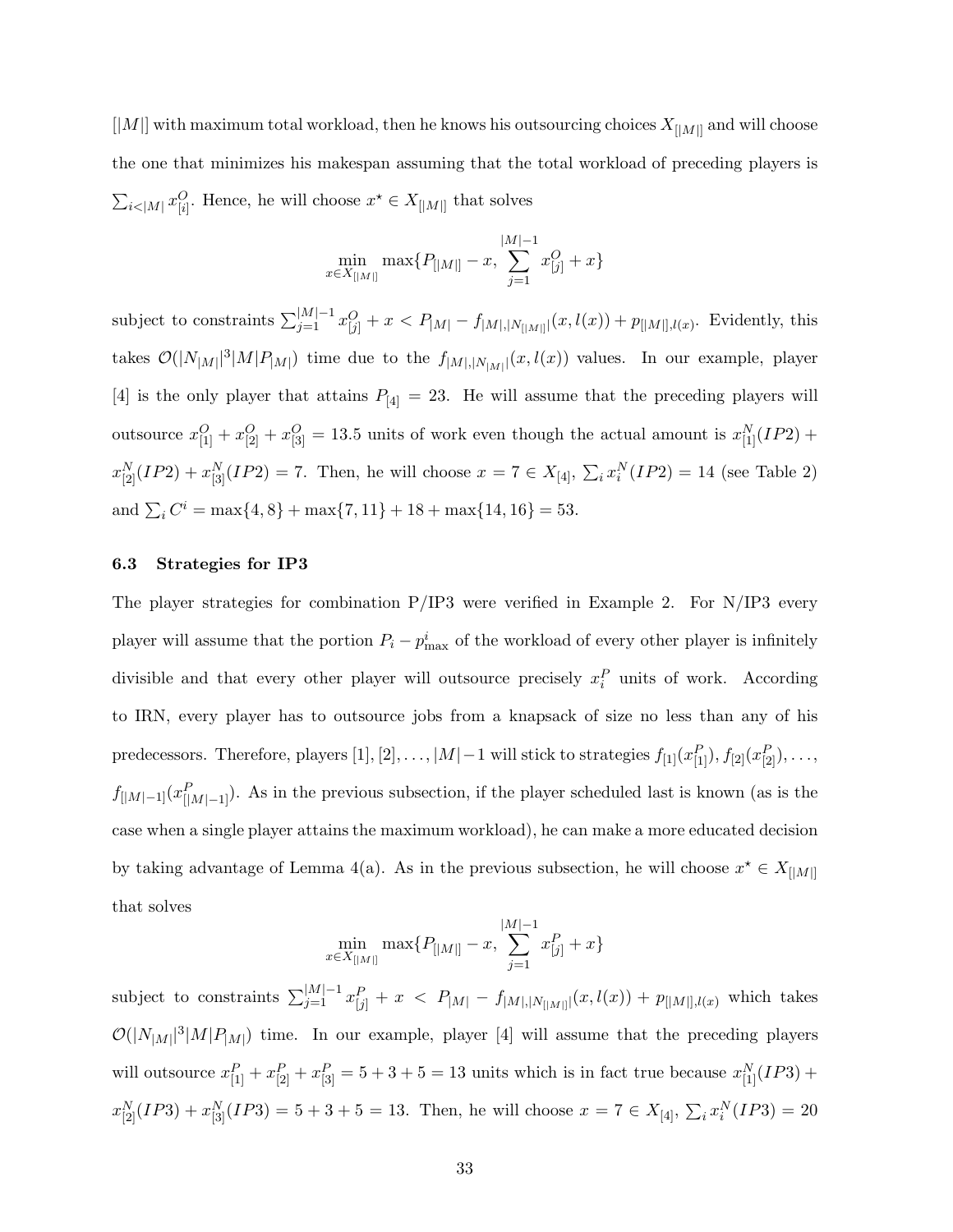(see Table 2) and  $\sum_i C^i = \max\{5, 7\} + \max\{8, 11\} + \max\{13, 13\} + \max\{20, 16\} = 51$ .

#### **6.4 Centralized Strategies**

It is interesting to compare equilibrium schedules against their centralized counterparts. We assume that the central decision maker can choose a strategy on behalf of  $i \in M$  so as to maximize  $\sum_i x_i$ . However, when overlapping or preemption is allowed the strategy of every player i must be such that his makespan is attained on  $M_i$ . This is due to Theorem 1 and Lemma  $2(b)$  respectively. In contrast, for non-preemptive schedules Lemma  $4(a)$  must hold for every player. These constraints are necessary to ensure that no player increases his makespan by outsourcing more than he should. Solving the 3 centralized problems (overlapping, preemptive and non-preemptive) is non-trivial and is beyond the scope of this article. However, this can be done by inspection for our example problem. Let IP5 be the centralized information protocol and  $x_i^O(IP5), x_i^P(IP5), x_i^N(IP5)$  the associated workloads for  $i \in M$ .

**Example 4:** It is intuitive that the centralized strategy when overlapping is allowed is to schedule the 4 players in nondecreasing order of  $P_i$  and let an earlier player outsource as much as he productively can. Then,  $x_1^O(IP5) = \frac{12}{2} = 6$ ,  $x_2^O(IP5) = \frac{14-6}{2} = 4$ ,  $x_3^O(IP5) = \frac{18-10}{2} = 4$  and  $x_4^O(IP5) = \frac{23-14}{2} = 4.5$ . Then,  $\sum_i x_i^O(IP5) = 18.5$  (see Table 2) and  $\sum_i C^i = 6+10+14+18.5 =$  $48.5 = \sum_i P_i - \sum_i x_i^O (IP5)$ . The centralized optimum for preemptive scheduling is obtained similarly except that player 2 outsources only  $P_3-p_{\text{max}}^3=3$  units of work. The resulting solution is  $x_1^P(IP5) = 6$ ,  $x_2^P(IP5) = 3$ ,  $x_3^P(IP5) = 4.5$  and  $x_4^O(IP5) = 4.75$ . Then,  $\sum_i x_i^P(IP5) = 18.25$ and  $\sum_i C^i = 6 + 11 + 13.5 + 18.25 = 48.75 = \sum_i P_i - \sum_i x_i^P (IP5)$ . By inspection, strategies  $x_i^N : i \in M$  provide an optimal centralized solution and hence  $\sum_i x_i^N (IP5) = 20$  and  $\sum_i C^i =$  $6 + 11 + 13.5 + 18.25 = 51 \neq \sum_i P_i - \sum_i x_i^N$ .

#### **7 Managerial Insights**

In this section we summarize our findings based on the theoretical results presented in previous sections and our illustrative example. Both highlight that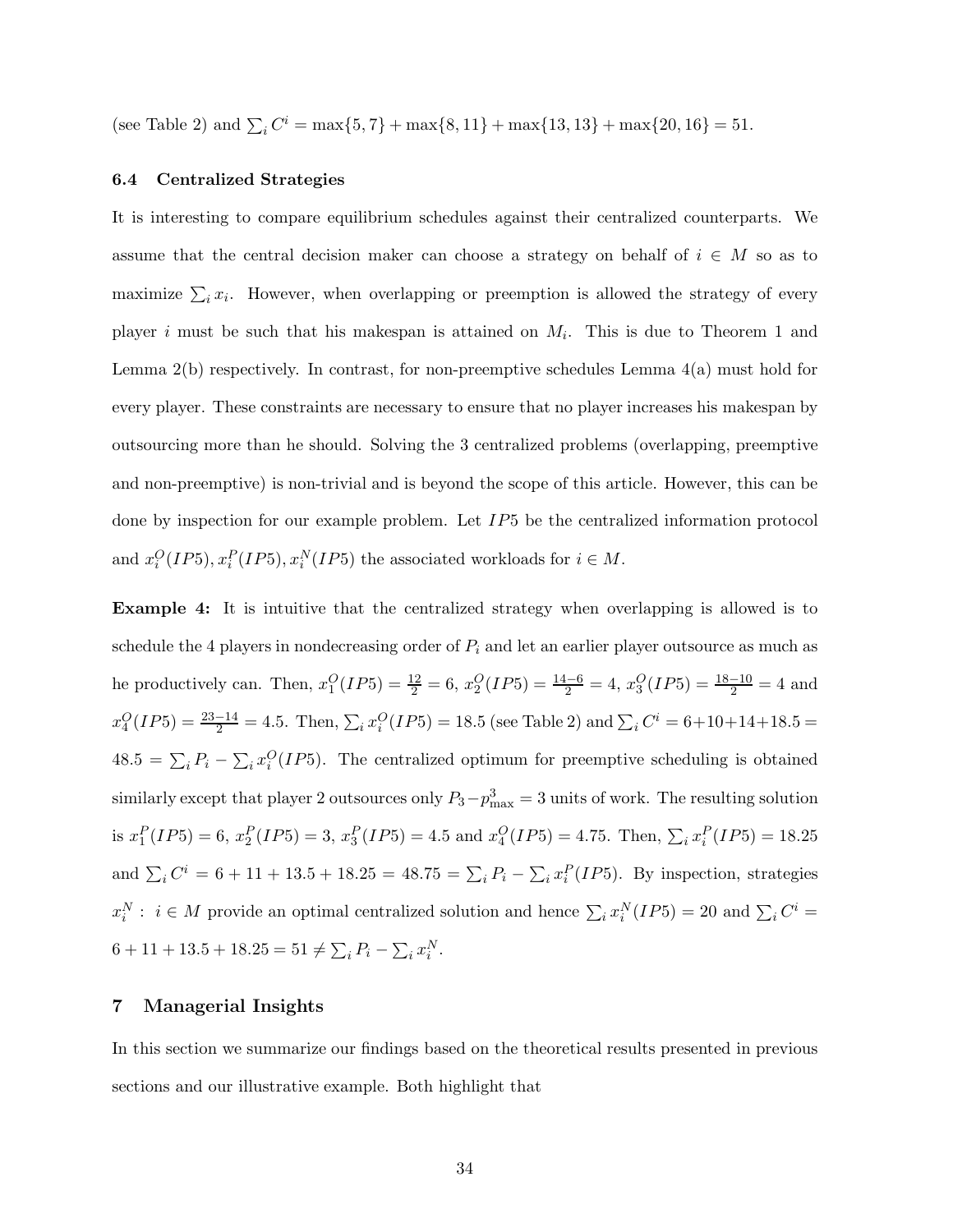• Increased information sharing is beneficial to  $P$  and to  $M$  as a whole.

The fact that better information results to better performance for M and P is obvious from a theoretical standpoint because additional information allows players to predict more accurately the contribution of other manufacturers to  $F$  and hence outsource more of their workload without fear of been delayed at  $F$ . For our example, this is evident in the last 2 rows of Table 2 where for all O, P and N, gains increase as we move from IP1 to complete information.

It is interesting to examine the above finding in the context of individual players because information cannot be shared without their consent. Indeed, we observe that

• Increased information sharing is beneficial to all players.

This is evident from Table 1 where for all O, P and N, each player outsources at least as much as in the preceding information protocol. Note that this includes player  $|M|$  in combinations  $P/IP2$  and  $N/IP3$  who optimizes so as to satisfy Lemma  $4(a)$ . However, our observation does not necessarily hold for N/IP4 because every player takes complete advantage of small workloads outsourced by players preceding him. As a result, early players outsource more, and hence subsequent players (and specifically player  $|M|$ ) are left with less useful capacity on F and may be forced to outsource less under IP4 even though they may be drawing from a knapsack as large as their immediate predecessor. In Table 2 however, all players benefit with more information sharing.

Both insights reported so far are in contrast to what has been reported in the supply chain management literature when retailers share information vertically with a manufacturer or horizontally amongst them. For example, Li (2002) reports that horizontal information sharing discourages retailers from sharing their demand information with the manufacturer while encourages them to share their cost information. However, the production settings considered in this article and in Li (2002) are not comparable.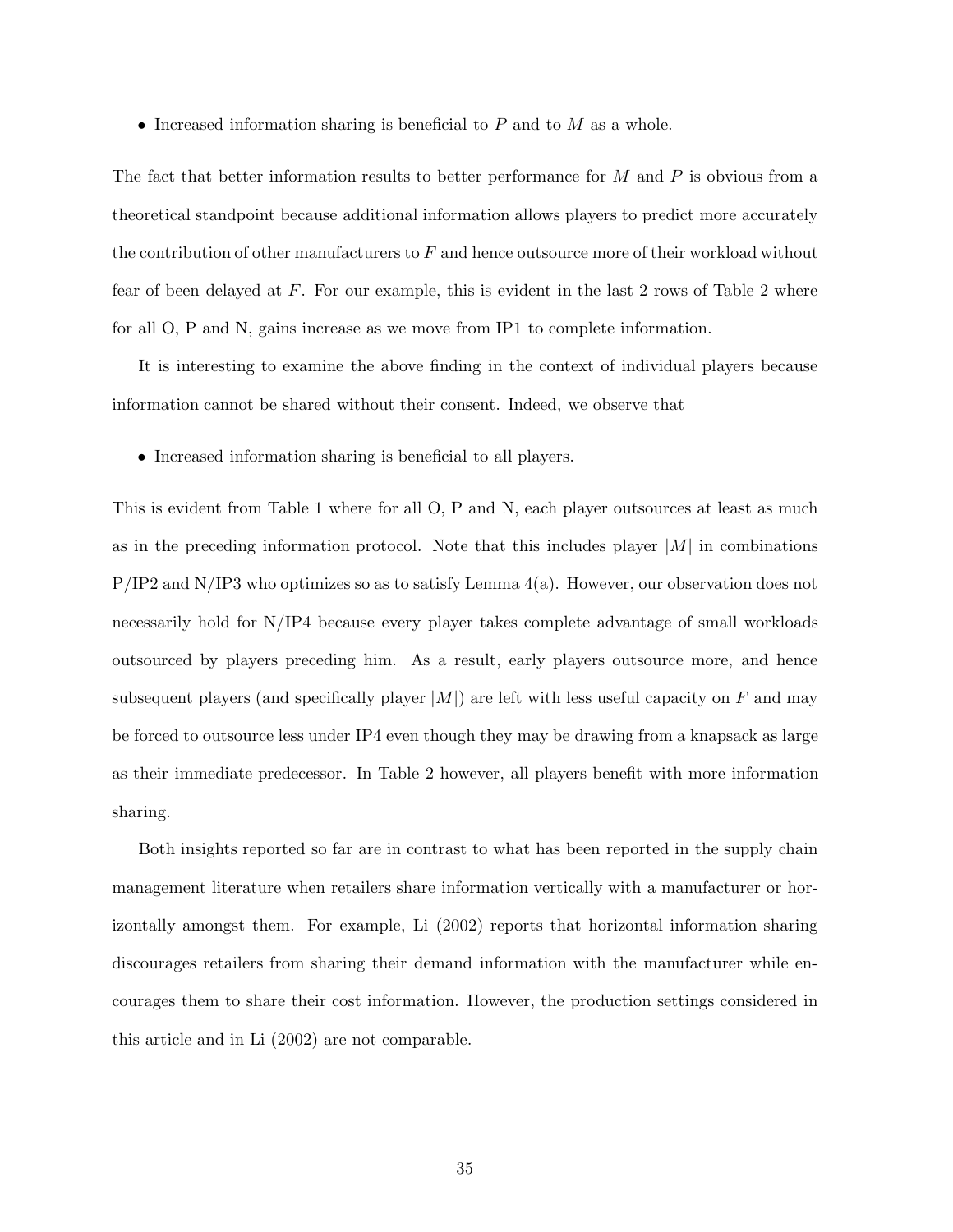#### **7.1 Marginal Information Gains**

We now turn our attention to marginal gains due to information. Given a production protocol O, P, or N, define the marginal value of information (VoI) to M (denoted by  $V_{12}^M$ ,  $V_{23}^M$ ,  $V_{34}^M$ ,  $V_{45}^M$  respectively) as the marginal total completion time savings between protocols IP1, IP2 between IP2,IP3, between IP3,IP4 and IP4,IP5 respectively. Similarly, given a production protocol among O,P,N, define the marginal value of information to P (denoted by  $V_{12}^P$ ,  $V_{23}^P$ ,  $V_{34}^P$ ,  $V_{45}^P$ respectively) as the marginal increase in total outsourced workload between protocols IP1,IP2 between IP2,IP3, between IP3,IP4 and between IP4,IP5. For a given production protocol O,P,N, let  $C^i(IP1), C^i(IP2), C^i(IP3), C^i(IP4), C^i(IP5), i \in M$  be the makespan of the manufacturers in the equilibrium schedules for protocols IP1-IP4 and the centralized schedule for IP5 respectively. Then,

$$
V_{12}^{M} = \sum_{i=1}^{|M|} (C^{i}(IP1) - C^{i}(IP2)), \qquad V_{12}^{P} = \sum_{i=1}^{|M|} (x_{i}(IP2) - x_{i}(IP1)),
$$
  
\n
$$
V_{23}^{M} = \sum_{i=1}^{|M|} (C^{i}(IP2) - C^{i}(IP3)), \qquad V_{23}^{P} = \sum_{i=1}^{|M|} (x_{i}(IP3) - x_{i}(IP2)),
$$
  
\n
$$
V_{34}^{M} = \sum_{i=1}^{|M|} (C^{i}(IP3) - C^{i}(IP4)), \qquad V_{34}^{P} = \sum_{i=1}^{|M|} (x_{i}(IP4) - x_{i}(IP3)),
$$
  
\n
$$
V_{45}^{M} = \sum_{i=1}^{|M|} (C^{i}(IP4) - C^{i}(IP5)), \qquad V_{45}^{P} = \sum_{i=1}^{|M|} (x_{i}(IP5) - x_{i}(IP4)).
$$

For production protocols O and P, Theorem 1 and Lemma 2(b) imply that  $C^{i}(IP) = P_i - x_i$  for  $i \in M$  and  $IP \in \{IP1, IP2, IP3, IP4, IP5\}$ . Hence, for protocols O and P we have  $V_{12}^M = V_{12}^P$ ,  $V_{23}^M = V_{23}^P$ ,  $V_{34}^M = V_{34}^P$  and  $V_{45}^M = V_{45}^P$  and for this reason in Table 3 we report a single value for every O/IP and P/IP combination corresponding to the strategies in Table 2.

|                | VoI $\left[V_{1,2}^M, V_{1,2}^P\quad V_{2,3}^M, V_{2,3}^P\quad V_{3,4}^M, V_{3,4}^P\quad V_{4,5}^M, V_{4,5}^P\right]$ |      |      |      |
|----------------|-----------------------------------------------------------------------------------------------------------------------|------|------|------|
| $\overline{O}$ | 4.85                                                                                                                  |      |      | 0.25 |
| $\mathbf{P}$   | 3.35                                                                                                                  | 1.25 | 0    | 0.25 |
| N              | 10                                                                                                                    | 2, 6 | 0, 0 | 0, 0 |

Table 3: Marginal gains for  $M$  and  $P$  due to information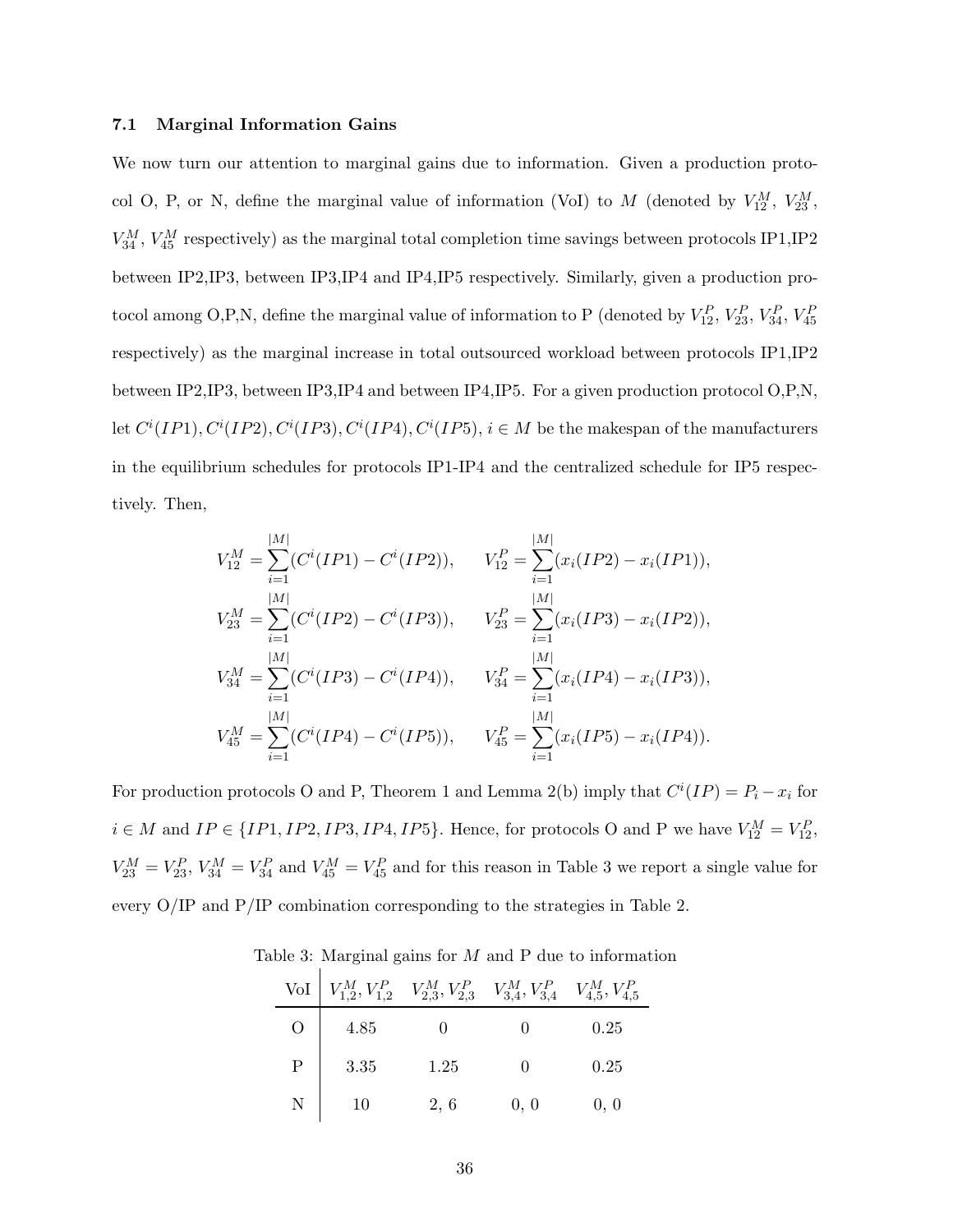For protocol N, expression  $C^{i}(IP1) = P_i - x_i$  holds because every player outsources no more than he would if overlapping was allowed (see Table 1). For  $IP = IP2, IP3$  expression  $C^{i}(IP) = P_{i} - x_{i}$  holds for all players except possibly player |M|, for similar reasons. However, for  $IP = IP4, IP5$  we have  $C^{i}(IP) \geq P_i - x_i$ . Therefore, for protocol N we have  $V_{12}^{M} = V_{12}^{P}$ ,  $V_{23}^M \leq V_{23}^P$ ,  $V_{34}^M \leq V_{34}^P$  and  $V_{45}^M \leq V_{45}^P$ . For this reason combination N/IP1 is presented in Table 3 with a single value. We can now make the following observation.

• For  $M$  as a whole and for  $P$ , the gains due to information sharing increase at a decreasing rate.

The fact that these gains are decreasing in the amount of information is certainly evident from Table 3 for our example problem where the values associated with the protocols IP1-IP4 decrease. To further validate our claim we performed a computational experiment for all  $(|N_i|, |M|)$ combinations indicated in Table 4, information protocols IP1-IP4 and all 3 production protocols. For each combination we randomly generate 10 problems with processing times drawn from a discrete uniform distribution  $U = [1, 5]$  or  $U = [1, 10]$ . For each problem we compute the values  $P_i$  and  $p_{max}^i$ ,  $i \in M$  and subsequently find the Nash strategies for every protocol O, P, N. For given  $|N_i|$ ,  $|M|$ , the same 10 problems are considered under all 3 production protocols.

In Table 4 we report the average percentage marginal VoI computed as

$$
V_z^{\hat{M}} = \frac{\sum_{i=1}^{|M|} (C^i(z) - C^i(IPc))}{\sum_{i=1}^{|M|} C^i(IPc)} 100\%, \quad V_z^{\hat{P}} = \frac{\sum_{i=1}^{|M|} (x_i(IPc) - x_i(z))}{\sum_{i=1}^{|M|} x_i(IPc)} 100\%,
$$

where  $z \in \{IP1, IP2, IP3\}$  and  $IPc$  refers to complete information. For protocol N, solving the centralized problem to maximize the total outsourced workload has not been considered in the literature and is beyond the scope of this article. Therefore, in this experiment we do not report values  $\hat{V}_4^M$  and  $\hat{V}_4^P$  for protocols O,P and N (also note that values  $\hat{V}_3^M$ ,  $\hat{V}_3^P$  are null for O,P). All remaining values can be computed based on the optimal Nash strategies presented in the previous sections and the fact that for protocols O and P maximizing the total outsourced workload is congruent to minimizing the total flowtime of the players.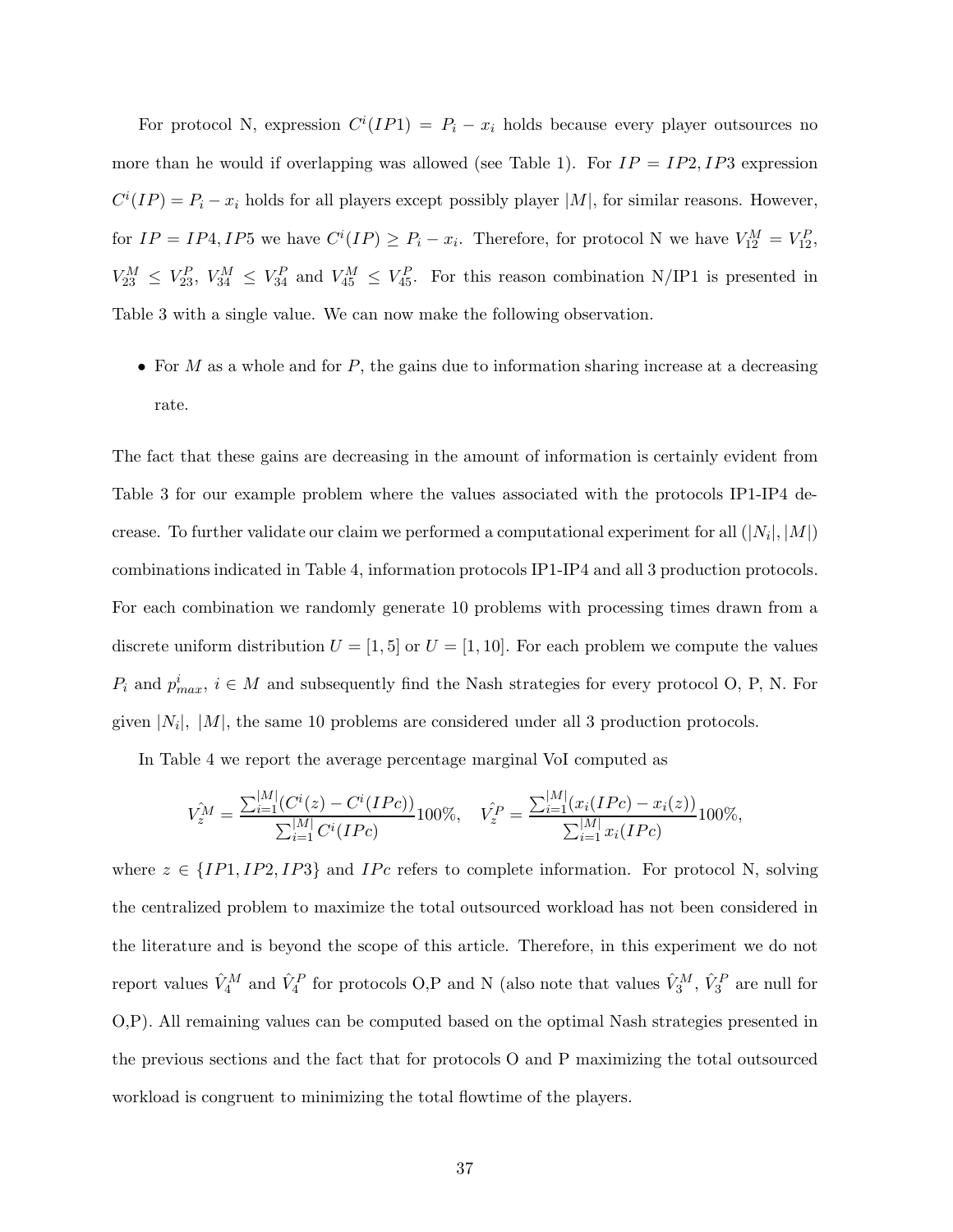|          |                    |                      | $\Omega$<br>/ $P$                     |                                           | N                                     |                            |
|----------|--------------------|----------------------|---------------------------------------|-------------------------------------------|---------------------------------------|----------------------------|
| M        | $\left N_i\right $ | $p_{\mathnormal{j}}$ | $\overline{\hat{V}}_1^M, \hat{V}_1^P$ | $\overline{\hat{V}^{M}_2}, \hat{V}^{P}_2$ | $\overline{\hat{V}_1^M}, \hat{V}_1^P$ | $\hat{V}_2^M, \hat{V}_2^P$ |
| 4        | 5                  | [1,5]                | 22.32                                 | 0                                         | 32.43                                 | 9.32                       |
|          |                    | [1, 10]              | 21.73                                 | $\theta$                                  | 33.51                                 | 12.82                      |
|          | 10                 | [1,5]                | 18.95                                 | $\theta$                                  | 22.35                                 | 10.67                      |
|          |                    | [1, 10]              | 19.76                                 | $\theta$                                  | 22.04                                 | 9.53                       |
|          | 15                 | [1,5]                | 18.58                                 | $\overline{0}$                            | 19.91                                 | 11.90                      |
|          |                    | [1,10]               | 18.80                                 | $\overline{0}$                            | 19.79                                 | 9.44                       |
| 6        | 5                  | [1,5]                | 24.19                                 | $\theta$                                  | 50.30                                 | 22.74                      |
|          |                    | [1,10]               | 24.00                                 | $\overline{0}$                            | 46.83                                 | 19.97                      |
|          | 10                 | [1,5]                | 20.26                                 | $\overline{0}$                            | 26.23                                 | 12.59                      |
|          |                    | [1, 10]              | 21.66                                 | $\theta$                                  | 26.05                                 | 9.12                       |
|          | 15                 | [1,5]                | 19.47                                 | $\theta$                                  | 22.69                                 | 11.60                      |
|          |                    | [1,10]               | 18.23                                 | $\overline{0}$                            | 22.12                                 | 8.32                       |
| $8\,$    | 5                  | [1,5]                | 25.16                                 | $\theta$                                  | 56.01                                 | 18.83                      |
|          |                    | [1,10]               | 24.78                                 | $\overline{0}$                            | 61.02                                 | 28.85                      |
|          | 10                 | [1,5]                | 21.06                                 | $\theta$                                  | 29.27                                 | 12.65                      |
|          |                    | [1, 10]              | 21.66                                 | $\overline{0}$                            | 26.47                                 | 10.28                      |
|          | 15                 | [1,5]                | 19.07                                 | $\overline{0}$                            | 24.24                                 | 11.45                      |
|          |                    | [1, 10]              | 18.98                                 | $\theta$                                  | 23.79                                 | 9.85                       |
| Averages |                    |                      | 21.04                                 | $\boldsymbol{0}$                          | 31.26                                 | 14.16                      |

Table 4: Percentage deviations  $\hat{V}_z^M$ ,  $\hat{V}_z^P$ 

For all our problems the total outsourced amount was the same for protocols IP1, IP2 and *IP*3 for all O, P and N. This is why  $\hat{V}_2^M = \hat{V}_2^P = 0$  for O, P in Table 4 and for the same reason we consolidated the columns corresponding to protocols O and P. This indicates that preemption adds to problem difficulty only when some players have to process a really big job that is greater than half their total workload, as in our example problem. For protocol N, the fact that preemption resulted to the same solutions as overlapping means that  $\hat{V}_2^M = \hat{V}_3^M$  and  $\hat{V}_2^P = \hat{V}_3^P$  for N and hence in our table we simply report  $\hat{V}_2^M$ ,  $\hat{V}_2^P$ . Moreover, with our randomly generated problems we obtained  $\hat{V}_2^M = \hat{V}_2^P$  with all instances.

The following observations are made from Table 4. First, the marginal value of information decreases as players reveal more information about their processing profiles. This is clearly demonstrated with every one of the parameter combinations tested. Moreover, the VoI is

• greater for N than for O, P,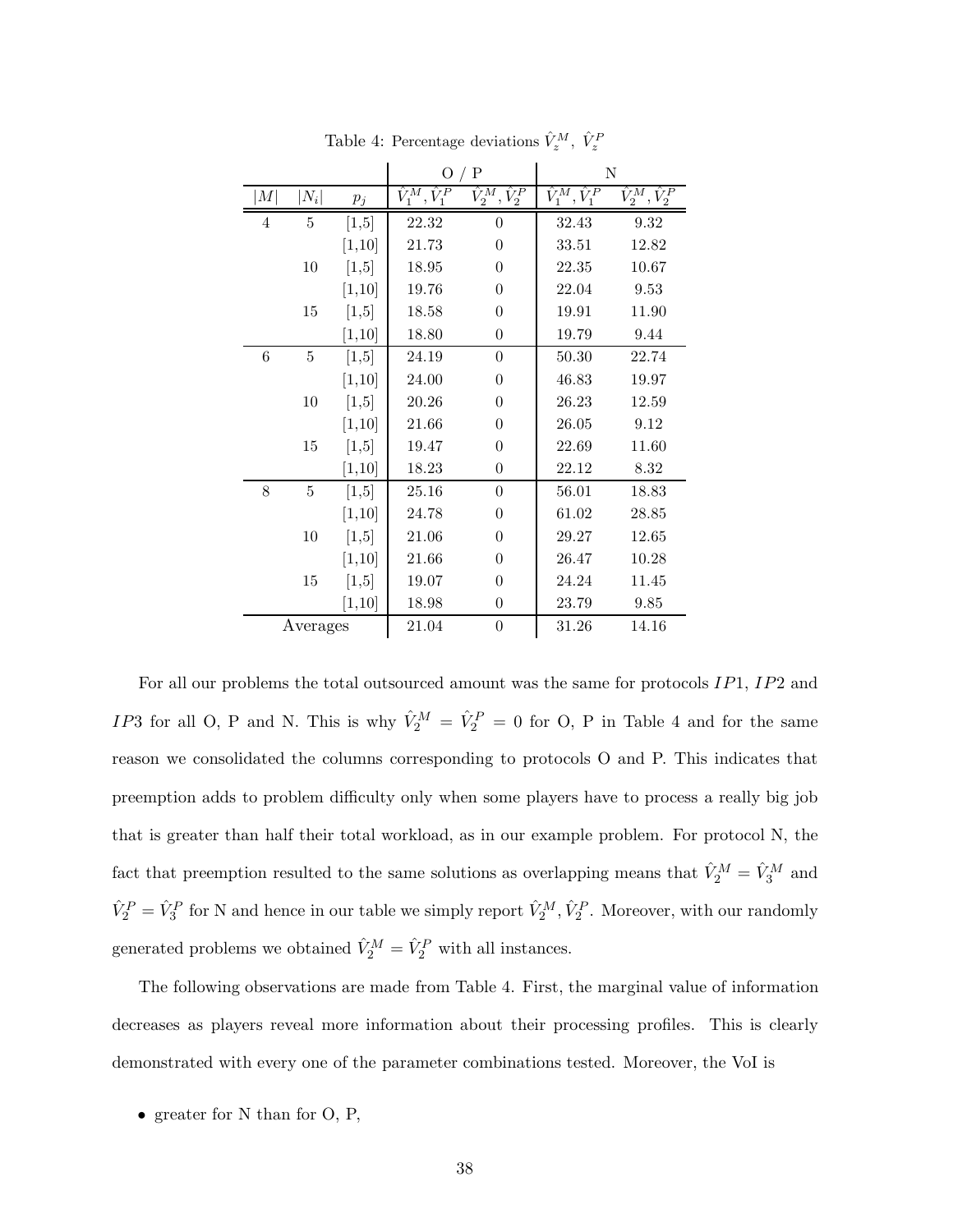- increases with the number  $|M|$  of players,
- insensitive to the processing time of the jobs of the players.

All of these observations hold true for all parameter combinations in Table 4. In conclusion, all our findings collaborate in that all members of the production chain can benefit by information sharing. In our example problem, information sharing provides an incentive to all for near optimal system performance without centralized control and is of tremendous importance because centralized control requires an additional layer of management which is costly and impedes manufacturers behaviorally.

# **8 Conclusions**

In this article we considered a competitive model of outsourcing operations to a third-party so as to take best advantage of her capacity. In the first part of the article we developed pure equilibria strategies for 3 production and 4 information protocols. Subsequently, we studied the role of information on player strategies and found that information sharing is beneficial to all in the production chain. Our findings led to the observation that near optimal performance can be achieved without the burden of centralized control if  $P$  chooses an appropriate incentive rule and the manufacturers share sufficient amounts of information about their job profiles.

A number of future research directions are possible beyond the countless variations in production configurations, player objectives (including cost rather than time-based functions) and incentive rules. Another obvious research direction is the analysis of the centralized problem presented in this article and the consideration of a cooperative game that helps players achieve the results of coordination by means of transfer payment schemes instead of rules imposed by the third party. In our article we assumed that under incomplete information players respond with strategies that hedge against the worst possible outcome. Distributional assumptions for possible outcomes within a Bayesian framework may point to different interpretations of the value of information. Our immediate future research will focus on outsourcing models with transportation considerations because of the growing importance of international (out)sourcing.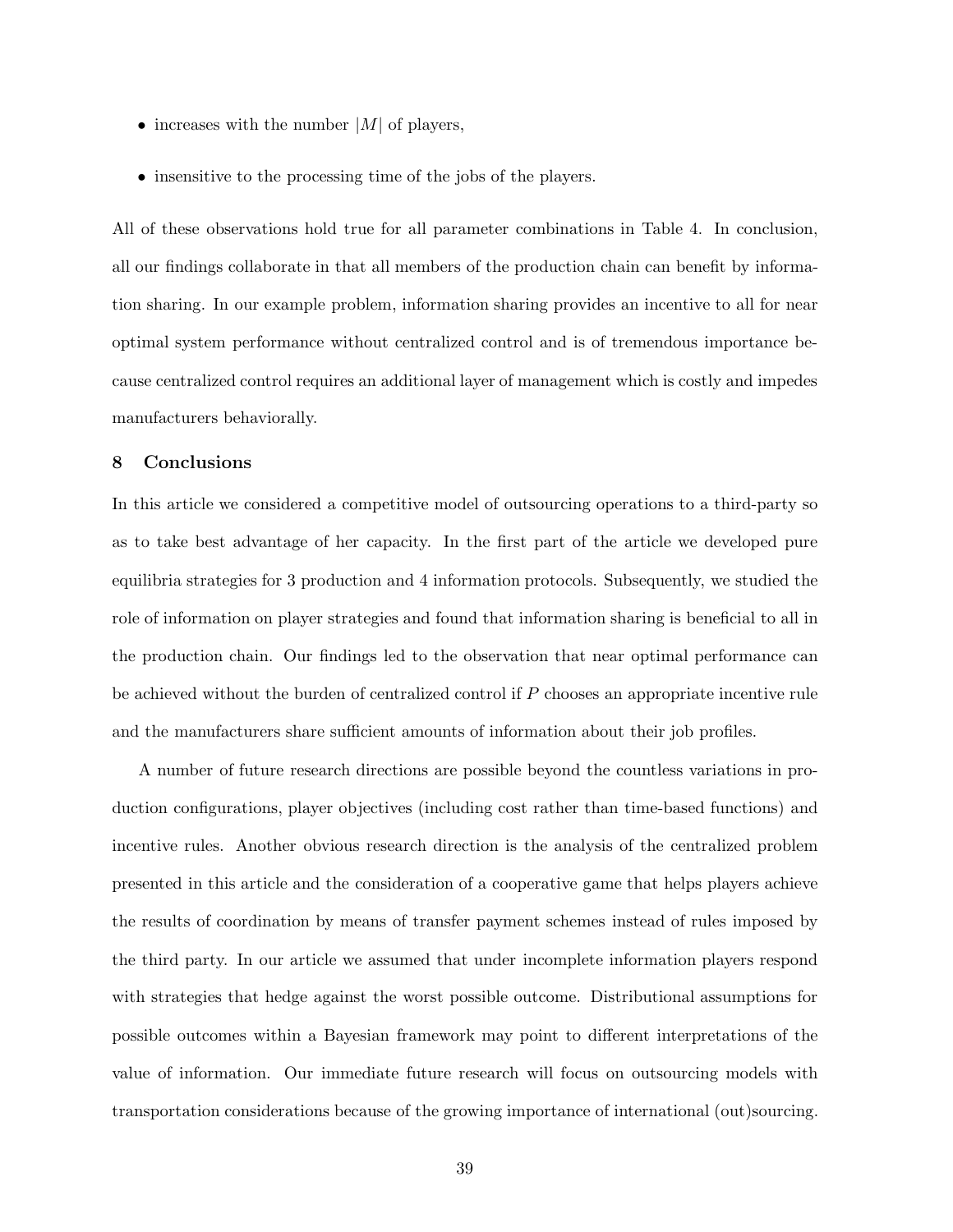#### **References**

- [1] Aviv, Y.A. and Federgruen, A. The Operational Benefits of Information Sharing and Vendor Managed Inventory (VMI) Programs, Washington University, St. Louis, MO, 1998.
- [2] Aydinliyim, T. and Vairaktarakis, G. L. Coordination of Outsourcing Operations, *Manufacturing* & *Service Operations Management*, submitted.
- [3] Bartal, Y., Leonardi, S., Marchetti-Spaccamela, A., Sgall, J. and Stougie, L. Multiprocessor Scheduling with Rejection, in *Proceedings of the 7th ACM-SIAM Symposium on Discrete Algorithms*, pp. 95-103, 1996.
- [4] Bell, C.E. and Stidham, S. Individual versus Social Optimization in the Allocation of Customers to Alternative Servers, *Management Science*, 43, 1609-1627, 1997.
- [5] Bourland, K., Powell, S. and Pyke, D. Exploiting Timely Demand Information to Reduce Inventories, *European Journal of Operations Research*, 92, 239-253, 1996.
- [6] Cachon, G.P. Supply Chain Coordination with Contracts. *in S. Graves, T. de Kok, eds. 'Handbooks in Operations Research and Management Science: Supply Chain Management'*, North-Holland, New York, NY, Chapter 6, 2003.
- [7] Cachon, G.P. and Fisher, M. Supply Chain Inventory Management and the Value of Shared Information, *Management Science*, 46(8), 936-953, 2000.
- [8] Cachon, G.P. and Lariviere, M.A. Capacity Choice and Allocation: Strategic Behavior and Supply chain Performance, *Management Science*, 45(8), 1091-1108, 1999.
- [9] Chen, F. Echelon Reorder Points, Installation Reorder Points, and the Value of Centralized Demand Information, *Management Science*, 44, S221-S234, 1998.
- [10] Curiel, I., Pederzoli, G. and Tijs, S. Sequencing Games, *European Journal of Operational Research*, 40, 344-351, 1989.
- [11] Curiel, I., Hamers, H. and Klijn, F. Sequencing Games: A Survey, *in P. Borm and H. Peters, eds. 'Chapters in Game Theory: In Honor of Stef Tijs'* Kluwer Academic Publishers, Boston, pp. 27-50, 2002.
- [12] Dewan, S. and Mendelson, H. User Delay Costs and Internal Pricing for a Service Facility, *Management Science*, 36, 1502-1517, 1990.
- [13] Edelson, N.M. and Hildebrand, D.K. Congestion Tolls for Poisson Queuing Processes, *Econometrica*, 43, 81-92, 1975.
- [14] Engels, D.W., Karger, D.R., Kolliopoulos, S.G., Sengupta, S., Uma, R.N. and Wein, J. Techniques for Scheduling with Rejection, *Journal of Algorithms*, 499, 175-191, 2003.